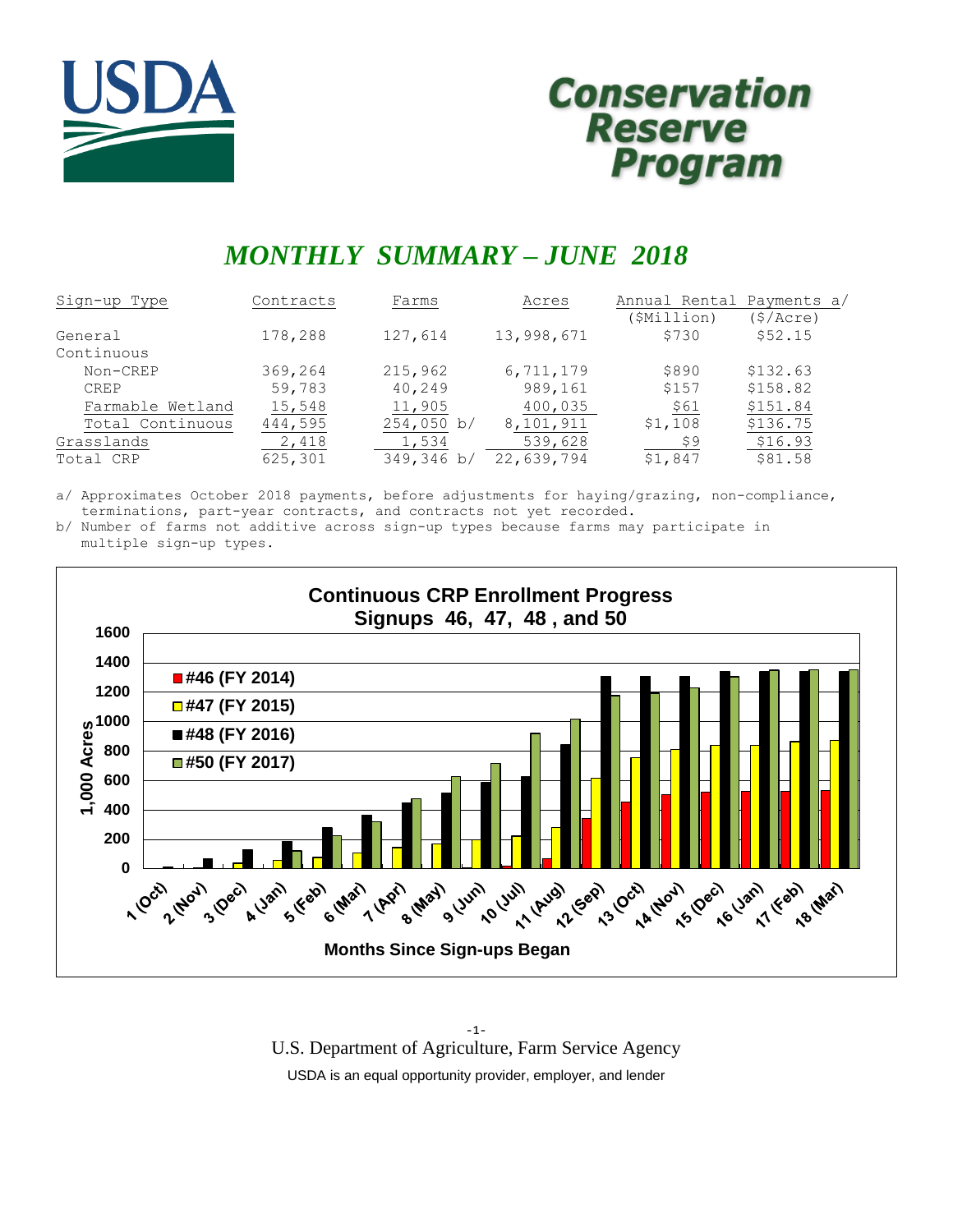## **CONTINUOUS CRP ENROLLMENT SINCE INCEPTION THROUGH JUNE 2018 \***

| Sign-up                              | Non-CREP     | <b>CREP</b> | <b>FWP</b> | Total        |
|--------------------------------------|--------------|-------------|------------|--------------|
| 1997 (#14)                           | 554,842      | $\Omega$    | 0          | 554,842      |
| 1998 (#17)                           | 198,191      | 13,558      | 0          | 211,749      |
| 1999 (#19)                           | 217,063      | 44,301      | 0          | 261,364      |
| 2000 (#21/22)                        | 251,883      | 65,036      | 0          | 316,919      |
| 2001 (#23)                           | 291,680      | 139,543     | 25,852     | 457,075      |
| 2002 (#24)                           | 226,841      | 163,784     | 44,612     | 435,237      |
| 2003 (#25/27)                        | 293,532      | 118,264     | 26,966     | 438,762      |
| 2004 (#28)                           | 166,868      | 66,945      | 20,557     | 254,370      |
| 2005 (#30)                           | 227,228      | 151,515     | 18,907     | 397,650      |
| 2006 (#31)                           | 199,335      | 128,647     | 22,629     | 350,611      |
| 2007 (#35)                           | 380,703      | 142,844     | 16,005     | 539,552      |
| 2008 (#36)                           | 275,215      | 116,617     | 8,715      | 400,547      |
| 2009 (#37)                           | 413,481      | 41,487      | 17,766     | 472,734      |
| 2010 (#38)                           | 506,313      | 63,577      | 55,663     | 625,553      |
| 2011 (#40)                           | 383,022      | 67,939      | 45,048     | 496,009      |
| 2012 (#42)                           | 511,915      | 62,088      | 53,543     | 627,545      |
| 2013 (#44)                           | 477,401      | 49,702      | 7,691      | 534,793      |
| 2014 (#46)                           | 485,684      | 32,829      | 12,216     | 530,729      |
| 2015 (#47)                           | 800,368      | 40,343      | 31,743     | 872,454      |
| 2016 (#48)                           | 1,216,176    | 53,583      | 78,993     | 1,348,752    |
| 2017 (#50)<br>1/                     | 1,259,973    | 53,112      | 37,461     | 1,350,546    |
| 2018 (#51)<br>exited                 | 331          | 11,961      | 111        | 12,403       |
| Expirations 1/<br>not re-            | $-2,625,417$ | $-636,329$  | $-124,333$ | $-3,386,079$ |
| dropped<br><b>Current Enrollment</b> | 6,712,628    | 991,346     | 400,145    | 8,104,119    |

termination.

Includes contracts that will start in FY 2019.



## *CONSERVATION RESERVE PROGRAM ENROLLMENT ACTIVITY AND NEWS – JUNE 2018*

o Enrollment remains at 22.6 million acres.

out before normal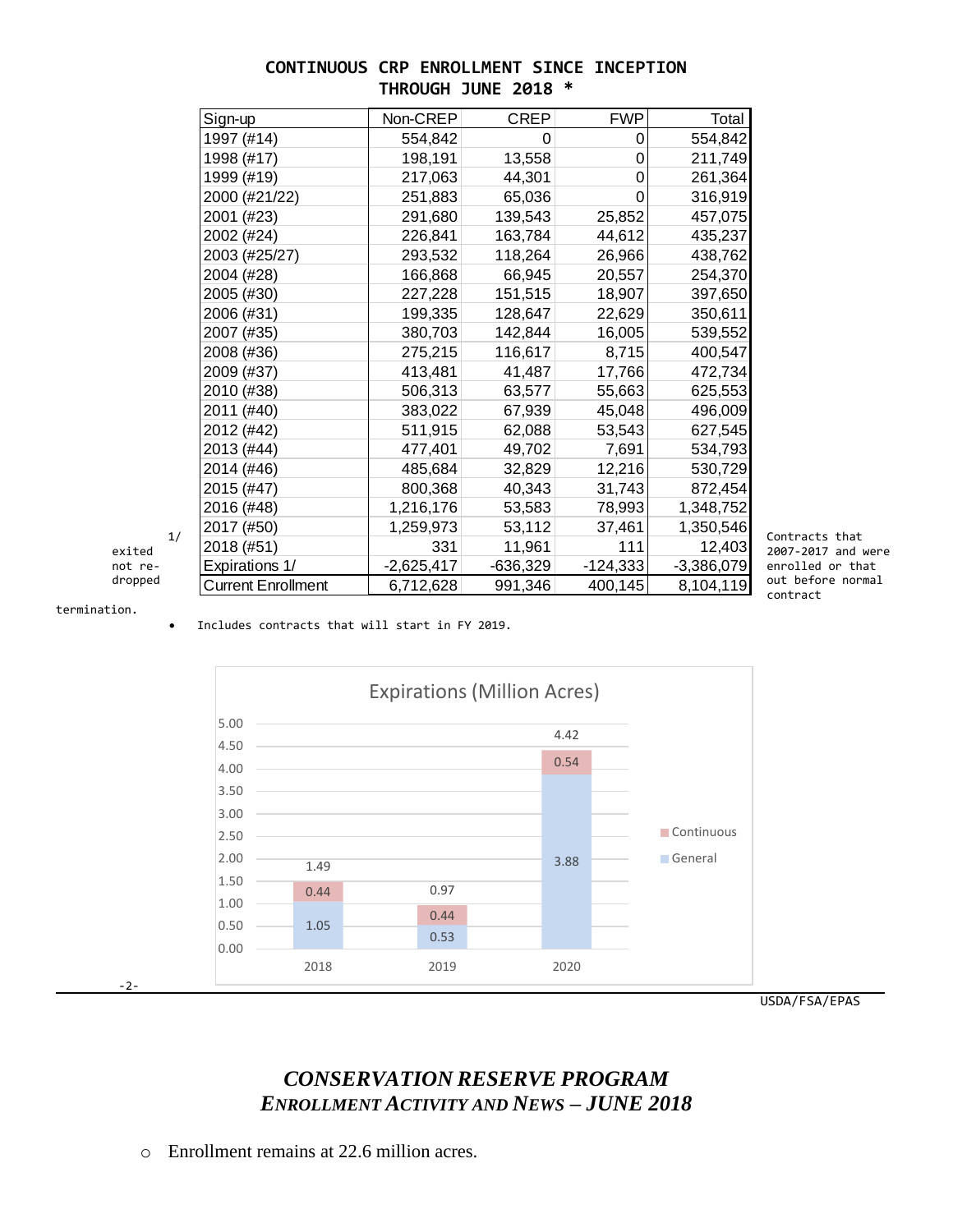- o About 1.35 million acres of continuous signup (signup 50) have been enrolled, matching enrollment in the previous fiscal year's continuous signup.
- o On June 1, the Secretary announced the opening of continuous (non-CREP) signup for buffers and wetland restoration on June 4; a one-year contract extension for eligible general and continuous signup contracts set to expire September 30, 2018; and that incentive payments will not be made (except for CREP). CREP signup was not shut down.
- o A new grasslands signup (#201) was also announced.
- $\circ$  See June 1<sup>st</sup> press release for details.

| Initiatives (and Allocations) *                      | First<br>Year | Practice<br>Code   | Acres Added<br>in FY 2018** | Acres Added<br>in June* | Acres as of<br>June |
|------------------------------------------------------|---------------|--------------------|-----------------------------|-------------------------|---------------------|
| Wetland Restoration-Floodplain (581,600 ac.)         | 2004          | CP <sub>23</sub>   | 3,685                       | 40                      | 378,538             |
| Bottomland hardwood trees (250,000 ac.)              | 2004          | CP31               | 2,164                       | $-21$                   | 141.098             |
| Wetland Restoration-Non-Floodplain (768,400 ac.)     | 2005          | CP <sub>23</sub> A | 13,809                      | $-35$                   | 539,820             |
| Upland bird habitat buffers (500,000 ac.)            | 2005          | CP33               | 5,910                       | $-161$                  | 225,921             |
| Longleaf pine plantings (250,000 ac.)                | 2007          | CP <sub>36</sub>   | 2,745                       | $-82$                   | 166,942             |
| Duck nesting habitat (600,000 ac.)                   | 2007          | CP37               | 6,700                       | 228                     | 405.931             |
| State acres for wildlife enhancement (2,450,000 ac.) | 2008          | CP38               | 45,241                      | $-2,006$                | 1,993,550           |
| Highly erodible lands (750,000 ac.)                  | 2012          | Various            | 9,936                       | $-1.972$                | 706.172             |
| Pollinator habitat (450,000 ac.)                     | 2012          | CP <sub>42</sub>   | $-2,952$                    | $-472$                  | 443,143             |

\* Excludes lands enrolled in CREP.

\*\* FY 2018 activity reflects paused FY 2017 signup (#50) acres being accepted.

| <b>Performance Measure (Acres) *</b> | Acres Added in<br>FY 2018 | Acres as of<br>June |  |  |
|--------------------------------------|---------------------------|---------------------|--|--|
| Conservation buffers 1/              | 139.191                   | 1,528,991           |  |  |
| Wetland restorations 2/              | 207,609                   | 2,289,376           |  |  |

1/ CP21,CP22,CP29, and CP38 buffers.

 2/ CP9,CP23,CP23A,CP30,CP31,CP37,CP38 wetland, and Farmable Wetland Program. Includes both wetland and associated upland buffers.

\* Includes CREP, FWP, and SAFE.

-3-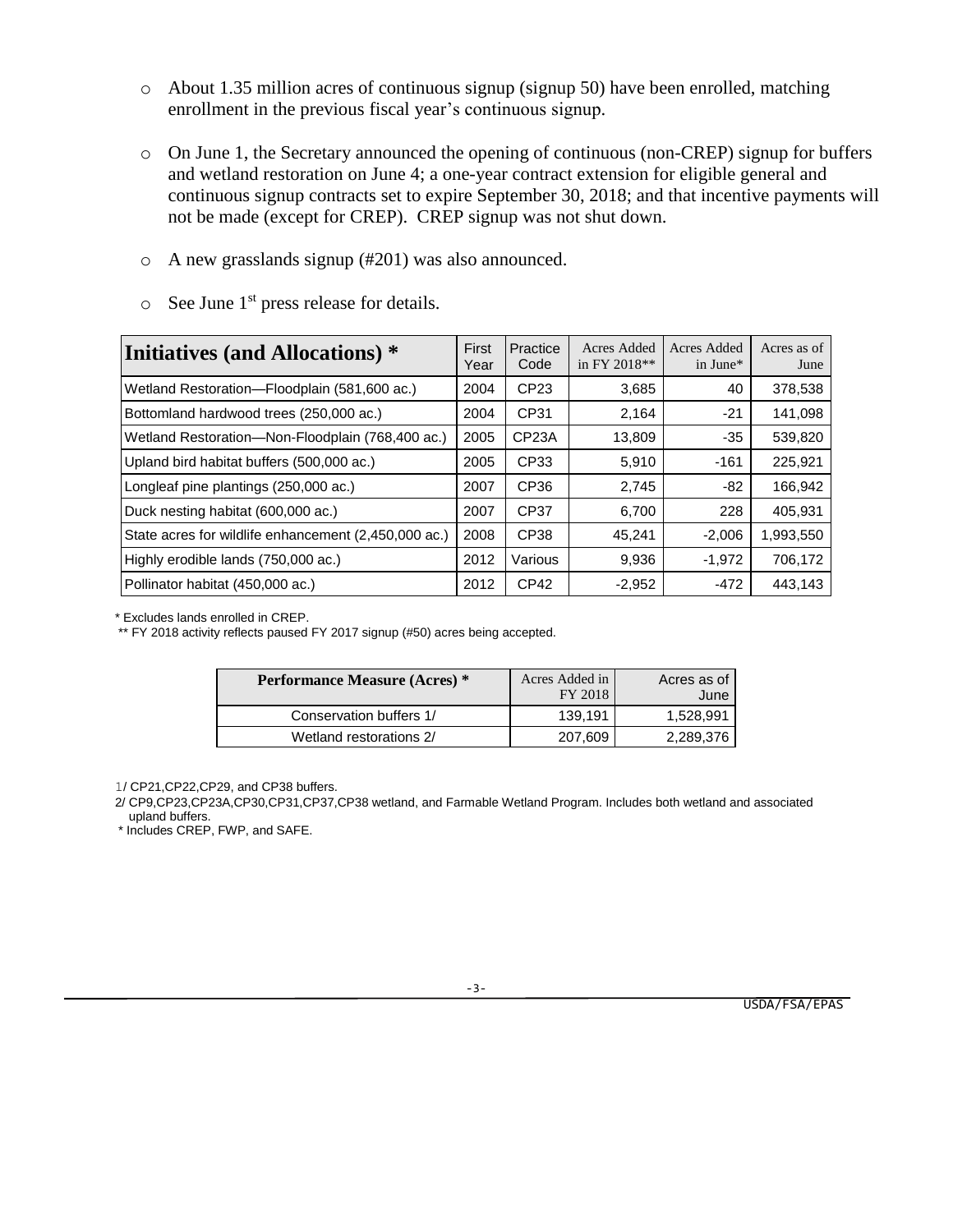## **CONSERVATION RESERVE PROGRAM INITIATIVES CUMULATIVE ACRES AS OF JUNE 2018\***

| <b>STATE</b>               | FLOOD-<br>PLAIN<br><b>WETLANDS</b><br>(CP23) | WETLANDS           | NON-<br>FLOOD-<br>PLAIN<br><b>HARDWOODS</b><br>(CP23A) | BOTTOM-<br>LAND<br>(CP31)  | <b>UPLAND</b><br><b>BIRD</b><br>HABITAT<br><b>BUFFERS</b><br>(CP33) | LONG-LEAF | <b>PINE</b><br>(CP36)                                                       |        | <b>DUCK</b><br>NESTING<br>HABITAT<br>(CP37) | <b>SAFE</b><br>(CP38) | HIGHLY<br>ERODIBLE<br>LANDS<br>$(EI) = 20$ | POLLINATOR<br>HABITAT<br>(CP42) |
|----------------------------|----------------------------------------------|--------------------|--------------------------------------------------------|----------------------------|---------------------------------------------------------------------|-----------|-----------------------------------------------------------------------------|--------|---------------------------------------------|-----------------------|--------------------------------------------|---------------------------------|
| ALABAMA                    | 5                                            | 0                  | 1,219                                                  | 685                        | 14,393                                                              |           |                                                                             | 0      | 2,283                                       | 950                   | 0                                          |                                 |
| ALASKA                     | 0                                            | 0                  | 0                                                      | 0                          |                                                                     | 0         |                                                                             | 0      |                                             | 0                     | 0                                          |                                 |
| ARKANSAS                   | 39,926                                       | 22,596             | 19,357                                                 | 3,540                      |                                                                     | 0         |                                                                             | 0      | 18,917                                      | 0                     | 17                                         |                                 |
| CALIFORNIA                 | 0                                            | 0                  | 0                                                      | 0                          |                                                                     | 0         |                                                                             | 0      |                                             | 1,000                 | 0                                          |                                 |
| COLORADO                   | 0                                            | 1,498              | 0                                                      | 1,262                      |                                                                     | 0         |                                                                             | 0      | 74,161                                      | 11,840                | 6,051                                      |                                 |
| CONNECTICUT                | 0                                            | 0                  | 0                                                      | 0                          |                                                                     | 0         |                                                                             | 0      |                                             | 0                     | 0                                          |                                 |
| DELAWARE                   | 17                                           | 0                  | 0                                                      | 0                          |                                                                     | 0         |                                                                             | 0      |                                             | 0                     | 0                                          |                                 |
| FLORIDA                    | 0                                            | 0                  | 0                                                      | 0                          | 2,638                                                               |           |                                                                             | 0      | 9                                           | 0                     | 0                                          |                                 |
| GEORGIA                    | 37                                           | 0                  | 19                                                     | 509                        | 127,067                                                             |           |                                                                             | 0      | 15,626                                      | 0                     | 23                                         |                                 |
| <b>IDAHO</b>               | 375                                          | 25                 | 0                                                      | 0                          |                                                                     | 0<br>0    |                                                                             | 0<br>0 | 148,926                                     | 20,729                | 1,396                                      |                                 |
| ILLINOIS<br>INDIANA        | 26,262                                       | 10,116             | 6,752                                                  | 62,567                     |                                                                     | 0         |                                                                             | 0      | 27,570                                      | 87,206                | 104,224                                    |                                 |
| IOWA                       | 2,289<br>119,022                             | 4,313<br>10,494    | 2,466<br>3,954                                         | 10,125<br>24,585           |                                                                     | 0         | 2,443                                                                       |        | 58,593<br>290,841                           | 10,011<br>183,055     | 4,257<br>218,223                           |                                 |
| <b>KANSAS</b>              | 4,397                                        | 5,164              | 223                                                    | 27,189                     |                                                                     | 0         |                                                                             | 0      | 199,034                                     | 15,262                | 3,636                                      |                                 |
| <b>KENTUCKY</b>            | 83                                           | 137                | 659                                                    | 5,811                      |                                                                     | 0         |                                                                             | 0      | 15,749                                      | 17,931                | 4,498                                      |                                 |
| LOUISIANA                  | 67,046                                       | 55,722             | 39,974                                                 | 145                        |                                                                     | 59        |                                                                             | 0      | 477                                         | 73                    | 0                                          |                                 |
| MAINE                      | 0                                            | 0                  | 0                                                      | 0                          |                                                                     | 0         |                                                                             | 0      | 2,099                                       | 0                     | 0                                          |                                 |
| MARYLAND                   | 6                                            | 0                  | 0                                                      | 484                        |                                                                     | 0         |                                                                             | 0      |                                             | 101                   | 14                                         |                                 |
| MASSACHUSETTS              | 0                                            | 0                  | 0                                                      | 0                          |                                                                     | 0         |                                                                             | 0      |                                             | 0                     | 0                                          |                                 |
| MICHIGAN                   | 2,466                                        | 5,128              | 11                                                     | 676                        |                                                                     | 0         |                                                                             | 0      | 11,322                                      | 0                     | 5,581                                      |                                 |
| MINNESOTA                  | 36,043                                       | 253,934            | 863                                                    | 526                        |                                                                     | 0         | 21,334                                                                      |        | 100,315                                     | 10,927                | 14,247                                     |                                 |
| MISSISSIPPI                | 14,468                                       | 1,222              | 59,422                                                 | 1,460                      |                                                                     | 147       |                                                                             | 0      | 12,136                                      | 14,232                | 0                                          |                                 |
| MISSOURI                   | 19,147                                       | 1,576              | 2,116                                                  | 20,278                     |                                                                     | 0         |                                                                             | 0      | 57,292                                      | 65,210                | 40,386                                     |                                 |
| <b>MONTANA</b>             | 655                                          | 661                | 0                                                      | 404                        |                                                                     | 0         | 2,871                                                                       |        | 88,068                                      | 28,958                | 888                                        |                                 |
| NEBRASKA                   | 8,102                                        | 4,450              | 9                                                      | 9,860                      |                                                                     | 0         |                                                                             | 0      | 129,048                                     | 20,020                | 23,270                                     |                                 |
| <b>NEVADA</b>              |                                              |                    | 0                                                      | 0                          |                                                                     | 0         |                                                                             | 0      |                                             | 0                     | 0                                          |                                 |
| NEW HAMPSHIRE              | 0                                            | 0                  | 0                                                      | 0                          |                                                                     | 0         |                                                                             | 0      |                                             | 0                     | 0                                          |                                 |
| NEW JERSEY                 | 0                                            | 0                  | 0                                                      | 0                          |                                                                     | 0         |                                                                             | 0      | 979                                         | 0                     | 14                                         |                                 |
| NEW MEXICO                 | 0<br>41                                      | 0<br>0             | 0<br>2                                                 | 0<br>0                     |                                                                     | 0<br>0    |                                                                             | 0<br>0 | 2,600                                       | 55,609<br>71          | 0                                          |                                 |
| NEW YORK<br>NORTH CAROLINA | 46                                           | 0                  | 51                                                     | 3,768                      | 7,480                                                               |           |                                                                             | 0      | 2,279<br>877                                | 138                   | 1<br>17                                    |                                 |
| NORTH DAKOTA               | 4,569                                        | 61,614             | 0                                                      | 0                          |                                                                     | 0         | 189,938                                                                     |        | 161,874                                     | 0                     | 3,230                                      |                                 |
| OHIO                       | 617                                          | 346                | 98                                                     | 11,037                     |                                                                     | 0         |                                                                             | 0      | 37,979                                      | 3,308                 | 2,327                                      |                                 |
| <b>OKLAHOMA</b>            | 293                                          | 1,453              | 486                                                    | 416                        |                                                                     | 0         |                                                                             | 0      | 8,422                                       | 131                   | 0                                          |                                 |
| OREGON                     | 0                                            | 115                | 0                                                      | 0                          |                                                                     | 0         |                                                                             | 0      | 5,450                                       | 16,775                | 0                                          |                                 |
| PENNSYLVANIA               | 0                                            | 0                  | 0                                                      | 0                          |                                                                     | 0         |                                                                             | 0      |                                             | 0                     | 0                                          |                                 |
| PUERTO RICO                | 0                                            | 0                  | 0                                                      | 0                          |                                                                     | 0         |                                                                             | 0      |                                             | 0                     | 0                                          |                                 |
| RHODE ISLAND               | 0                                            | 0                  | 0                                                      | 0                          |                                                                     | 0         |                                                                             | 0      |                                             | 0                     | 0                                          |                                 |
| SOUTH CAROLINA             | 172                                          | 0                  | 0                                                      | 1,464                      | 14,747                                                              |           |                                                                             | 0      | 1,080                                       | 0                     | 4                                          |                                 |
| SOUTH DAKOTA               | 29,711                                       | 96,125             | 0                                                      | 1,510                      |                                                                     | 0         | 189,344                                                                     |        | 176,317                                     | 0                     | 3,386                                      |                                 |
| TENNESSEE                  | 632                                          | 0                  | 3,034                                                  | 3,535                      |                                                                     | 0         |                                                                             | 0      | 10,151                                      | 10,079                | 4,924                                      |                                 |
| <b>TEXAS</b>               | 968                                          | 2,477              | 381                                                    | 31,315                     |                                                                     | 0         |                                                                             | 0      | 178,817                                     | 62,264                | 71                                         |                                 |
| <b>UTAH</b>                | 0                                            | 0                  | 0                                                      | 0                          |                                                                     | 0         |                                                                             | 0      |                                             | 0                     | 195                                        |                                 |
| <b>VERMONT</b>             | 0                                            | 0                  | 0                                                      | 0                          |                                                                     | 0         |                                                                             | 0      |                                             | 0                     | 0                                          |                                 |
| VIRGINIA                   | 19                                           | 0                  | 0                                                      | 1,006                      |                                                                     | 412       |                                                                             | 0      | 510                                         | 71                    | 84                                         |                                 |
| WASHINGTON                 | 39                                           | 0                  | 0                                                      | 1,553                      |                                                                     | 0         |                                                                             | 0      | 112,024                                     | 31,049                | 77                                         |                                 |
| WEST VIRGINIA              | 0                                            | 0                  | 0                                                      | 0                          |                                                                     | 0         |                                                                             | 0      |                                             | 0                     | 0                                          |                                 |
| WISCONSIN                  | 1,086                                        | 651                | 0                                                      | 210                        |                                                                     | 0         |                                                                             | 0      | 32,036                                      | 38,562                | 2,103                                      |                                 |
| WYOMING                    | 0                                            | 0                  | 0                                                      | 0                          |                                                                     | 0         |                                                                             | 0      | 9,688                                       | 613                   | 0                                          |                                 |
|                            | =======<br>378,538                           | =======<br>539,820 | =======<br>141,098                                     | $=$ = = = = = =<br>225,921 | =======<br>166,942                                                  |           | $\qquad \qquad \equiv \equiv \equiv \equiv \equiv \equiv \equiv$<br>405,931 |        | =======<br>1,993,550                        | =======<br>706,172    | =======<br>443,143                         |                                 |

-4-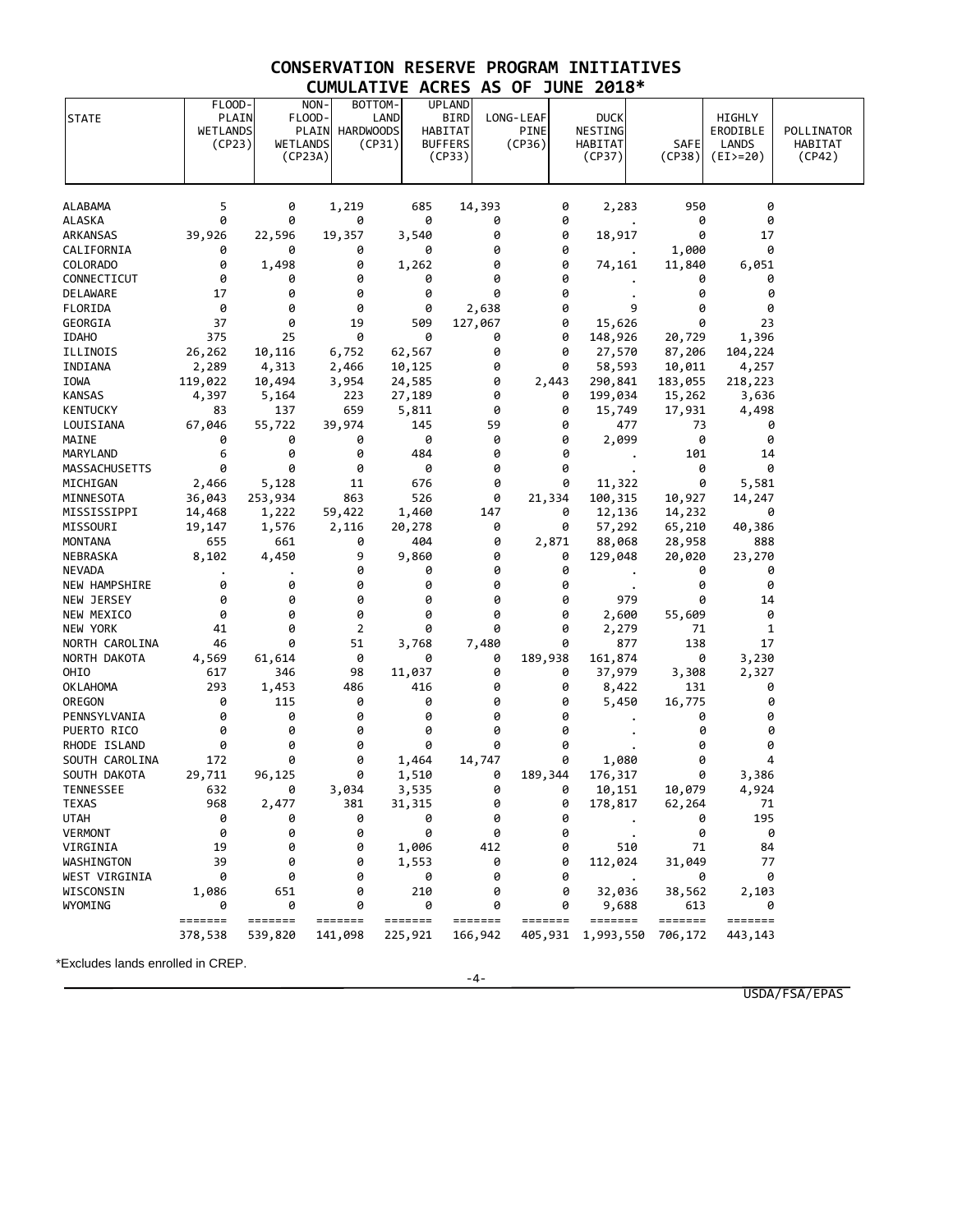**General Signup**. Producers with eligible lands compete nationally for acceptance based on an environmental benefits index (EBI) during specified enrollment periods. Producers may submit offers below soil-specific maximum rental rates and select wildlife-enhancing vegetative covers to increase EBI ranking.

**Continuous (Non-CREP) Sign-up**. Producers with eligible lands may enroll certain high priority conservation practices, such as filter strips, riparian buffers, and wetlands at any time during the year without competition. In addition to annual soil rental payment and cost-share assistance, many practices are eligible for additional annual and one-time up-front financial incentives. Lands enrolled under various initiatives are included in this category.

**Conservation Reserve Enhancement Program (CREP)**. Under CREP agreements, Federal/State partnerships, implement projects designed to address specific environmental objectives through targeted CRP enrollments. Sign-up is held on a continuous basis, general sign-up practices may be included, and additional financial incentives are generally provided.

**Farmable Wetland Program (FWP).** Producers enroll small non-flood plain wetlands, and new practices added by the 2008 Farm Bill, under modified continuous sign-up provisions.

**Grasslands**. Enrollments are to support grazing operations and to preserve and restore grasslands. No cropping history is required.

The accompanying tables are based on contract data developed and maintained in CRP data files by USDA Service Centers through the **end of June** and are based on the physical location of the CRP contracted land. Some adjustments have been made to correct miscoded data in the active contract files.

| Current Enrollment by Sign-up and Initial Contract Year |  |
|---------------------------------------------------------|--|
|                                                         |  |
|                                                         |  |
| Current Enrollment by State and Sign-up Type            |  |
|                                                         |  |
|                                                         |  |
|                                                         |  |
|                                                         |  |
|                                                         |  |
|                                                         |  |
|                                                         |  |
|                                                         |  |
|                                                         |  |
|                                                         |  |
|                                                         |  |
|                                                         |  |
|                                                         |  |
|                                                         |  |
|                                                         |  |

Unless noted otherwise, tables do not include contracts starting in FY 2019.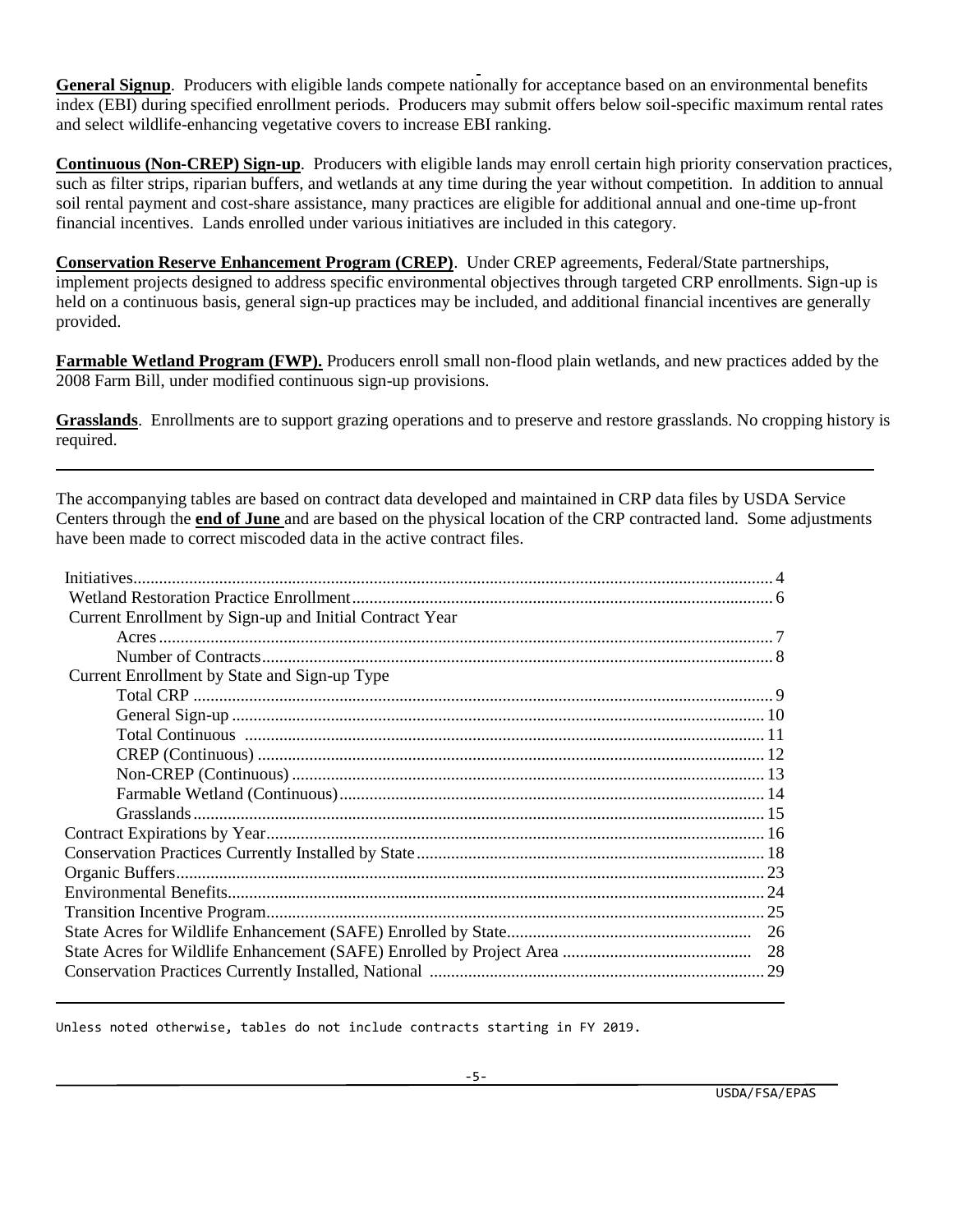## **CONSERVATION RESERVE PROGRAM WETLAND PRACTICES** 1/ **CUMULATIVE ACRES AS OF JUNE 2018**

|                      |                | FLOOD-  | NON-              |                 | <b>BOTTOMLAND</b> | <b>DUCK</b> |              |           |
|----------------------|----------------|---------|-------------------|-----------------|-------------------|-------------|--------------|-----------|
|                      | GENERAL 2/     | PLAIN.  | <b>FLOODPLAIN</b> | <b>FARMABLE</b> | <b>HARDWOODS</b>  | NESTING     | <b>OTHER</b> |           |
| <b>STATE</b>         | (CP23)         | (CP23)  | (CP23A)           | WETLAND 3/      | (CP31)            | (CP37)      | WETLAND 4/   | TOTAL     |
| <b>ALABAMA</b>       | 0              | 5       | 0                 | 14              | 1,219             | 0           | 102          | 1,339     |
| ALASKA               | 0              | 0       | 0                 | 0               | 0                 | 0           | 141          | 141       |
| ARKANSAS             | 22             | 39,926  | 22,608            | 2,012           | 19,702            | 0           | 7,209        | 91,479    |
| CALIFORNIA           | 572            | 0       | a                 | 0               | 0                 | 0           | 0            | 572       |
| COLORADO             | 26             | 0       | 1,498             | 160             | 0                 | 0           | 44           | 1,729     |
| CONNECTICUT          | 0              | 0       | 0                 | 0               | 0                 | 0           | 0            | 0         |
| <b>DELAWARE</b>      | 0              | 132     | 74                | 0               | ø                 | 0           | 206          | 411       |
| FLORIDA              | 0              | 0       | 0                 | 0               | 0                 | 0           | 0            | 0         |
| GEORGIA              | 380            | 37      | 0                 | 0               | 19                | 0           | 23           | 459       |
| HAWAII               | 0              | 0       | 0                 | 0               | 0                 | 0           | 0            | 0         |
| <b>IDAHO</b>         | 0              | 375     | 25                | 6               | 0                 | 0           | 201          | 607       |
| ILLINOIS             | 905            | 33,350  | 10,116            | 1,746           | 6,752             | 0           | 4,526        | 57,395    |
| INDIANA              | 943            | 3,296   | 6,632             | 1,014           | 8,746             | 0           | 1,685        | 22,316    |
| <b>IOWA</b>          | 2,322          | 122,370 | 10,494            | 91,802          | 3,954             | 2,443       | 13,521       | 246,907   |
| <b>KANSAS</b>        | 378            | 4,397   | 5,164             | 2,219           | 223               | 0           | 3,990        | 16,371    |
| <b>KENTUCKY</b>      | 0              | 83      | 137               | 0               | 659               | 0           | 1,835        | 2,715     |
| LOUISIANA            | 101            | 67,046  | 55,722            | 3,556           | 51,751            | 0           | 879          | 179,055   |
| MAINE                | 0              | ø       | 0                 | 0               | 0                 | 0           | 11           | 11        |
| MARYLAND             | 9              | 1,993   | 144               | 0               | 0                 | 0           | 1,195        | 3,341     |
| MASSACHUSETTS        | 0              | 0       | 0                 | 0               | 0                 | 0           | 0            |           |
| MICHIGAN             | 233            | 4,696   | 14,123            | 70              | 11                | 0           | 1,556        | 20,689    |
| MINNESOTA            | 28,181         | 37,601  | 258,264           | 43,538          | 869               | 21,334      | 8,101        | 397,888   |
| MISSISSIPPI          | 0              | 14,606  | 1,222             | 11,350          | 61,105            | 0           | 610          | 88,894    |
| MISSOURI             | 84             | 19,230  | 1,576             | 222             | 2,143             | 0           | 3,370        | 26,624    |
| <b>MONTANA</b>       | 510            | 655     | 661               | 294             | 0                 | 2,871       | 250          | 5,242     |
| NEBRASKA             | 189            | 8,293   | 4,510             | 2,956           | 9                 | 0           | 626          | 16,583    |
| <b>NEVADA</b>        | 0              | 0       | 0                 | 0               | 0                 | 0           | 0            | 0         |
| <b>NEW HAMPSHIRE</b> | 0              | 0       | 0                 | 0               | 0                 | 0           | 0            | 0         |
| NEW JERSEY           | 0              | 0       | 0                 | 0               | 0                 | 0           | 4            | 4         |
| NEW MEXICO           | 0              | 0       | 0                 | 0               | 0                 | 0           | 0            | 0         |
| <b>NEW YORK</b>      | 2              | 55      | 3                 | ø               | 2                 | 0           | 1,176        | 1,239     |
| NORTH CAROLINA       | 0              | 1,092   | 0                 | 58              | 57                | 0           | 207          | 1,414     |
| NORTH DAKOTA         | 131,535        | 4,569   | 61,614            | 135,869         | 0                 | 189,768     | 3,231        | 526,586   |
| OHIO                 | 838            | 5,086   | 6,520             | 338             | 98                | 0           | 708          | 13,588    |
| <b>OK LAHOMA</b>     | 78             | 293     | 1,453             | 169             | 486               | 0           | 79           | 2,558     |
| OREGON               | 0              | 152     | 115               | 0               | 0                 | 0           | 494          | 762       |
| PENNSYLVANIA         | 5              | 691     | 0                 | 0               | ø                 | 0           | 505          | 1,201     |
| PUERTO RICO          | 0              | 0       | 0                 | 0               | 0                 | 0           | 0            | 0         |
| RHODE ISLAND         | 0              | 0       | 0                 | 0               | 0                 | 0           | 0            | 0         |
|                      | 0              |         | 0                 | 0               | 0                 | 0           | 107          |           |
| SOUTH CAROLINA       |                | 172     |                   |                 | 0                 |             |              | 279       |
| SOUTH DAKOTA         | 24,700         | 38,827  | 121,593           | 102,550         |                   | 227,279     | 24,967       | 539,917   |
| <b>TENNESSEE</b>     | 43             | 632     | ø                 | 0               | 3,034             | 0           | 152          | 3,861     |
| TEXAS                | 5,417          | 968     | 2,477             | 0               | 381               | 0           | 86           | 9,329     |
| <b>UTAH</b>          | 0              | 0       | 0                 | 0               | 0                 | 0           | 0            | 0         |
| <b>VERMONT</b>       | 0              | 0       | 0                 | 0               | 0                 | 0           | 1            | 1         |
| VIRGINIA             | $\overline{2}$ | 111     | 0                 | 0               | 0                 | 0           | 72           | 186       |
| WASHINGTON           | 15             | 42      | 5                 | 10              | 0                 | 0           | 593          | 665       |
| WEST VIRGINIA        | 0              | 0       | 0                 | 0               | 0                 | 0           | 0            | 0         |
| WISCONSIN            | 953            | 2,996   | 1,156             | 82              | 0                 | 0           | 1,831        | 7,018     |
| WYOMING              | 0              |         | 0                 | a               |                   | Ø           | a            |           |
|                      | 198,445        | 413,778 | 587,909           | 400,035         | 161,220           | 443,696     | 84,295       | 2,289,376 |
|                      |                |         |                   |                 |                   |             |              |           |

1/ Includes wetland and adjacent upland buffer acres and land enrolled in CREPs.

2/ Includes general signup and CREP before 2003, when CP23 was converted to continuous signup.

3/ CP27, CP28, CP39, CP40, CP41.

4/ CP9, CP30, and CP38 (SAFE) wetland.

-6-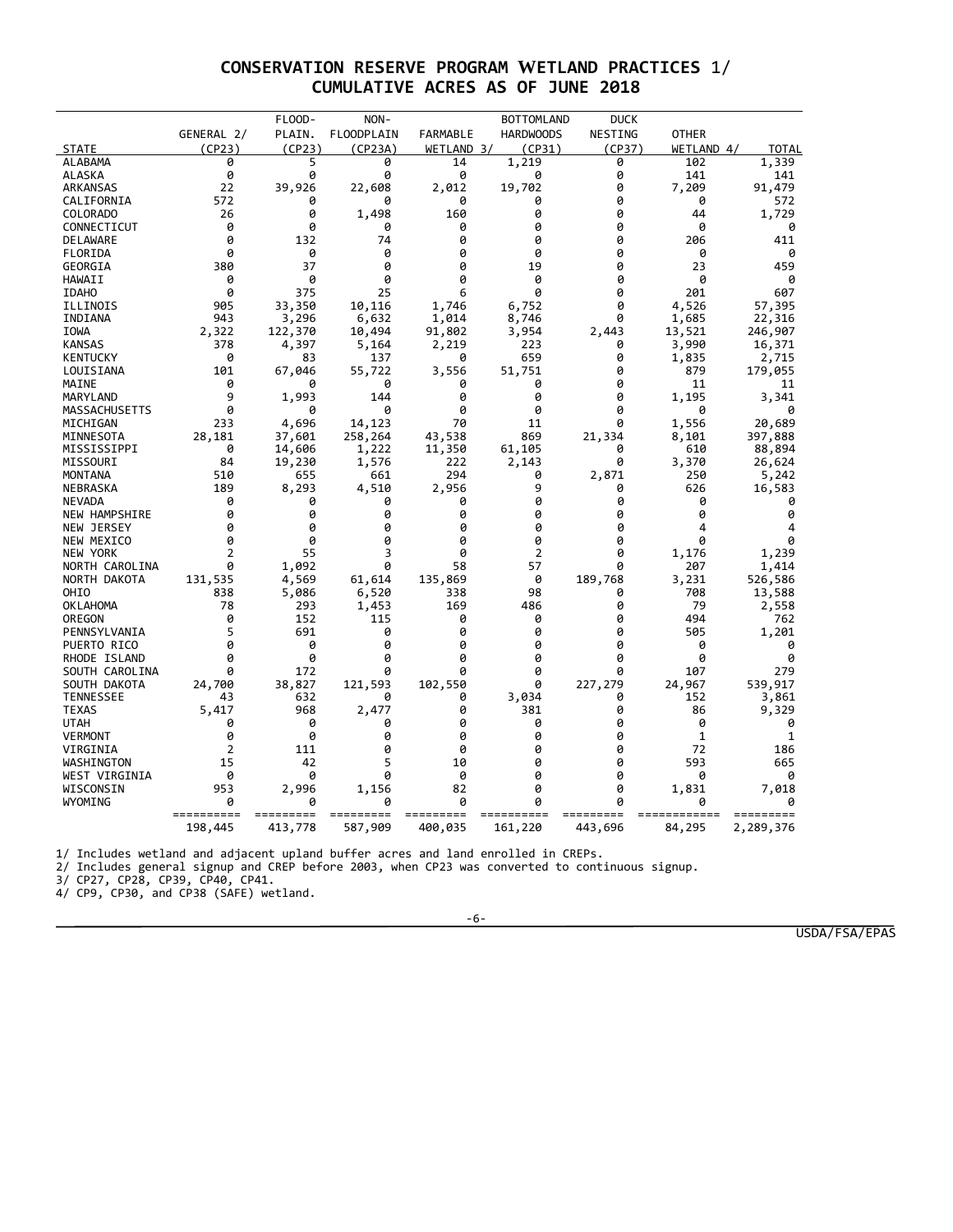#### **CRP ENROLLMENT AS OF JUNE 2018 BY SIGN-UP AND INITIAL CONTRACT YEAR 1/ ACRES**

| SIGNUP     | <b>BEFORE</b><br>2010 | 2010    | 2011                                            | 2012        | 2013      | 2014        | 2015    | 2016    | 2017    | 2018             | <b>TOTAL</b>                                     |
|------------|-----------------------|---------|-------------------------------------------------|-------------|-----------|-------------|---------|---------|---------|------------------|--------------------------------------------------|
| 25/27      | 173,926               | 0       | 0                                               | Ø           | ø         | ø           | 0       | ø       | 0       | 0                | 173,926                                          |
| 26         | 331,651               |         |                                                 |             |           |             |         |         | ø       | 0                | 331,651                                          |
| 28         | 174,396               |         |                                                 |             |           |             |         |         |         | 0                | 174,396                                          |
| 29         | 262,407               |         |                                                 |             |           |             |         |         |         | 0                | 262,407                                          |
| 30         | 233,807               |         |                                                 |             |           |             |         |         |         | 0                | 233,807                                          |
| 31         | 209,005               |         |                                                 |             |           |             |         |         |         | 0                | 209,005                                          |
| 32         | 1,017,598             | 517,265 | 233,794                                         |             |           |             |         |         |         | 0                | 1,768,657                                        |
| 33         | 180,693               |         |                                                 |             |           |             |         |         |         | 0                | 180,693                                          |
| 35         | 239,578               |         |                                                 |             |           |             |         |         |         | 0                | 239,578                                          |
| 36         | 363,865               |         |                                                 |             |           |             |         |         |         | 0                | 363,865                                          |
| 37         | 218,283               | 221,871 |                                                 |             | 69        |             |         |         |         | 0                | 440,222                                          |
| 38         |                       | 212,649 | 378,284                                         |             |           |             |         |         |         | 0                | 590,933                                          |
| 39         |                       | 0       | 3,640,062                                       |             |           |             |         |         |         | 0                | 3,640,062                                        |
| 40         |                       | 0       | 169,636                                         | 305,354     |           |             |         |         |         |                  | 474,990                                          |
| 41         |                       | ø       |                                                 | 0 2,471,726 |           |             |         |         | ø       | 0                | 2,471,726                                        |
| 42         |                       |         |                                                 | 115,078     | 484,204   |             |         |         |         | 0                | 599,282                                          |
| 43         |                       |         |                                                 | 0           | 3,425,053 |             |         |         | ø       | 0                | 3,425,053                                        |
| 44         |                       |         |                                                 |             | 22,860    | 498,999     |         |         |         | 0                | 521,859                                          |
| 45         |                       |         |                                                 |             |           | 0 1,530,571 |         |         | ø       | 0                | 1,530,571                                        |
| 46         |                       |         |                                                 |             |           | 3,221       | 518,085 |         |         | 0                | 521,306                                          |
| 47         |                       |         |                                                 |             |           |             | 172,344 | 691,939 | ø       | 0                | 864,284                                          |
| 48         |                       |         |                                                 |             |           |             |         | 514,094 | 817,825 | 7,407            | 1,339,326                                        |
| 49         |                       |         |                                                 |             |           |             |         | ø       | 387,851 | 0                | 387,851                                          |
| 50         |                       |         |                                                 |             |           |             |         |         |         | 31,224 1,313,714 | 1,344,938                                        |
| 51         |                       |         |                                                 |             |           |             |         |         | 0       | 9,778            | 9,778                                            |
| 200        |                       |         |                                                 |             |           |             |         | 464     | 88,121  | 451,042          | 539,628                                          |
| <b>ALL</b> | 3,405,210             |         | 951,785 4,421,776 2,892,158 3,932,185 2,032,791 |             |           |             |         |         |         |                  | 690,429 1,206,498 1,325,021 1,781,941 22,639,794 |

1/ For CRP, contract year is the same as fiscal year, which begins October 1.

General Sign-up Numbers: 1-13, 15, 16, 18, 20, 26, 29, 33, 39, 41, 43, 45, 49.

Continuous Sign-up Numbers: 14, 17, 19, 21-25, 27, 28, 30, 31, 35, 36, 37, 38, 40, 42, 44, 46, 47, 48, 50, 51.

Sign-up number 32 reflects re-enrollment of 2007-2010 expiring general sign-up contracts under 2006's early re-enrollment and extension offer (REX).

Sign-up number 34 is reserved for Emergency Forestry CRP. Sign-up 200 is CRP Grasslands.

-7-

USDA/FSA/EPAS

#### **CRP ENROLLMENT AS OF JUNE 2018 BY SIGN-UP AND INITIAL CONTRACT YEAR 1/ NUMBER OF CONTRACTS**

|                | <b>BEFORE</b> |      |      |      |      |      |      |      |      |      |            |
|----------------|---------------|------|------|------|------|------|------|------|------|------|------------|
| <b>SIGNUP</b>  | 2010          | 2010 | 2011 | 2012 | 2013 | 2014 | 2015 | 2016 | 2017 | 2018 | "OTAL      |
| $\sqrt{25/27}$ | 3,567         |      |      |      |      |      |      |      |      |      | ,567       |
| 26             | ,165          |      |      |      |      |      |      |      |      |      | ,165       |
| 28             | ,998<br>1 ว   |      |      |      |      |      |      |      |      |      | ,998<br>-- |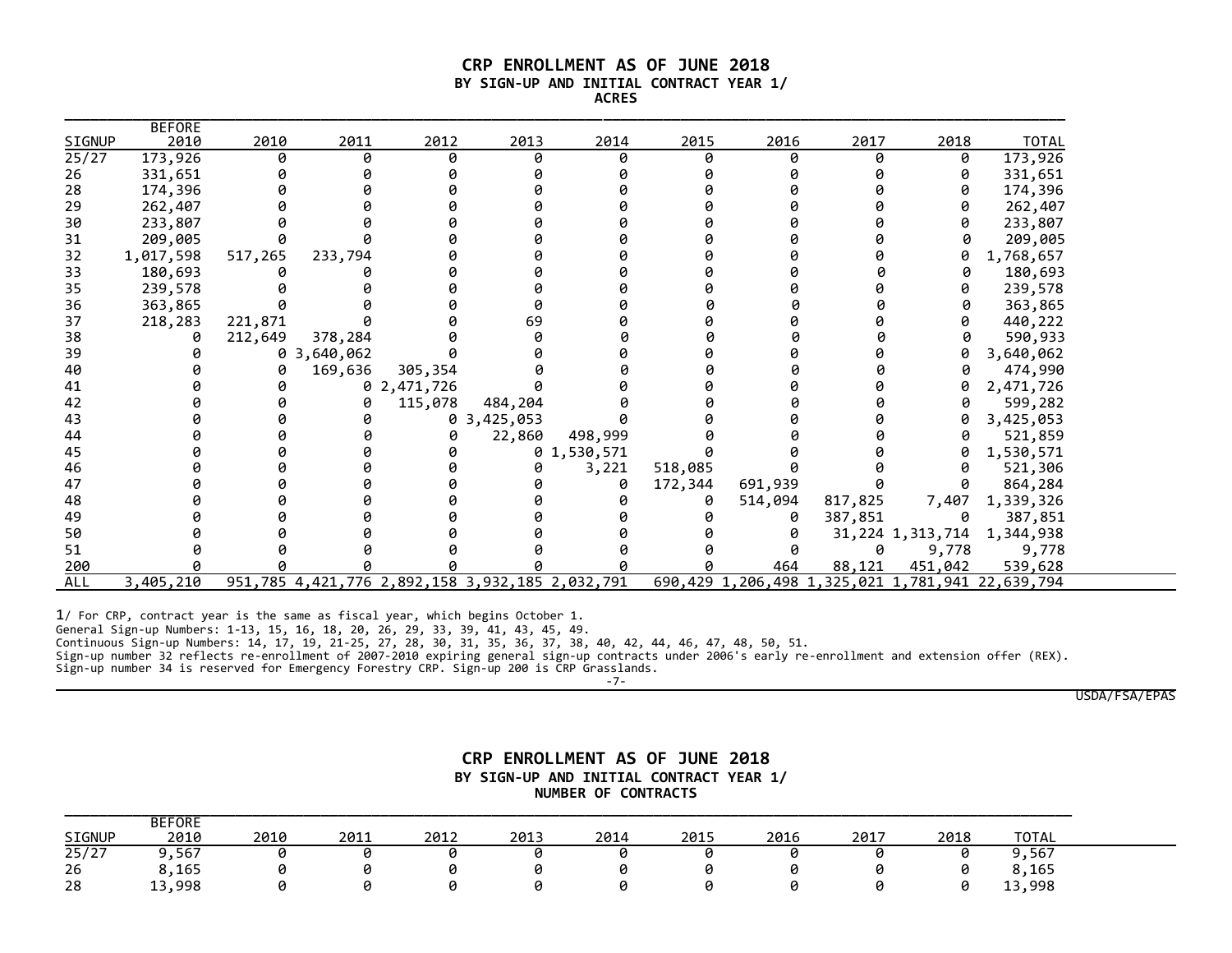| 29  | 5,033   | 0      | 0      |        |        | ø      | ø      |        |        | 0      | 5,033   |  |
|-----|---------|--------|--------|--------|--------|--------|--------|--------|--------|--------|---------|--|
| 30  | 14,512  |        |        |        |        |        |        |        |        | 0      | 14,512  |  |
| 31  | 13,539  |        |        |        |        |        |        |        |        | 0      | 13,539  |  |
| 32  | 15,568  | 8,042  | 4,996  |        |        |        |        |        |        | 0      | 28,606  |  |
| 33  | 4,063   | ø      |        |        |        |        |        | ø      |        | 0      | 4,063   |  |
| 35  | 15,110  | 0      |        |        |        |        |        |        |        | 0      | 15,110  |  |
| 36  | 27,094  |        |        |        |        |        |        |        |        | 0      | 27,094  |  |
| 37  | 15,337  | 13,912 |        |        |        |        |        |        |        | 0      | 29,250  |  |
| 38  | 0       | 13,595 | 18,965 |        |        |        |        |        |        |        | 32,560  |  |
| 39  |         | 0      | 40,098 |        |        |        |        |        |        | 0      | 40,098  |  |
| 40  |         | 0      | 10,341 | 20,381 |        |        |        |        |        | 0      | 30,722  |  |
| 41  |         | ø      | 0      | 26,863 |        |        |        |        |        | 0      | 26,863  |  |
| 42  |         | ø      | 0      | 7,144  | 27,324 |        |        | 0      |        | 0      | 34,468  |  |
| 43  |         |        |        | 0      | 38,084 |        |        |        |        | 0      | 38,084  |  |
| 44  |         | ø      |        |        | 924    | 28,283 |        |        |        | 0      | 29,207  |  |
| 45  |         |        |        |        | ø      | 22,731 |        |        |        | 0      | 22,731  |  |
| 46  |         |        |        |        | Ø      | 212    | 26,024 |        |        | 0      | 26,236  |  |
| 47  |         |        |        |        |        | 0      | 8,558  | 38,952 |        | 0      | 47,510  |  |
| 48  |         |        |        |        |        |        | 0      | 21,430 | 44,745 | 120    | 66,295  |  |
| 49  |         |        |        |        |        |        |        | 0      | 4,645  | 0      | 4,645   |  |
| 50  |         |        |        |        |        |        |        | 0      | 1,780  | 52,121 | 53,901  |  |
| 51  |         |        |        |        |        |        |        |        | 0      | 626    | 626     |  |
| 200 |         |        | ø      |        |        |        | ø      |        | 295    | 2,118  | 2,418   |  |
| ALL | 141,986 | 35,549 | 74,400 | 54,388 | 66,333 | 51,226 | 34,582 | 60,387 | 51,465 | 54,985 | 625,301 |  |

1/ For CRP, contract year is the same as fiscal year, which begins October 1.

General Sign-up Numbers: 1-13, 15, 16, 18, 20, 26, 29, 33, 39, 41, 43, 45, 49.

Continuous Sign-up Numbers: 14, 17, 19, 21-25, 27, 28, 30, 31, 35, 36, 37, 38, 40, 42, 44, 46, 47, 48, 50, 51.

Sign-up number 32 reflects re-enrollment of 2007-2010 expiring general sign-up contracts under 2006's early re-enrollment and extension offer (REX). Sign-up number 34 is reserved for Emergency Forestry CRP. Sign-up 200 is CRP Grasslands.

-8-

.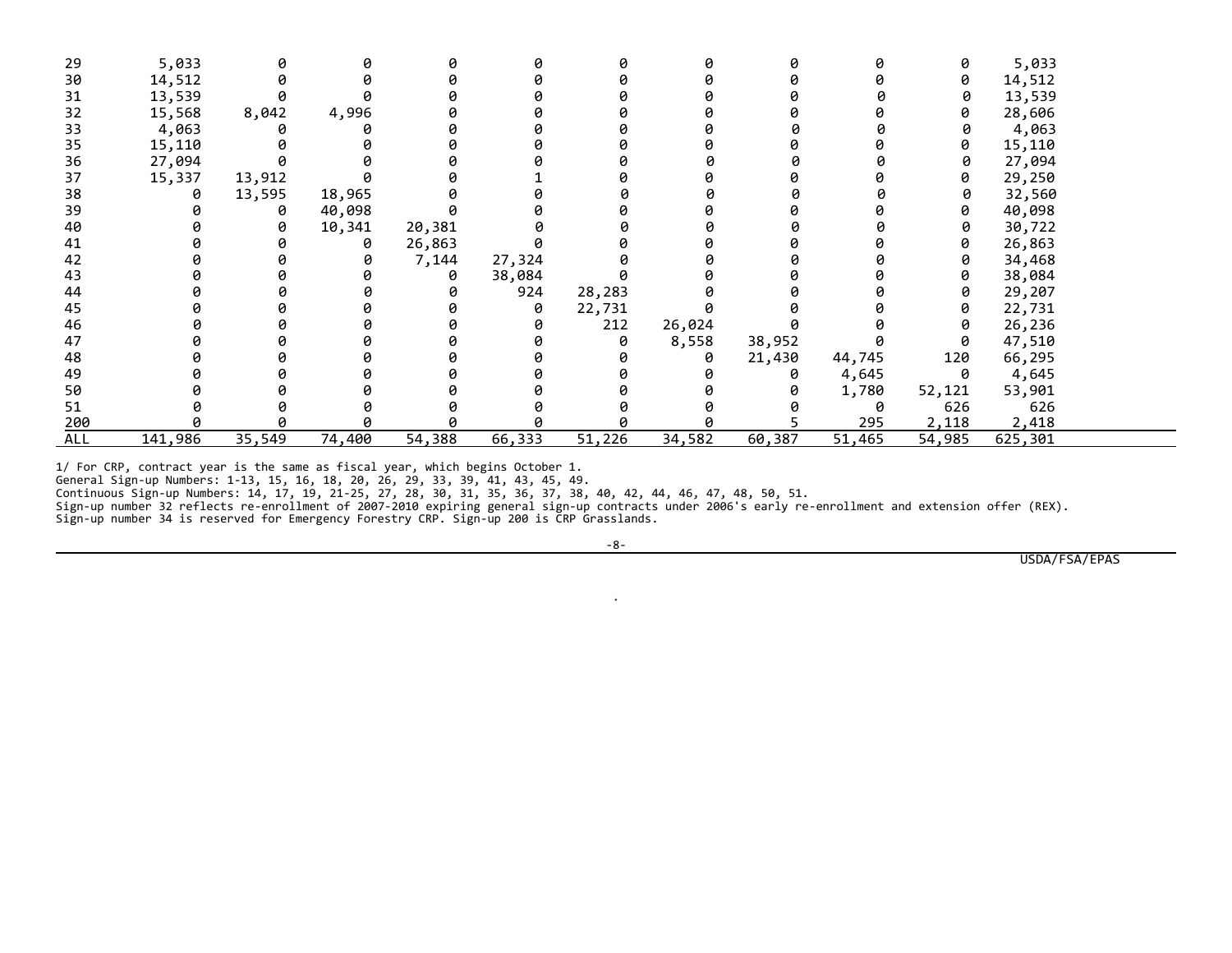### **CRP ENROLLMENT BY STATE AS OF JUNE 2018 -----------TOTAL CRP (ALL SIGN-UPS)--------**

|                          | NUMBER OF        | NUMBER OF       |                    | ANNUAL RENTAL PAYMENTS 2/ |              |
|--------------------------|------------------|-----------------|--------------------|---------------------------|--------------|
| <b>STATE 1/</b>          | <b>CONTRACTS</b> | <b>FARMS</b>    | <b>ACRES</b>       | ( \$1,000)                | $($ \$/ACRE) |
| U.S.                     | 625,301          | 349,346         | 22,639,794         | 1,847,061                 | 81.58        |
| <b>ALABAMA</b>           | 5,242            | 3,883           | 213,424            | 9,872                     | 46.26        |
| ALASKA                   | 14               | 13              | 2,704              | 103                       | 38.09        |
| ARKANSAS                 | 5,547            | 3,175           | 230,854            | 17,907                    | 77.57        |
| CALIFORNIA               | 168              | 130             | 42,541             | 2,251                     | 52.90        |
| <b>COLORADO</b>          | 10,020           | 5,275           | 1,815,242          | 63,980                    | 35.25        |
| CONNECTICUT              | 3                | 3               | 25                 | 2                         | 75.57        |
| <b>DELAWARE</b>          | 352              | 212             | 3,803              | 520                       | 136.70       |
| FLORIDA                  | 645              | 531             | 25,384             | 1,221                     | 48.12        |
| GEORGIA                  | 7,025            | 4,787           | 231,948            | 14,539                    | 62.68        |
| HAWAII                   | 25               | 17              | 1,175              | 57                        | 48.64        |
| <b>IDAHO</b>             | 3,595            | 2,030           | 541,286            | 28,746                    | 53.11        |
| ILLINOIS                 | 78,327           | 43,392          | 880,303            | 169,609                   | 192.67       |
| INDIANA                  | 34,172           | 19,148          | 225,692            | 40,998                    | 181.66       |
| <b>IOWA</b>              | 109,527          | 54,606          | 1,801,983          | 392,601                   | 217.87       |
| <b>KANSAS</b>            | 36,634           | 21,245          | 2,010,989          | 88,191                    | 43.85        |
| <b>KENTUCKY</b>          | 13,449           | 7,087           | 243,783            | 38,532                    | 158.06       |
| LOUISIANA                | 4,597            | 2,982           | 282,917            | 24,823                    | 87.74        |
| MAINE                    | 254              | 175             |                    | 266                       | 47.11        |
| MARYLAND                 | 5,024            | 2,860           | 5,653<br>53,731    | 11,071                    | 206.05       |
| MASSACHUSETTS            | 3                | 3               | 10                 | 2                         | 207.20       |
|                          | 9,281            | 5,462           | 120,356            | 15,476                    | 128.59       |
| MICHIGAN                 |                  |                 |                    |                           | 118.30       |
| MINNESOTA<br>MISSISSIPPI | 57,557           | 29,934          | 1,138,955          | 134,736                   | 72.67        |
| MISSOURI                 | 15,074<br>27,613 | 9,843<br>16,507 | 612,840<br>877,058 | 44,536<br>102,763         | 117.17       |
| <b>MONTANA</b>           | 6,539            | 2,955           | 1,114,310          | 34,458                    | 30.92        |
| NEBRASKA                 | 21,347           | 12,445          | 916,497            | 72,028                    | 78.59        |
| <b>NEVADA</b>            | 1                | 1               | 146                | 1                         | 10.16        |
| <b>NEW HAMPSHIRE</b>     | $\mathbf{1}$     | $\mathbf{1}$    | 4                  | 0                         | 63.00        |
| NEW JERSEY               | 341              | 208             | 1,914              | 177                       | 92.71        |
|                          | 1,682            | 1,092           |                    | 13,539                    |              |
| NEW MEXICO               |                  |                 | 408,948            |                           | 33.11        |
| NEW YORK                 | 1,708            | 1,242           | 27,188             | 2,493                     | 91.69        |
| NORTH CAROLINA           | 4,115            | 2,892           | 59,173             | 4,363                     | 73.73        |
| NORTH DAKOTA             | 21,355           | 11,082          | 1,307,801          | 67,823                    | 51.86        |
| OHIO                     | 35,988           | 19,954          | 248,130            | 42,926                    | 173.00       |
| <b>OKLAHOMA</b>          | 5,474            | 3,813           | 635,164            | 21,423                    | 33.73        |
| OREGON                   | 3,775            | 2,085           | 445,255            | 28,182                    | 63.29        |
| PENNSYLVANIA             | 8,497            | 5,667           | 140,942            | 17,951                    | 127.37       |
| PUERTO RICO              | 14               | 14              | 1,075              | 66                        | 61.68        |
| RHODE ISLAND             | 1                | 1               | 28                 | $\overline{2}$            | 74.00        |
| SOUTH CAROLINA           | 3,025            | 1,754           | 62,536             | 2,547                     | 40.72        |
| SOUTH DAKOTA             | 30,525           | 13,960          | 1,111,075          | 101,215                   | 91.10        |
| <b>TENNESSEE</b>         | 5,361            | 3,650           | 132,561            | 12,712                    | 95.89        |
| TEXAS                    | 18,916           | 13,793          | 2,832,413          | 104,611                   | 36.93        |
| UTAH                     | 783              | 513             | 162,008            | 5,454                     | 33.67        |
| <b>VERMONT</b>           | 395              | 287             | 2,614              | 298                       | 114.05       |
| VIRGINIA                 | 4,224            | 3,247           | 37,921             | 2,599                     | 68.54        |
| WASHINGTON               | 10,993           | 5,074           | 1,206,301          | 72,446                    | 60.06        |
| WEST VIRGINIA            | 529              | 435             | 7,885              | 519                       | 65.80        |
| WISCONSIN                | 14,801           | 9,380           | 220,037            | 31,363                    | 142.53       |

1/ State in which land is located.

2/ Approximate payments scheduled to be made October 2018.

-9-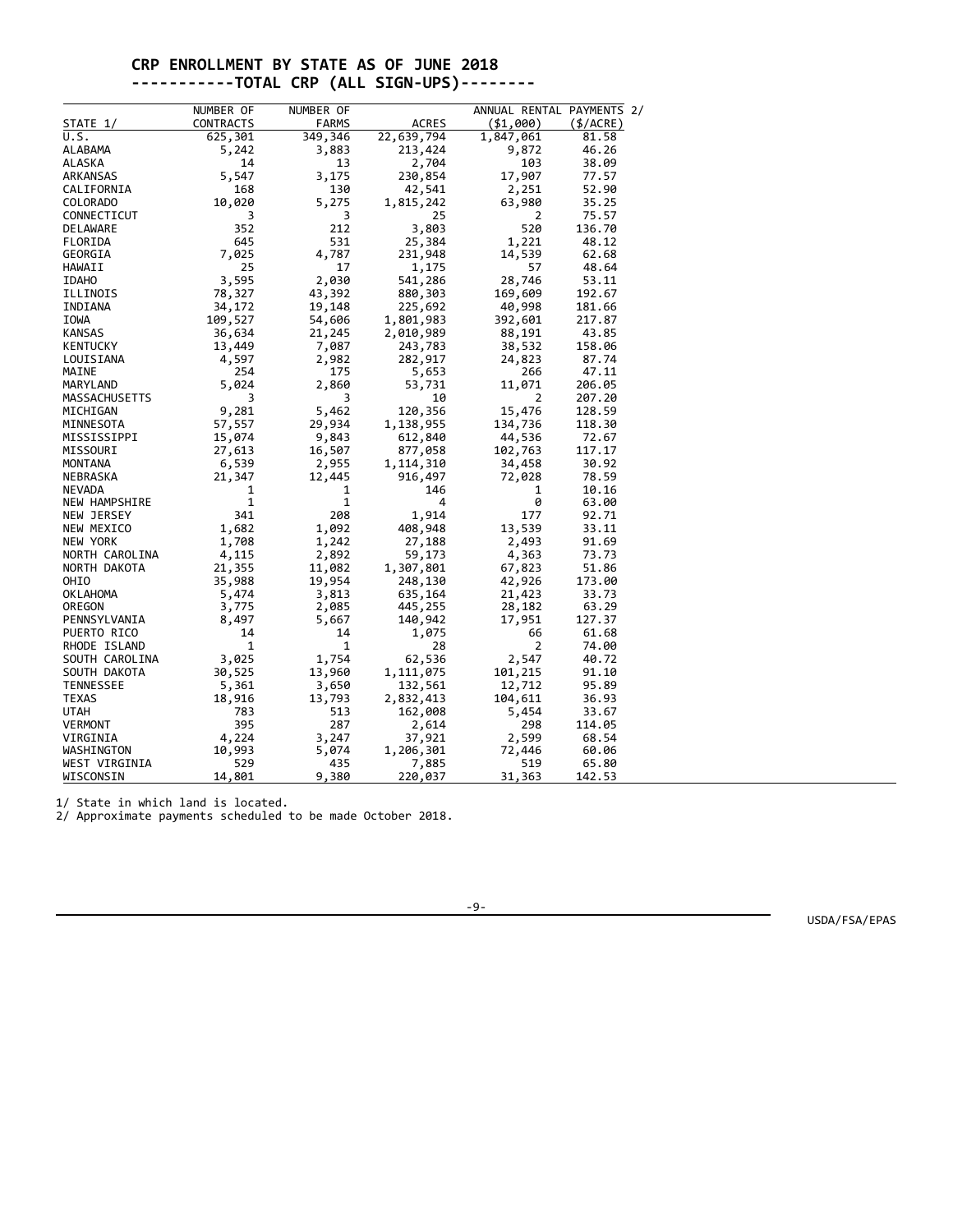## **CRP ENROLLMENT BY STATE AS OF JUNE 2018**

## **---------------GENERAL SIGN-UP------------**

| STATE 1/                  | NUMBER OF<br><b>CONTRACTS</b> | NUMBER OF        | <b>ACRES</b> | ANNUAL RENTAL PAYMENTS 2/<br>( \$1,000) |                       |
|---------------------------|-------------------------------|------------------|--------------|-----------------------------------------|-----------------------|
| U.S.                      | 178,288                       | FARMS<br>127,614 | 13,998,671   | 730,012                                 | $($ \$/ACRE)<br>52.15 |
| ALABAMA                   | 3,728                         | 2,847            | 163,688      | 7,359                                   | 44.96                 |
| ALASKA                    | 10                            | 9                | 2,514        | 90                                      | 35.89                 |
| ARKANSAS                  | 1,082                         | 816              | 56,723       | 3,558                                   | 62.73                 |
| CALIFORNIA                | 142                           | 107              | 39,729       | 2,173                                   | 54.69                 |
| COLORADO                  | 8,431                         | 4,620            | 1,636,452    | 54,949                                  | 33.58                 |
| CONNECTICUT               | 2                             | 2                | 24           | 2                                       | 76.07                 |
| DELAWARE                  | 15                            | 13               | 224          | 18                                      | 79.72                 |
| FLORIDA                   | 558                           | 475              | 22,295       | 1,058                                   | 47.47                 |
| GEORGIA                   | 2,415                         | 1,791            | 85,362       | 4,762                                   | 55.79                 |
| HAWAII                    | 0                             | 0                | 0            | 0                                       |                       |
| <b>IDAHO</b>              | 2,306                         | 1,422            | 330,840      | 17,347                                  | $\bullet$<br>52.43    |
| ILLINOIS                  | 12,734                        | 9,755            | 268,318      | 33,868                                  | 126.22                |
| INDIANA                   | 2,874                         | 2,422            | 51,459       | 5,972                                   | 116.06                |
| <b>IOWA</b>               | 18,942                        | 14,332           | 533,471      | 77,947                                  | 146.11                |
| <b>KANSAS</b>             | 21,402                        | 14,363           | 1,684,915    | 69,131                                  | 41.03                 |
| <b>KENTUCKY</b>           | 2,277                         | 1,717            | 71,161       | 7,894                                   | 110.93                |
| LOUISIANA                 | 970                           | 766              | 61,463       | 3,448                                   | 56.09                 |
| MAINE                     | 116                           | 86               |              | 110                                     |                       |
|                           | 113                           | 99               | 3,393        | 171                                     | 32.42                 |
| MARYLAND<br>MASSACHUSETTS | 0                             | 0                | 2,018<br>0   | 0                                       | 84.64                 |
| MICHIGAN                  | 1,628                         | 1,366            |              | 3,526                                   | $\ddot{\phantom{0}}$  |
|                           |                               |                  | 40,325       |                                         | 87.43                 |
| MINNESOTA                 | 13,458                        | 9,873            | 475,191      | 33,285                                  | 70.04                 |
| MISSISSIPPI               | 6,365                         | 5,074            | 326,325      | 17,960                                  | 55.04                 |
| MISSOURI                  | 12,872                        | 9,490            | 589,896      | 64,100                                  | 108.66                |
| <b>MONTANA</b>            | 4,704                         | 2,326            | 870,026      | 25,959                                  | 29.84                 |
| NEBRASKA                  | 6,337                         | 4,509            | 466,727      | 25,973                                  | 55.65                 |
| <b>NEVADA</b>             | 1<br>0                        | 1<br>0           | 146          | 1<br>0                                  | 10.16                 |
| NEW HAMPSHIRE             | 5                             | 5                | 0            | 4                                       | $\ddot{\phantom{0}}$  |
| NEW JERSEY                |                               |                  | 108          |                                         | 32.94                 |
| NEW MEXICO                | 1,241<br>294                  | 865<br>245       | 273,730      | 10,349                                  | 37.81                 |
| NEW YORK                  |                               |                  | 7,620        | 349                                     | 45.76                 |
| NORTH CAROLINA            | 1,578                         | 1,252            | 29,618       | 1,560                                   | 52.67                 |
| NORTH DAKOTA              | 6,716                         | 4,591            | 616,240      | 23,176                                  | 37.61                 |
| OHIO                      | 2,102                         | 1,806            | 41,887       | 3,936                                   | 93.97                 |
| <b>OKLAHOMA</b>           | 5,024                         | 3,525            | 599,902      | 20,484                                  | 34.15                 |
| OREGON                    | 1,813                         | 1,108            | 355,548      | 22,107                                  | 62.18                 |
| PENNSYLVANIA              | 85<br>7                       | 78<br>7          | 2,325        | 114                                     | 48.87                 |
| PUERTO RICO               | 0                             | 0                | 174<br>0     | 17<br>0                                 | 95.40                 |
| RHODE ISLAND              |                               | 786              |              |                                         |                       |
| SOUTH CAROLINA            | 1,033                         |                  | 34,066       | 1,114                                   | 32.70                 |
| SOUTH DAKOTA              | 3,037                         | 2,110            | 250,477      | 12,944                                  | 51.68                 |
| <b>TENNESSEE</b>          | 2,704                         | 2,144            | 86,921       | 7,793                                   | 89.66                 |
| <b>TEXAS</b>              | 15,785                        | 12,017           | 2,510,950    | 92,028                                  | 36.65                 |
| UTAH                      | 764                           | 497              | 161,026      | 5,431                                   | 33.73                 |
| <b>VERMONT</b>            | 1                             | 1                | 7            | 0                                       | 64.00                 |
| VIRGINIA                  | 538                           | 466              | 11,652       | 491                                     | 42.12                 |
| WASHINGTON                | 6,058                         | 3,143            | 962,022      | 53,385                                  | 55.49                 |
| WEST VIRGINIA             | 1                             | 1                | 58           | 2                                       | 35.29                 |
| WISCONSIN                 | 5,395                         | 4,277            | 99,511       | 9,585                                   | 96.32                 |
| WYOMING                   | 625                           | 409              | 172,140      | 4,481                                   | 26.03                 |

1/ State in which land is located.

2/ Approximates payments scheduled to be made October 2018.

-10-

.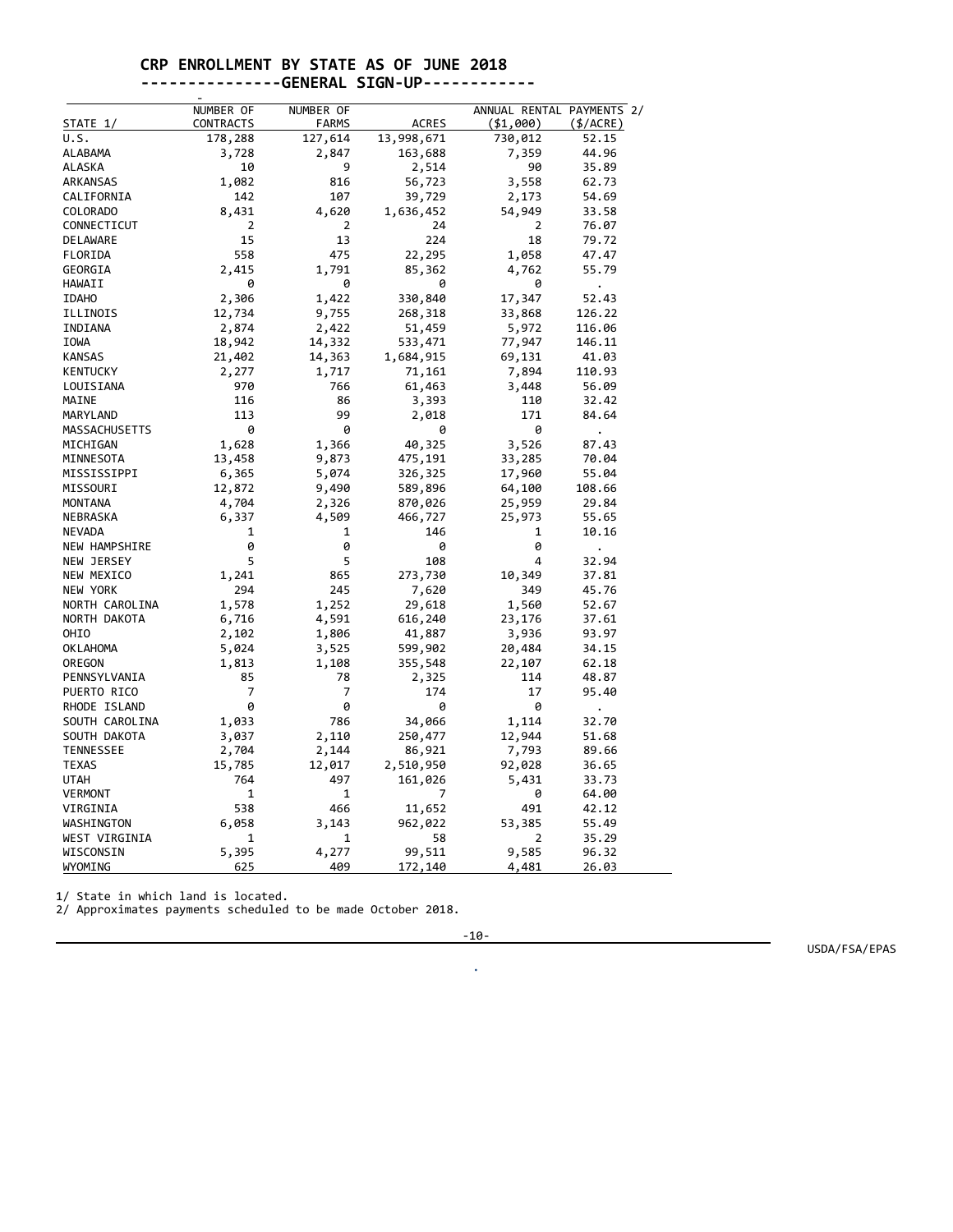#### **CRP ENROLLMENT BY STATE AS OF JUNE 2018 ------------- TOTAL CONTINUOUS 1/ --------**

|                           | NUMBER OF        | NUMBER OF      |              | ANNUAL RENTAL PAYMENTS 3/ |                 |
|---------------------------|------------------|----------------|--------------|---------------------------|-----------------|
| STATE 2/                  | <b>CONTRACTS</b> | <b>FARMS</b>   | <b>ACRES</b> | ( \$1,000)                | $($ \$/ACRE $)$ |
| U.S.                      | 444,595          | 254,050        | 8,101,495    | 1,107,911                 | 136.75          |
| ALABAMA                   | 1,487            | 1,165          | 47,920       | 2,481                     | 51.78           |
| <b>ALASKA</b>             | 4                | 4              | 191          | 13                        | 67.19           |
| ARKANSAS                  | 4,465            | 2,644          | 174,131      | 14,349                    | 82.40           |
| CALIFORNIA                | 22               | 21             | 1,575        | 58                        | 37.12           |
| <b>COLORADO</b>           | 1,455            | 860            | 133,456      | 8,351                     | 62.57           |
| CONNECTICUT               | 1                | 1              | 1            | 0                         | 67.00           |
| <b>DELAWARE</b>           | 337              | 201            | 3,578        | 502                       | 140.27          |
| FLORIDA                   | 80               | 61             | 2,711        | 156                       | 57.38           |
| GEORGIA                   | 4,584            | 3,220          | 145,308      | 9,749                     | 67.09           |
| HAWAII                    | 25               | 17             | 1,175        | 57                        | 48.64           |
| <b>IDAHO</b>              | 1,287            | 825            | 193,489      | 11,145                    | 57.60           |
| ILLINOIS                  | 65,581           | 37,862         | 611,523      | 135,727                   | 221.95          |
| INDIANA                   | 31,293           | 17,647         | 174,161      | 35,023                    | 201.10          |
| IOWA                      | 90,531           | 47,941         | 1,265,771    | 314,554                   | 248.51          |
| <b>KANSAS</b>             | 15,171           | 9,264          | 317,197      | 18,920                    | 59.65           |
| KENTUCKY                  | 11,094           | 5,881          | 169,488      | 30,559                    | 180.30          |
| LOUISIANA                 | 3,619            | 2,426          | 220,071      | 21,349                    | 97.01           |
| MAINE                     | 138              | 103            | 2,260        | 156                       | 69.17           |
| MARYLAND                  | 4,901            | 2,822          | 50,819       | 10,867                    | 213.83          |
| MASSACHUSETTS             | 3                | 3              | 10           | 2                         | 207.20          |
| MICHIGAN                  | 7,580            | 4,346          | 73,869       | 11,853                    | 160.46          |
| MINNESOTA                 | 44,056           | 24,240         | 661,794      | 101,409                   | 153.23          |
| MISSISSIPPI               | 8,701            |                | 285,975      | 26,568                    | 92.90           |
| MISSOURI                  | 14,708           | 5,926<br>9,280 | 285,408      | 38,617                    | 135.30          |
| <b>MONTANA</b>            | 1,682            | 838            |              |                           | 38.28           |
|                           |                  |                | 207,664      | 7,949                     |                 |
| NEBRASKA<br><b>NEVADA</b> | 14,397           | 9,105<br>0     | 301,893      | 43,412                    | 143.80          |
|                           | 0                | $\mathbf{1}$   | 0<br>4       | 0                         |                 |
| <b>NEW HAMPSHIRE</b>      | 1                |                |              | 0                         | 63.00           |
| NEW JERSEY                | 334              | 203            | 1,771        | 173                       | 97.89           |
| NEW MEXICO                | 293              | 213            | 60,858       | 2,075                     | 34.09           |
| <b>NEW YORK</b>           | 1,381            | 1,004          | 18,175       | 2,115                     | 116.39          |
| NORTH CAROLINA            | 2,518            | 1,677          | 29,003       | 2,793                     | 96.30           |
| NORTH DAKOTA              | 14,553           | 7,794          | 669,279      | 44,268                    | 66.14           |
| OHIO                      | 33,803           | 18,905         | 203,045      | 38,925                    | 191.70          |
| <b>OKLAHOMA</b>           | 367              | 310            | 14,973       | 632                       | 42.19           |
| OREGON                    | 1,934            | 1,194          | 73,018       | 5,824                     | 79.76           |
| PENNSYLVANIA              | 8,399            | 5,614          | 138,167      | 17,830                    | 129.05          |
| PUERTO RICO               | 7                | 7              | 901          | 50                        | 55.17           |
| RHODE ISLAND              | $\mathbf{1}$     | 1              | 28           | 2                         | 74.00           |
| SOUTH CAROLINA            | 1,989            | 1,099          | 28,368       | 1,430                     | 50.42           |
| SOUTH DAKOTA              | 27,137           | 12,946         | 776,394      | 86,661                    | 111.62          |
| <b>TENNESSEE</b>          | 2,628            | 1,849          | 42,741       | 4,875                     | 114.05          |
| <b>TEXAS</b>              | 3,051            | 2,087          | 303,511      | 12,314                    | 40.57           |
| <b>UTAH</b>               | 9                | 11             | 274          | 12                        | 44.45           |
| <b>VERMONT</b>            | 394              | 286            | 2,607        | 298                       | 114.19          |
| VIRGINIA                  | 3,671            | 2,809          | 25,648       | 2,099                     | 81.83           |
| WASHINGTON                | 4,924            | 2,787          | 241,185      | 19,014                    | 78.84           |
| WEST VIRGINIA             | 500              | 417            | 5,828        | 487                       | 83.51           |
| WISCONSIN                 | 9,378            | 6,041          | 119,545      | 21,756                    | 181.99          |
| WYOMING                   | 121              | 92             | 14,737       | 454                       | 30.80           |

1/ Includes Farmable Wetland enrollment.

2/ State in which land is located.

3/ Payments scheduled to be made October 2018. Includes annual incentive and maintenance allowance payments, but not onetime signing and practice incentive payments or payment reductions, such as for lands enrolled less than a full year and lands hayed or grazed.

-11-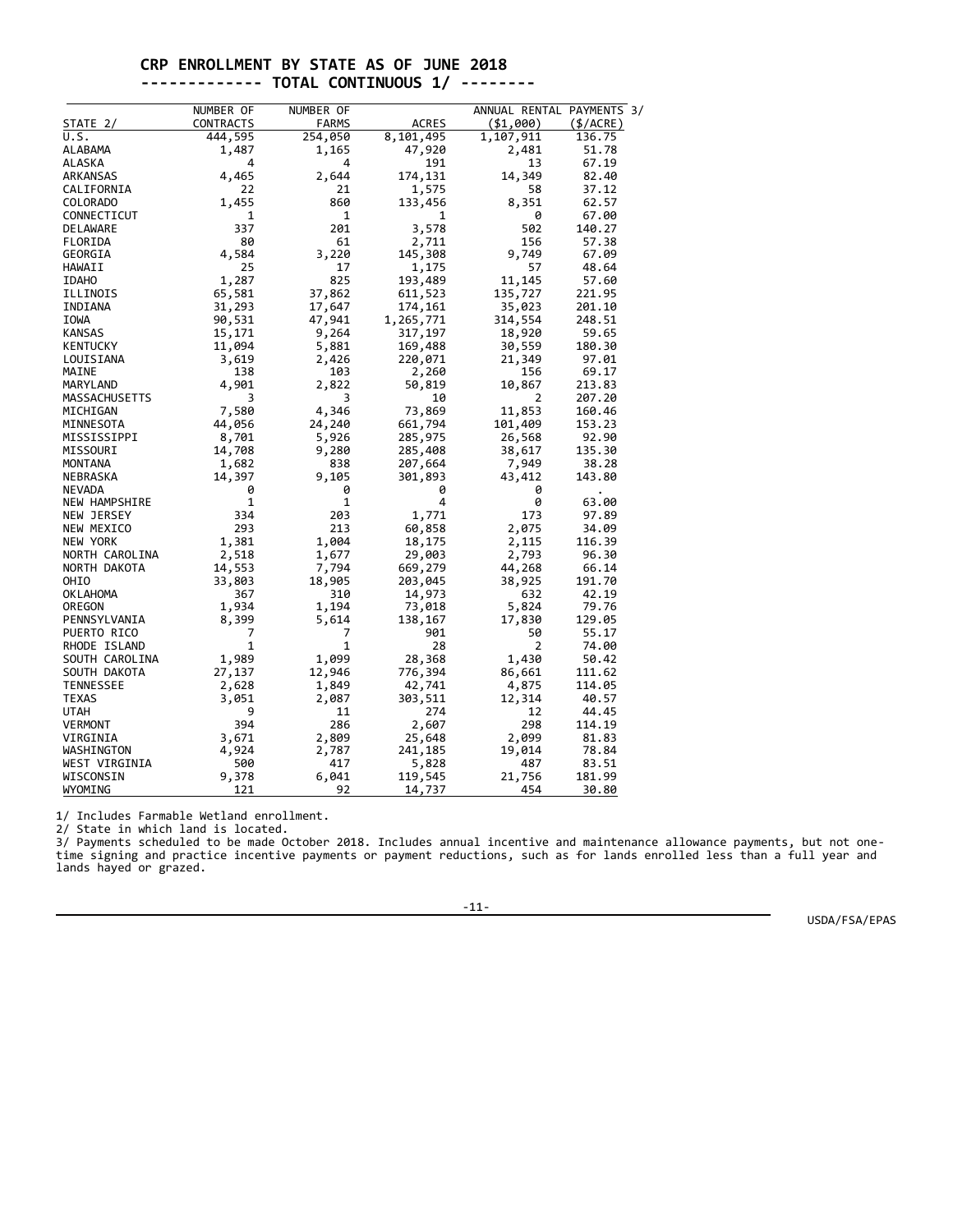### **CRP ENROLLMENT BY STATE AS OF JUNE 2018**

#### **------------------CREP ONLY---------------**

|                      | NUMBER OF        | NUMBER OF    |              | ANNUAL RENTAL PAYMENTS 2/ |              |
|----------------------|------------------|--------------|--------------|---------------------------|--------------|
| <b>STATE 1/</b>      | <b>CONTRACTS</b> | <b>FARMS</b> | <b>ACRES</b> | ( \$1,000)                | $($ \$/ACRE) |
| U.S.                 | 59,783           | 40,249       | 989,161      | 157,098                   | 158.82       |
| <b>ALABAMA</b>       | 0                | 0            | 0            | 0                         |              |
| ALASKA               | 0                | 0            | 0            | 0                         |              |
| ARKANSAS             | 88               | 69           | 3,327        | 343                       | 103.08       |
| CALIFORNIA           | 0                | 0            | 0            | 0                         |              |
| COLORADO             | 243              | 169          | 33,078       | 4,235                     | 128.02       |
| CONNECTICUT          | 0                | 0            | 0            | 0                         |              |
| DELAWARE             | 312              | 197          | 3,451        | 488                       | 141.41       |
| FLORIDA              | 0                | 0            | 0            | 0                         |              |
| GEORGIA              | 0                | 0            | 0            | 0                         |              |
| HAWAII               | 25               | 17           | 1,175        | 57                        | 48.64        |
| <b>IDAHO</b>         | 182              | 119          | 18,298       | 2,442                     | 133.44       |
| ILLINOIS             | 4,252            | 3,137        | 65,934       | 17,060                    | 258.74       |
| INDIANA              | 1,410            | 1,065        | 14,970       | 3,902                     | 260.63       |
| IOWA                 | 124              | 113          | 3,394        | 974                       | 287.00       |
| <b>KANSAS</b>        | 112              | 80           | 19,810       | 2,483                     | 125.32       |
| KENTUCKY             | 2,917            | 1,514        | 94,301       | 17,915                    | 189.98       |
| LOUISIANA            | 722              | 530          | 48,090       | 3,812                     | 79.27        |
| MAINE                | 0                | 0            | 0            | 0                         |              |
| MARYLAND             | 4,522            | 2,706        | 49,140       | 10,690                    | 217.54       |
| MASSACHUSETTS        | 0                | 0            | 0            | 0                         |              |
| MICHIGAN             | 3,171            | 2,029        | 33,215       | 5,353                     | 161.16       |
| MINNESOTA            | 483              | 426          | 11,584       | 2,340                     | 202.00       |
| MISSISSIPPI          | 61               | 53           | 2,725        | 387                       | 141.87       |
| MISSOURI             | 862              | 621          | 25,920       | 2,613                     | 100.80       |
| <b>MONTANA</b>       | 129              | 57           | 12,846       | 866                       | 67.44        |
| NEBRASKA             | 1,882            | 1,451        | 55,770       | 7,055                     | 126.50       |
| <b>NEVADA</b>        | 0                | 0            | 0            | 0                         |              |
| <b>NEW HAMPSHIRE</b> | 0                | 0            | 0            | 0                         |              |
| NEW JERSEY           | 249              | 154          | 768          | 112                       | 146.21       |
| NEW MEXICO           | 0                | 0            | 0            | 0                         |              |
| <b>NEW YORK</b>      | 1,159            | 831          | 14,003       | 1,881                     | 134.30       |
| NORTH CAROLINA       | 1,001            | 763          | 12,809       | 1,490                     | 116.32       |
| NORTH DAKOTA         | 16               | 13           | 294          | 13                        | 44.52        |
| OHIO                 | 15,720           | 9,986        | 121,333      | 26,548                    | 218.81       |
| <b>OKLAHOMA</b>      | 72               | 60           | 629          | 40                        | 62.91        |
| OREGON               | 1,642            | 1,047        | 43,147       | 3,891                     | 90.18        |
| PENNSYLVANIA         | 8,328            | 5,563        | 138,058      | 17,823                    | 129.10       |
| PUERTO RICO          | 0                | ø            | 0            | 0                         |              |
| RHODE ISLAND         | 0                | 0            | 0            | 0                         |              |
| SOUTH CAROLINA       | 0                | 0            | 0            | 0                         |              |
| SOUTH DAKOTA         | 1,006            | 616          | 79,553       | 8,527                     | 107.18       |
| <b>TENNESSEE</b>     | 0                | 0            | 0            | 0                         |              |
| <b>TEXAS</b>         | 0                | 0            | 0            | 0                         |              |
| UTAH                 | 0                | 0            | 0            | 0                         |              |
| <b>VERMONT</b>       | 377              | 282          | 2,538        | 294                       | 115.72       |
| VIRGINIA             | 3,049            | 2,446        | 21,414       | 1,815                     | 84.74        |
| WASHINGTON           | 1,168            | 970          | 14,168       | 3,773                     | 266.27       |
| WEST VIRGINIA        | 497              | 415          | 5,823        | 487                       | 83.56        |
| WISCONSIN            | 4,002            | 2,750        | 37,597       | 7,393                     | 196.65       |
| WYOMING              | 0                | ø            | 0            | 0                         |              |

1/ State in which land is located.

2/ Payments scheduled to be made October 2018. Includes annual incentive and maintenance allowance payments, but not onetime signing and practice incentive payments or payment reductions, such as for lands enrolled less than a full year and lands hayed or grazed.

-12-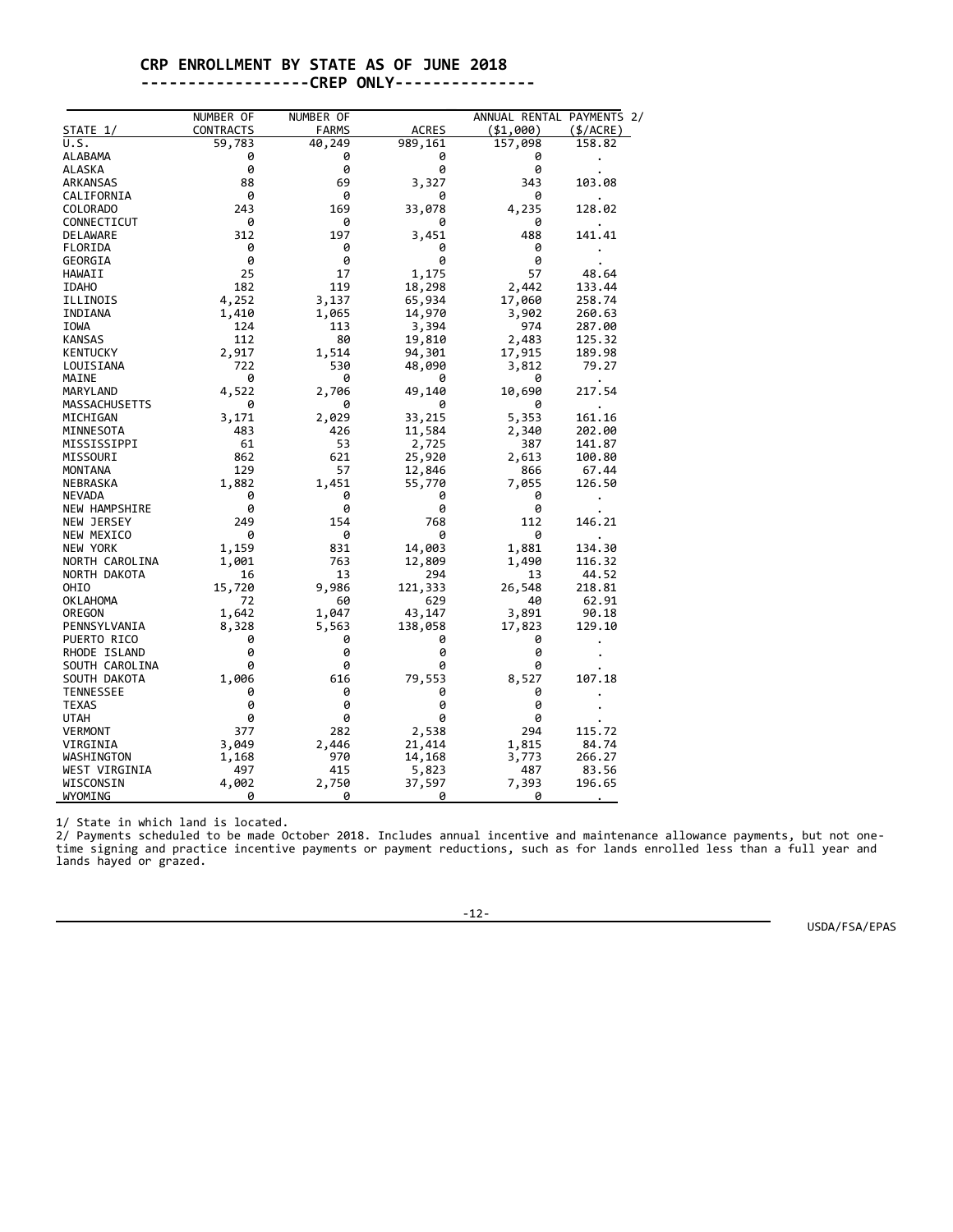#### **CRP ENROLLMENT BY STATE AS OF JUNE 2018 ----------- CONTINUOUS NON-CREP 1/---------**

|                      | NUMBER OF        | NUMBER OF    |              | ANNUAL RENTAL PAYMENTS 3/ |                 |
|----------------------|------------------|--------------|--------------|---------------------------|-----------------|
| STATE 2/             | <b>CONTRACTS</b> | <b>FARMS</b> | <b>ACRES</b> | ( \$1,000)                | $($ \$/ACRE $)$ |
| U.S.                 | 369,264          | 215,962      | 6,711,179    | 890,070                   | 132.63          |
| ALABAMA              | 1,484            | 1,162        | 47,906       | 2,481                     | 51.79           |
| <b>ALASKA</b>        | 4                | 4            | 191          | 13                        | 67.19           |
| ARKANSAS             | 4,358            | 2,588        | 168,792      | 13,836                    | 81.97           |
| CALIFORNIA           | 22               | 21           | 1,575        | 58                        | 37.12           |
| <b>COLORADO</b>      | 1,211            | 703          | 100,218      | 4,108                     | 40.99           |
| CONNECTICUT          | 1                | $\mathbf{1}$ | 1            | 0                         | 67.00           |
| <b>DELAWARE</b>      | 25               | 15           | 127          | 14                        | 109.19          |
| FLORIDA              | 80               | 61           | 2,711        | 156                       | 57.38           |
| GEORGIA              | 4,584            | 3,220        | 145,308      | 9,749                     | 67.09           |
| HAWAII               | 0                | 0            | 0            | ø                         |                 |
| <b>IDAHO</b>         | 1,104            | 709          | 175,185      | 8,702                     | 49.68           |
| ILLINOIS             | 61,222           | 35,920       | 543,794      | 118,181                   | 217.33          |
| INDIANA              | 29,776           | 16,953       | 158,175      | 30,959                    | 195.73          |
| IOWA                 | 85,379           | 45,928       | 1,169,832    | 287,942                   | 246.14          |
| <b>KANSAS</b>        | 14,936           | 9,124        | 295,168      | 16,310                    | 55.26           |
| <b>KENTUCKY</b>      | 8,177            | 4,413        | 75,187       | 12,644                    | 168.16          |
| LOUISIANA            | 2,852            | 1,949        | 168,425      | 17,189                    | 102.05          |
| MAINE                | 138              | 103          | 2,260        | 156                       | 69.17           |
| MARYLAND             | 379              | 303          | 1,679        | 177                       | 105.26          |
| MASSACHUSETTS        | 3                | 3            | 10           | 2                         | 207.20          |
| MICHIGAN             | 4,401            | 2,808        | 40,585       | 6,493                     | 159.98          |
| MINNESOTA            | 41,041           | 23,254       | 606,649      | 92,253                    | 152.07          |
| MISSISSIPPI          | 8,551            | 5,827        | 271,899      | 25,074                    | 92.22           |
| MISSOURI             | 13,842           | 8,804        | 259,266      | 35,979                    | 138.77          |
| <b>MONTANA</b>       | 1,547            | 781          | 194,431      | 7,069                     | 36.36           |
| NEBRASKA             | 12,213           | 7,951        | 243,129      | 35,867                    | 147.52          |
| NEVADA               | 0                | 0            | 0            | 0                         |                 |
| <b>NEW HAMPSHIRE</b> | $\mathbf{1}$     | $\mathbf{1}$ | 4            | 0                         | 63.00           |
| NEW JERSEY           | 85               | 65           | 1,003        | 61                        | 60.88           |
| NEW MEXICO           | 293              | 213          | 60,858       | 2,075                     | 34.09           |
| <b>NEW YORK</b>      | 222              | 190          | 4,171        | 235                       | 56.30           |
| NORTH CAROLINA       | 1,515            | 1,034        | 16,136       | 1,297                     | 80.40           |
| NORTH DAKOTA         | 11,618           | 6,818        | 533,117      | 32,198                    | 60.40           |
| OHIO                 | 18,031           | 11,685       | 81,367       | 12,329                    | 151.52          |
| <b>OK LAHOMA</b>     | 292              | 247          | 14,175       | 581                       | 41.02           |
| OREGON               | 292              | 196          | 29,872       | 1,933                     | 64.72           |
| PENNSYLVANIA         | 71               | 66           | 110          | 7                         | 65.99           |
| PUERTO RICO          | 7                | 7            | 901          | 50                        | 55.17           |
| RHODE ISLAND         | $\mathbf{1}$     | 1            | 28           | 2                         | 74.00           |
| SOUTH CAROLINA       | 1,989            | 1,099        | 28,368       | 1,430                     | 50.42           |
| SOUTH DAKOTA         | 21,947           | 11,288       | 594,126      | 64,932                    | 109.29          |
| <b>TENNESSEE</b>     | 2,628            | 1,849        | 42,741       | 4,875                     | 114.05          |
| <b>TEXAS</b>         | 3,051            | 2,087        | 303,511      | 12,314                    | 40.57           |
| <b>UTAH</b>          | 9                | 11           | 274          | 12                        | 44.45           |
| <b>VERMONT</b>       | 17               | 17           | 68           | 4                         | 57.17           |
| VIRGINIA             | 622              | 482          | 4,234        | 284                       | 67.13           |
| WASHINGTON           | 3,754            | 1,924        | 227,006      | 15,240                    | 67.14           |
| WEST VIRGINIA        | 3                | 3            | 5            | 0                         | 39.73           |
| WISCONSIN            | 5,365            | 3,982        | 81,866       | 14,348                    | 175.26          |
| WYOMING              | 121              | 92           | 14,737       | 454                       | 30.80           |
|                      |                  |              |              |                           |                 |

1/ Farmable Wetland Program enrollment not included.

2/ State in which land is located.

3/ Payments scheduled to be made October 2018. Includes annual incentive and maintenance allowance payments, but not onetime signing and practice incentive payments or payment reductions, such as for lands enrolled less than a full year and lands hayed or grazed.

-13-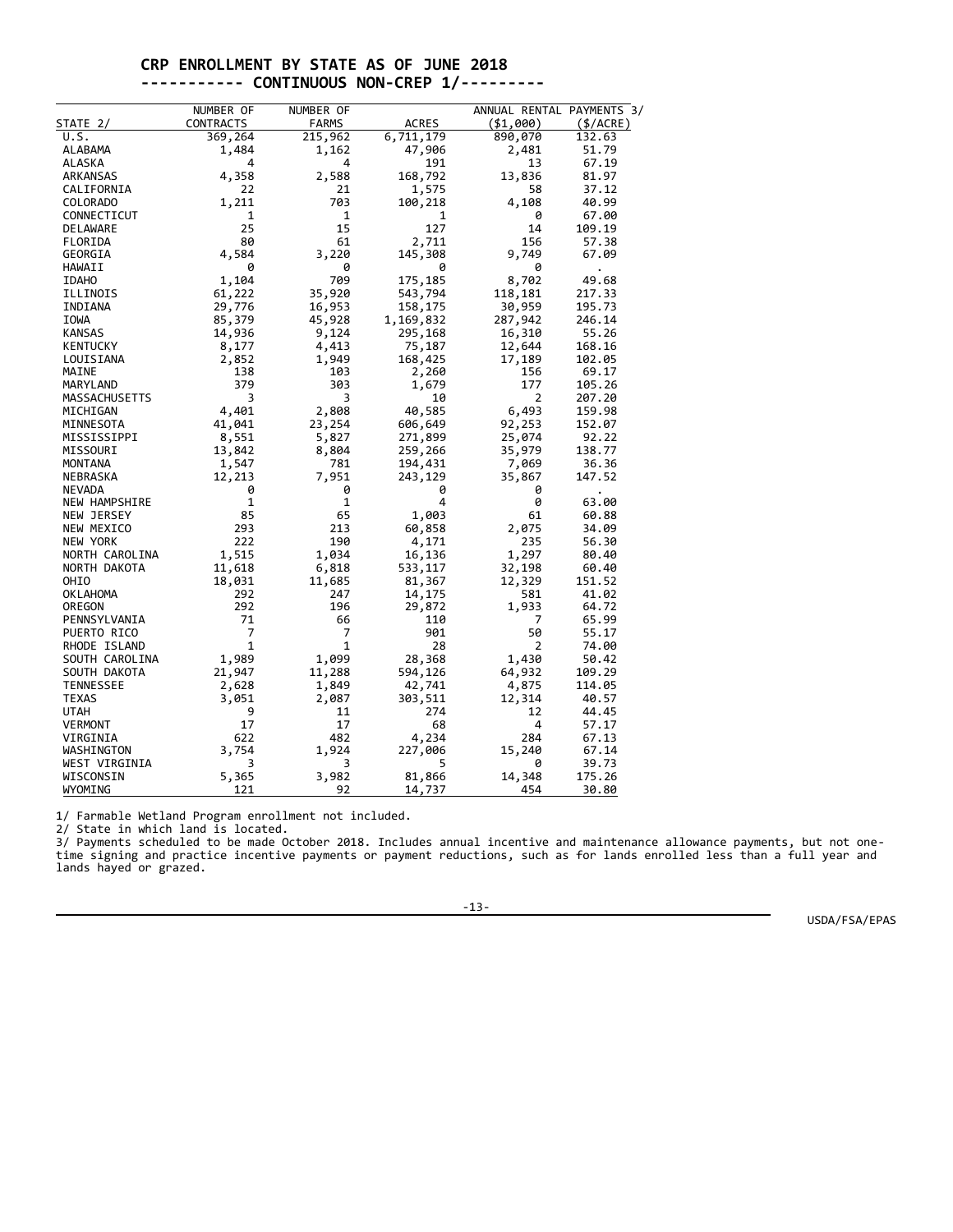#### **CRP ENROLLMENT BY STATE AS OF JUNE 2018 -----------FARMABLE WETLAND PROGRAM-------**

|                      | NUMBER OF    | NUMBER OF      |              | ANNUAL RENTAL PAYMENTS 2/ |              |
|----------------------|--------------|----------------|--------------|---------------------------|--------------|
| STATE 1/             | CONTRACTS    | <b>FARMS</b>   | <b>ACRES</b> | ( \$1,000)                | $($ \$/ACRE) |
| U.S.                 | 15,548       | 11,905         | 400,035      | 60,742                    | 151.84       |
| ALABAMA              | з            | 3              | 14           | 1                         | 36.59        |
| ALASKA               | 0            | 0              | 0            | 0                         |              |
| ARKANSAS             | 19           | 13             | 2,012        | 170                       | 84.40        |
| CALIFORNIA           | 0            | 0              | 0            | 0                         |              |
| COLORADO             | 1            | 1              | 160          | 8                         | 52.45        |
| CONNECTICUT          | 0            | 0              | 0            | 0                         |              |
| <b>DELAWARE</b>      | 0            | 0              | 0            | 0                         |              |
| FLORIDA              | 0            | 0              | 0            | 0                         |              |
| GEORGIA              | 0            | 0              | 0            | 0                         |              |
| HAWAII               | 0            | 0              | 0            | 0                         |              |
| <b>IDAHO</b>         | $\mathbf{1}$ | 1              | 6            | 0                         | 78.55        |
| ILLINOIS             | 107          | 99             | 1,746        | 486                       | 278.19       |
| INDIANA              | 107          | 98             | 1,014        | 163                       | 160.39       |
| IOWA                 | 5,028        | 4,117          | 91,802       | 25,638                    | 279.28       |
| <b>KANSAS</b>        | 123          | 113            | 2,219        | 128                       | 57.73        |
| <b>KENTUCKY</b>      | 0            | 0              | 0            | 0                         |              |
| LOUISIANA            | 45           | 34             | 3,556        | 348                       | 97.79        |
| MAINE                | 0            | 0              | 0            | 0                         |              |
| MARYLAND             | 0            | 0              | 0            | 0                         |              |
| MASSACHUSETTS        | 0            | 0              | 0            | 0                         |              |
| MICHIGAN             | 8            | 8              | 70           | 8                         | 108.28       |
| MINNESOTA            | 2,532        | 2,158          | 43,538       | 6,817                     | 156.57       |
| MISSISSIPPI          | 89           | 78             | 11,350       | 1,107                     | 97.57        |
| MISSOURI             | 4            | 3              | 222          | 25                        | 113.39       |
| <b>MONTANA</b>       | 6            | 5              | 294          | 14                        | 47.78        |
| <b>NEBRASKA</b>      | 302          | 268            | 2,956        | 490                       | 165.82       |
| <b>NEVADA</b>        | 0            | 0              | 0            | 0                         |              |
| <b>NEW HAMPSHIRE</b> | 0            | 0              | 0            | 0                         |              |
| NEW JERSEY           | 0            | 0              | 0            | 0                         |              |
| NEW MEXICO           | 0            | 0              | 0            | 0                         |              |
| <b>NEW YORK</b>      | 0            | 0              | 0            | 0                         |              |
| NORTH CAROLINA       | 2            | 1              | 58           | 6                         | 99.53        |
| NORTH DAKOTA         | 2,919        | 1,856          | 135,869      | 12,057                    | 88.74        |
| OHIO                 | 52           | 53             | 338          | 48                        | 140.99       |
| <b>OK LAHOMA</b>     | 3            | 3              | 169          | 11                        | 62.99        |
| OREGON               | 0            | 0              | 0            | 0                         |              |
| PENNSYLVANIA         | 0            | 0              | 0            | 0                         |              |
| PUERTO RICO          | 0            | 0              | 0            | 0                         |              |
| RHODE ISLAND         | 0            | 0              | 0            | 0                         |              |
| SOUTH CAROLINA       | 0            | 0              | 0            | 0                         |              |
| SOUTH DAKOTA         | 4,184        | 2,980          | 102,550      | 13,202                    | 128.74       |
| <b>TENNESSEE</b>     | 0            | 0              | 0            | 0                         |              |
| <b>TEXAS</b>         | 0            | 0              | 0            | 0                         |              |
| <b>UTAH</b>          | 0            | 0              | 0            | 0                         |              |
| <b>VERMONT</b>       | 0            | 0              | 0            | 0                         |              |
| VIRGINIA             | 0            | 0              | 0            | 0                         |              |
| WASHINGTON           | 2            | $\overline{2}$ | 10           | $\mathbf{1}$              | 110.54       |
| WEST VIRGINIA        | 0            | 0              | 0            | 0                         |              |
| WISCONSIN            | 11           | 11             | 82           | 15                        | 187.68       |
| WYOMING              | 0            | 0              | 0            | 0                         |              |
|                      |              |                |              |                           | $\bullet$    |

1/ State in which land is located.

2/ Payments scheduled to be made October 2018. Includes annual incentive and maintenance allowance payments, but not onetime signing and practice incentive payments or payment reductions, such as for lands enrolled less than a full year and lands hayed or grazed.

-14-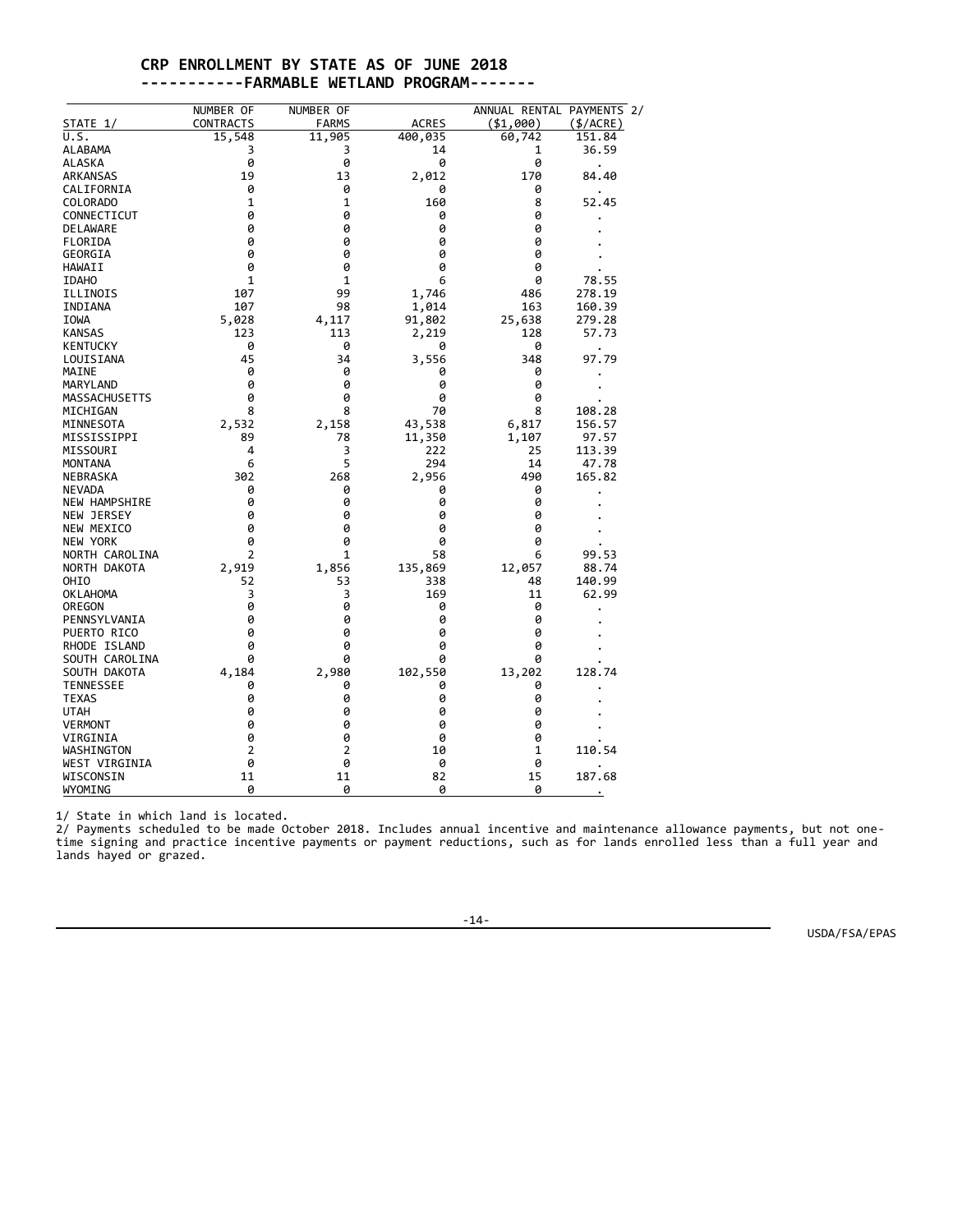### **CRP ENROLLMENT BY STATE AS OF JUNE 2018 ---------------GRASSLANDS SIGNUP-----------**

|                      | NUMBER OF      | NUMBER OF    |              | ANNUAL RENTAL PAYMENTS 2/ |              |
|----------------------|----------------|--------------|--------------|---------------------------|--------------|
| STATE 1/             | CONTRACTS      | <b>FARMS</b> | <b>ACRES</b> | ( \$1,000)                | $($ \$/ACRE) |
| U.S.                 | 2,418          | 1,534        | 539,628      | 9,138                     | 16.93        |
| ALABAMA              | 27             | 18           | 1,815        | 32                        | 17.47        |
| ALASKA               | 0              | 0            | 0            | 0                         |              |
| ARKANSAS             | 0              | 0            | 0            | 0                         |              |
| CALIFORNIA           | 4              | 4            | 1,236        | 20                        | 15.78        |
| COLORADO             | 134            | 78           | 45,334       | 680                       | 15.00        |
| CONNECTICUT          | 0              | 0            | 0            | 0                         |              |
| DELAWARE             | 0              | 0            | 0            | 0                         |              |
| FLORIDA              | 7              | 5            | 378          | 7                         | 19.78        |
| GEORGIA              | 26             | 22           | 1,278        | 28                        | 22.04        |
| HAWAII               | 0              | 0            | 0            | 0                         |              |
| <b>IDAHO</b>         | $\overline{2}$ | 2            | 16,957       | 254                       | 15.00        |
| ILLINOIS             | 12             | 8            | 462          | 15                        | 31.72        |
| INDIANA              | 5              | 5            | 72           | 3                         | 37.52        |
| IOWA                 | 54             | 43           | 2,741        | 100                       | 36.35        |
| <b>KANSAS</b>        | 61             | 46           | 8,877        | 140                       | 15.72        |
| <b>KENTUCKY</b>      | 78             | 46           | 3,134        | 79                        | 25.36        |
| LOUISIANA            | 8              | 6            | 1,382        | 26                        | 19.14        |
| MAINE                | 0              | 0            | 0            | 0                         |              |
| MARYLAND             | 10             | 10           | 894          | 34                        | 37.72        |
| MASSACHUSETTS        | 0              | 0            | 0            | 0                         |              |
| MICHIGAN             | 73             | 40           | 6,162        | 97                        | 15.79        |
| MINNESOTA            | 43             | 33           | 1,970        | 42                        | 21.55        |
| MISSISSIPPI          | 8              | 8            | 540          | 8                         | 15.00        |
| MISSOURI             | 33             | 28           | 1,755        | 47                        | 26.52        |
| <b>MONTANA</b>       | 153            | 45           | 36,619       | 549                       | 15.00        |
| NEBRASKA             | 613            | 384          | 147,877      | 2,643                     | 17.88        |
| <b>NEVADA</b>        | 0              | 0            | 0            | 0                         |              |
| <b>NEW HAMPSHIRE</b> | 0              | 0            | 0            | 0                         |              |
| NEW JERSEY           | $\overline{2}$ | 1            | 35           | 1                         | 15.00        |
| NEW MEXICO           | 148            | 103          | 74,360       | 1,115                     | 15.00        |
| NEW YORK             | 33             | 29           | 1,394        | 29                        | 20.60        |
| NORTH CAROLINA       | 19             | 14           | 552          | 10                        | 18.32        |
| NORTH DAKOTA         | 86             | 55           | 22,281       | 379                       | 17.02        |
| OHIO                 | 83             | 66           | 3,198        | 65                        | 20.26        |
| <b>OKLAHOMA</b>      | 83             | 55           | 20,290       | 307                       | 15.14        |
| OREGON               | 28             | 21           | 16,689       | 251                       | 15.02        |
| PENNSYLVANIA         | 13             | 13           | 449          | 8                         | 17.42        |
| PUERTO RICO          | 0              | 0            | 0            | 0                         | $\cdot$      |
| RHODE ISLAND         | 0              | 0            | 0            | 0                         |              |
| SOUTH CAROLINA       | 3              | 2            | 101          | 2                         | 22.11        |
| SOUTH DAKOTA         | 351            | 166          | 84,205       | 1,610                     | 19.12        |
| <b>TENNESSEE</b>     | 29             | 25           | 2,899        | 44                        | 15.27        |
| TEXAS                | 80             | 70           | 17,951       | 269                       | 15.00        |
| <b>UTAH</b>          | 10             | 9            | 708          | 11                        | 15.00        |
| <b>VERMONT</b>       | 0              | 0            | 0            | 0                         |              |
| VIRGINIA             | 15             | 11           | 621          | 9                         | 15.19        |
| WASHINGTON           | 11             | 6            | 3,095        | 46                        | 15.00        |
| WEST VIRGINIA        | 28             | 20           | 1,998        | 30                        | 15.00        |
| WISCONSIN            | 28             | 26           | 981          | 21                        | 21.76        |
| WYOMING              | 17             | 11           | 8,337        | 125                       | 15.00        |

1/ State in which land is located.

2/ Payments scheduled to be made October 2018.

-15-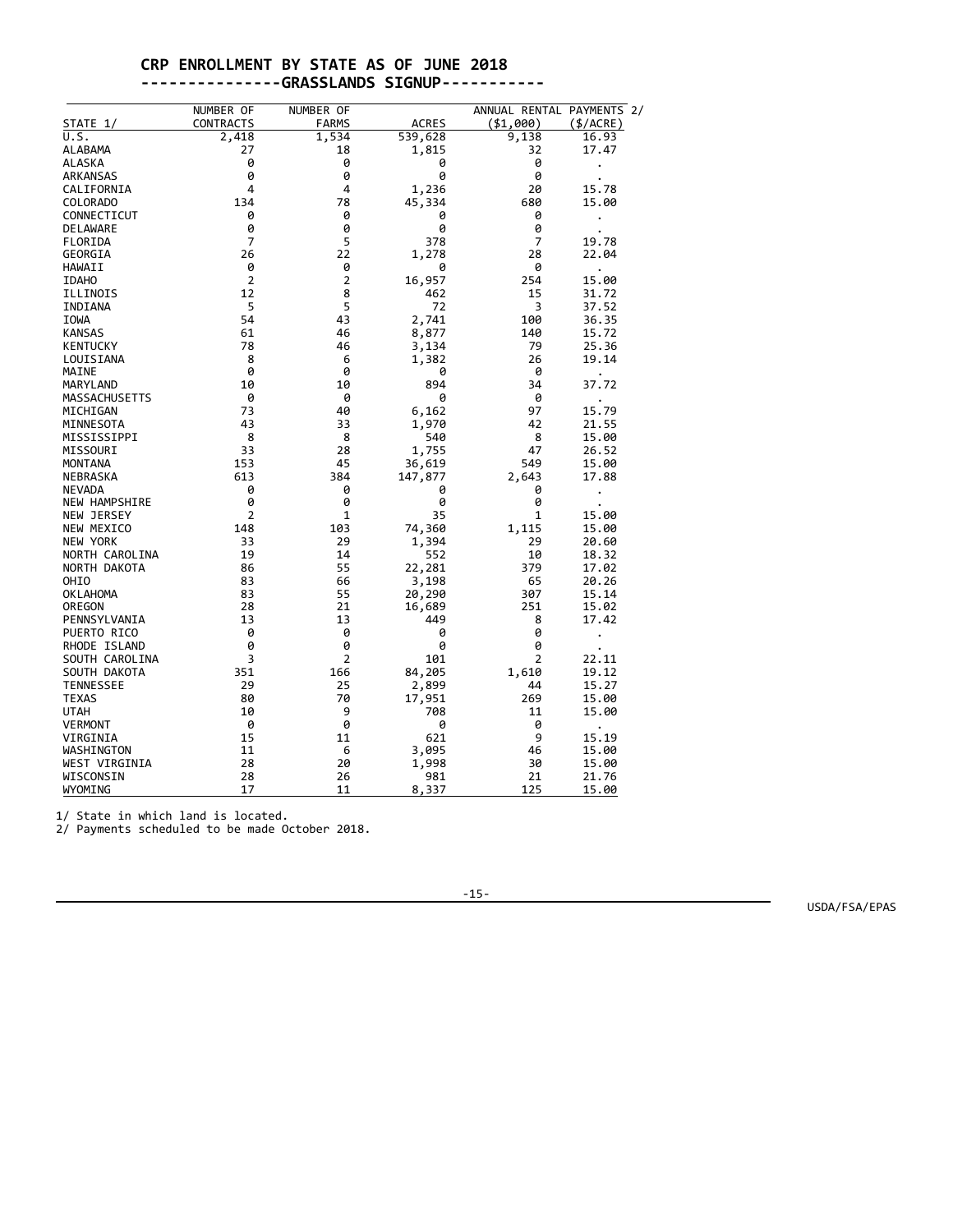## **CRP CONTRACT EXPIRATIONS BY YEAR 1/ ACRES AS OF JUNE 2018**

| <b>STATE</b>     | 2018    | 2019             | 2020              | 2021    | 2022    | 2023                                                        | 2024         | 2025+             |
|------------------|---------|------------------|-------------------|---------|---------|-------------------------------------------------------------|--------------|-------------------|
| ALABAMA          | 14,760  | 5,060            | 47,631            | 43,936  | 47,787  | 20,981                                                      | 4,094        | 29,174            |
| ALASKA           | 0       | 2,146            | 342               | 33      | 134     | 50                                                          | 0            | 0                 |
| ARKANSAS         | 25,753  | 14,750           | 25,957            | 21,246  | 19,426  | 19,945                                                      | 10,279       | 93,499            |
| CALIFORNIA       | 129     | 250              | 10,989            | 8,596   | 16,379  | 3,244                                                       | 0            | 2,955             |
| COLORADO         | 43,638  | 33,425           | 634,339           | 298,004 | 460,778 | 160,488                                                     | 9,258        | 175,312           |
| CONNECTICUT      | 20      | 3                | 0                 | 1       | 0       | 0                                                           | - 0          | 0                 |
| DELAWARE         | 393     | 257              | 336               | 317     | 148     | 263                                                         | 105          | 1,983             |
| FLORIDA          | 2,470   | 402              | 5,571             | 4,467   | 6,668   | 3,277                                                       | 61           | 2,468             |
| GEORGIA          | 21,765  | 3,300            | 20,381            | 26,101  | 53,932  | 18,033                                                      | 12,455       | 75,982            |
| HAWAII           | 0       | 0                | 0                 | 0       | 0       | 0                                                           | 147          | 1,028             |
| <b>IDAHO</b>     | 7,952   | 15,067           | 100,483           | 116,005 | 140,316 | 51,045                                                      | 21,528       | 88,889            |
| ILLINOIS         | 61,732  | 52,086           | 91,600            | 68,388  | 67,631  | 96,194                                                      | 34,653       | 408,023           |
| INDIANA          | 16,062  | 18,217           | 22,652            | 18,631  | 21,150  | 25,219                                                      | 9,608        | 94,378            |
| <b>IOWA</b>      | 154,465 | 136,891          | 206,073           | 90,014  | 119,429 | 112,035                                                     | 75,112       | 908,034           |
| KANSAS           | 105,853 | 50,509           | 501,778           | 368,249 | 296,683 | 132,385                                                     | 15,452       | 540,080           |
| KENTUCKY         | 41,557  | 14,363           | 21,644            | 13,226  | 57,637  | 25,706                                                      | 7,921        | 61,729            |
| LOUISIANA        | 31,355  | 8,099            | 49,174            | 26,534  | 13,161  | 9,982                                                       | 19,807       | 124,805           |
| MAINE            | 122     | 3                | 1,307             | 1,085   | 1,017   | 2,065                                                       | $\mathbf{1}$ | 53                |
| MARYLAND         | 6,022   | 3,563            | 4,089             | 3,316   | 4,757   | 4,456                                                       | 3,709        | 23,819            |
| MASSACHUSETTS    | ø       | 10               | ø                 | 0       | 0       | ø                                                           | ø            | 0                 |
| MICHIGAN         | 10,032  | 7,666            | 16,701            | 9,261   | 9,819   | 13,736                                                      | 4,427        | 48,714            |
| MINNESOTA        | 192,596 | 104,259          | 82,494            | 62,438  | 105,720 | 66,525                                                      | 43,053       | 482,890           |
| MISSISSIPPI      | 55,867  | 29,767           | 89,244            | 77,941  | 100,579 | 40,631                                                      | 14,561       | 204,250           |
| MISSOURI         | 44,545  | 19,786           | 124,233           | 132,310 | 234,379 | 113,308                                                     | 23,681       | 184,816           |
| MONTANA          | 101,086 | 122,633          | 206,825           | 137,865 | 190,350 | 126,862                                                     | 3,893        | 224,796           |
| NEBRASKA         | 46,763  | 30,584           | 176,735           | 96,314  | 80,892  | 51,623                                                      | 18,056       | 415,529           |
| <b>NEVADA</b>    | 0       | 0                | 0                 | 146     | 0       | 0                                                           | 0            | 0                 |
| NEW HAMPSHIRE    | - 0     | 0                | 4                 | 0       | 0       | 0                                                           | 0            | 0                 |
| NEW JERSEY       | 136     | 145              | 233               | 170     | 328     | 140                                                         | 55           | 707               |
| NEW MEXICO       | 8,196   | 1,741            | 13,489            | 114,162 | 125,336 | 28,020                                                      | 3,806        | 114,196           |
| NEW YORK         | 4,257   | 3,822            | 4,135             | 2,380   | 2,764   | 1,642                                                       | 615          | 7,586             |
| NORTH CAROLINA   | 8,967   | 4,724            | 13,469            | 9,651   | 8,315   | 4,243                                                       | 1,306        | 8,501             |
| NORTH DAKOTA     | 21,098  | 50,313           | 184,687           | 133,250 | 375,049 | 105,237                                                     | 38,167       | 400,400           |
| OHIO             | 15,111  | 15,786           | 42,539            | 26,623  | 23,579  | 20,924                                                      | 8,685        | 94,907            |
| OKLAHOMA         | 15,824  | 10,982           | 203,473           | 152,089 | 155,938 | 51,150                                                      | 1,543        | 44,166            |
| OREGON           | 12,412  |                  |                   | 85,337  | 83,314  | 57,946                                                      | 1,648        | 109,488           |
| PENNSYLVANIA     | 22,527  | 10,567<br>25,921 | 84,544<br>16,262  | 12,443  | 19,741  | 6,176                                                       | 6,397        | 31,475            |
| PUERTO RICO      | 560     | 20               | 0                 | 0       | 0       | 60                                                          | 435          | 0                 |
| RHODE ISLAND     | 0       | 0                | 0                 | 0       | 0       | 0                                                           | 28           | 0                 |
| SOUTH CAROLINA   | 2,413   | 2,250            | 14,825            | 6,884   | 12,652  | 4,549                                                       | 2,173        | 16,789            |
| SOUTH DAKOTA     | 50,664  | 56,462           |                   | 111,679 | 138,396 | 78,746                                                      | 55,745       | 448,223           |
| <b>TENNESSEE</b> | 5,163   | 4,814            | 171,161<br>26,103 | 20,873  | 15,739  | 23,343                                                      | 2,099        | 34,427            |
| TEXAS            |         |                  |                   |         | 724,207 | 299,670                                                     |              |                   |
|                  | 92,384  | 92,088           | 769,095           | 545,649 |         |                                                             | 23,798       | 285,521           |
| UTAH             | 34      | 0                | 102,412           | 27,188  | 24,419  | 5,992                                                       | 195          | 1,768             |
| <b>VERMONT</b>   | 157     | 155              | 101               | 278     | 324     | 206                                                         | 256          | 1,139             |
| VIRGINIA         | 5,255   | 2,258            | 4,122             | 3,962   | 4,901   | 2,958                                                       | 1,041        | 13,422            |
| WASHINGTON       | 139,368 | 67,549           | 196,012           | 95,194  | 214,160 | 194,593                                                     | 9,270        | 290,159           |
| WEST VIRGINIA    | 662     | 367              | 760               | 836     | 652     | 300                                                         | 461          | 3,854             |
| WISCONSIN        | 26,486  | 10,084           | 29,404            | 18,280  | 17,836  | 19,791                                                      | 6,978        | 92,031            |
| WYOMING          | 2,726   | 2,026            | 87,577            | 32,677  |         | 41,992 8,129                                                | 151          | 19,936            |
|                  |         |                  |                   |         |         | 1,419,338 1,035,170 4,404,985 3,024,030 4,038,412 2,011,869 |              | 496,714 6,211,899 |

1/ Includes general and continuous sign-up acreage.

Note: Contracts expire at the end of the fiscal year, September 30.

-16-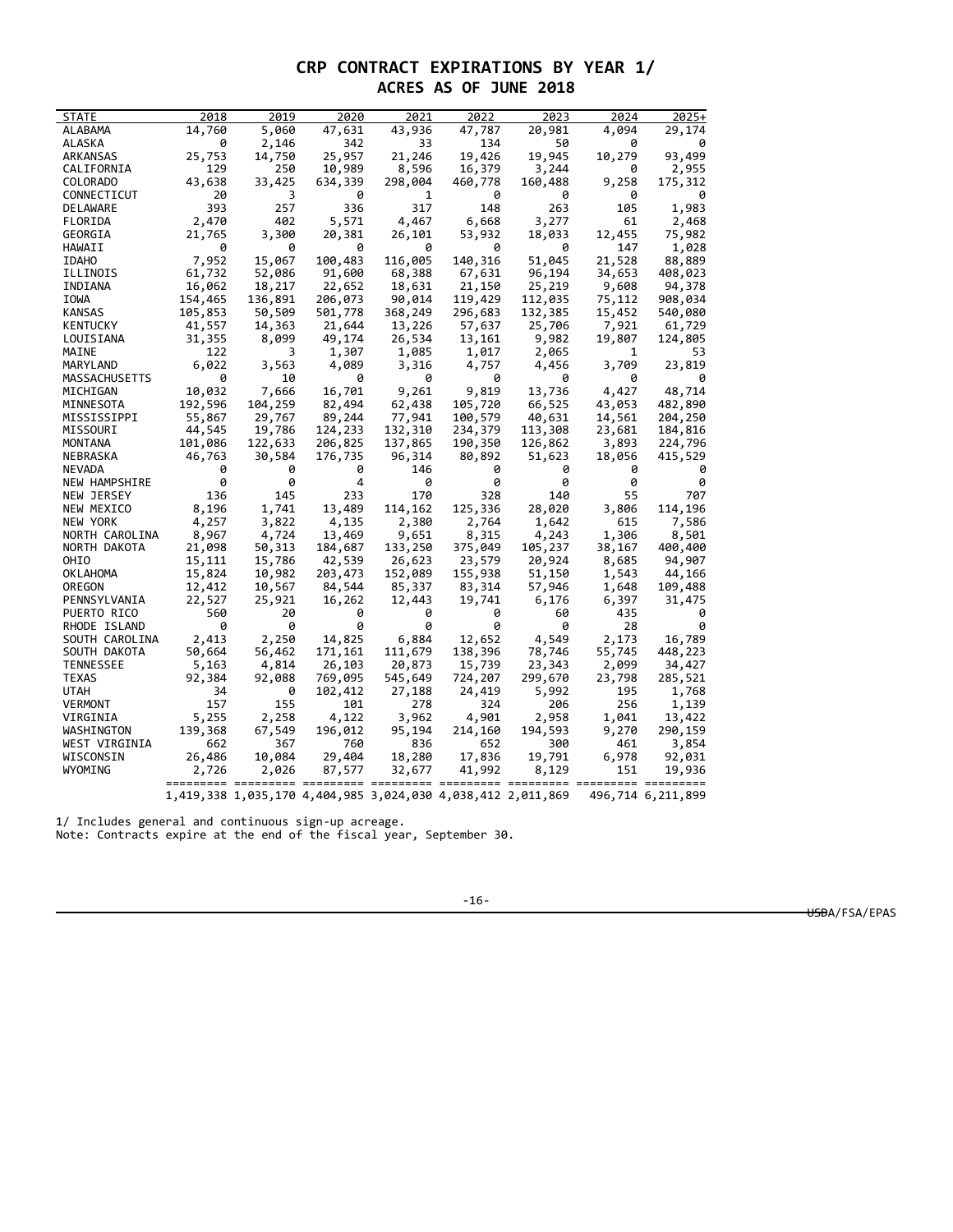|                    |                         | <b>GRASS PLANTINGS</b> |           | TREE PLANTINGS |                         |                   | WILDLIFE    |          | WILDLIFE  | FIELD      |  |
|--------------------|-------------------------|------------------------|-----------|----------------|-------------------------|-------------------|-------------|----------|-----------|------------|--|
| <b>STATE</b>       |                         |                        |           | SOFTWOODS      |                         |                   | HABITAT     |          | CORRIDORS | WINDBREAKS |  |
|                    | INTROD.                 | <b>NATIVE</b>          |           |                | LONGLEAF<br><b>PINE</b> | <b>HARDWOODS</b>  | $(CP4D)$ 2/ |          | (CP4B)    | (CP5)      |  |
|                    | (CP1)                   | (CP2)                  |           | (CP3)          | (CP3A) 1/               | (CP3A)            |             |          |           |            |  |
| ALABAMA            | 13,987                  | 2,816                  | 89,135    | 12,783         | 3,759                   |                   | 4,585       | 20       |           | 0          |  |
| ALASKA             | 1,100                   | 0                      | 0         | 0              | 0                       |                   | 0           | 0        |           | 0          |  |
| ARKANSAS           | 4,373                   | 3,235                  | 15,280    | 0              | 21,572                  |                   | 1,686       | 53       |           | 0          |  |
| CALIFORNIA         | 19,660                  | 157                    | 14        | 0              | 0                       |                   | 9,651       | 0        |           | 0          |  |
| COLORADO           | 69,587                  | 853,321                | 13        | 0              | 0                       | 287,673           |             | 0        | 1,153     |            |  |
| CONNECTICUT        | 3                       | 20                     | 0         | 0              | 0                       |                   | 0           | 0        |           | 0          |  |
| DELAWARE           | 15                      | 23                     | 0         | ø              | 2,190                   |                   | 635         | 0        |           | 0          |  |
| FLORIDA            | 28                      | 108                    | 13,215    | 2,281          | 74                      |                   | 330         | 0        |           | 0          |  |
| GEORGIA            | 750                     | 80                     | 47,394    | 20,171         | 2,048                   |                   | 1,456       | 4        |           | 0          |  |
| HAWAII             | 0                       | 0                      | 0         | 0              | 13                      |                   | 0           | 0        |           | 0          |  |
| <b>IDAHO</b>       | 203,389                 | 40,275                 | 5,298     | 0              | 26                      | 59,336            |             | 10       |           | 92         |  |
| ILLINOIS           | 185,698                 | 43,924                 | 1,412     | 0              | 39,344                  | 81,729            |             | 26       | 2,180     |            |  |
| INDIANA            | 17,576                  | 12,277                 | 260       | 0              | 14,830                  |                   | 6,347       | 74       | 1,348     |            |  |
| IOWA               | 233,929                 | 128,747                | 576       | 0              | 17,972                  | 118,984           |             | 216      | 6,226     |            |  |
| KANSAS             | 12,544                  | 624,967                | 16        | 0              | 378                     | 319,993           |             | 473      | 1,327     |            |  |
| KENTUCKY           | 32,882                  | 21,694                 | 205       | 0              | 3,577                   |                   | 233         | 10       |           | 0          |  |
| LOUISIANA          | 703                     | 1,140                  | 17,564    | 6,133          | 33,327                  | 32,365            |             | 0        |           | 0          |  |
| MAINE              | 2,228                   | 0                      | 90        | 0              | 0                       |                   | 38          | 0        |           | 0          |  |
| MARYLAND           | 7,236                   | 2,024                  | 603       | 0              | 341                     |                   | 1,311       | 3        |           | 0          |  |
| MASSACHUSETTS      | 0                       | 0                      | 0         | 0              | 0                       |                   | 0           | 0        |           | 0          |  |
| MICHIGAN           | 15,908                  | 9,132                  | 2,783     | 0              | 2,285                   |                   | 9,917       | 207      | 1,787     |            |  |
| MINNESOTA          | 66,817                  | 47,160                 | 7,714     | 0              | 15,608                  | 156,683           |             | 142      | 6,410     |            |  |
| MISSISSIPPI        | 22,109                  | 2,170                  | 191,126   | 6,044          | 36,384                  |                   | 2,319       | 36       |           | 0          |  |
| MISSOURI           | 432,036                 | 127,681                | 350       | 0              | 13,469                  |                   | 2,173       | 2        |           | 31         |  |
| MONTANA            | 387,940                 | 242,037<br>247,414     | 26<br>105 | 0<br>0         | 5<br>355                | 11,866            |             | 87<br>13 |           | 65         |  |
| NEBRASKA<br>NEVADA | 28,462<br>130           | 0                      | 0         | 0              | 0                       | 35,968            | 0           | 0        | 26,625    | 0          |  |
| NEW HAMPSHIRE      | - 0                     | 0                      | 0         | 0              | 0                       |                   | 0           | 0        |           | 0          |  |
| NEW JERSEY         | 55                      | 40                     | 0         | 0              | 0                       |                   | 0           | 0        |           | 3          |  |
| NEW MEXICO         | 52,702                  | 263,466                | 0         | 0              | 0                       |                   | 140         | 0        |           | 0          |  |
| NEW YORK           | 5,028                   | 374                    | 312       | 0              | 391                     |                   | 444         | 0        |           | 1          |  |
| NORTH CAROLINA     | 1,032                   | 100                    | 14,834    | 5,459          | 3,678                   |                   | 663         | 0        |           | 11         |  |
| NORTH DAKOTA       | 131,091                 | 13,578                 | 63        | 0              | 355                     | 201,820           |             | 0        | 3,138     |            |  |
| OHIO               | 11,906                  | 45,735                 | 1,630     | 0              | 5,800                   |                   | 9,590       | 66       | 3,255     |            |  |
| <b>OKLAHOMA</b>    | 115,533                 | 290,410                | 0         | 0              | 120                     |                   | 888         | 0        |           | 35         |  |
| OREGON             | 201,037                 | 60,117                 | 1,369     | 0              | 43                      |                   | 8,504       | 1        |           | 0          |  |
| PENNSYLVANIA       | 76,410                  | 27,045                 | 84        | 0              | 522                     |                   | 4,393       | 0        |           | 0          |  |
| PUERTO RICO        | 0                       | 0                      | 0         | 0              | 6                       |                   | 20          | 0        |           | 0          |  |
| RHODE ISLAND       | 0                       | 0                      | 0         | 0              | 0                       |                   | 0           | 0        |           | 0          |  |
| SOUTH CAROLINA     | 698                     | 182                    | 17,828    | 2,651          | 117                     |                   | 610         | 0        |           | 15         |  |
| SOUTH DAKOTA       | 48,466                  | 64,707                 | 7         | 0              | 14                      | 37,151            |             | 0        | 21,641    |            |  |
| <b>TENNESSEE</b>   | 32,430                  | 21,035                 | 19,120    | 0              | 5,224                   |                   | 2,304       | 8        |           | 0          |  |
| <b>TEXAS</b>       | 264,713                 | 1,638,270              | 1,320     | 0              | 10                      | 12,772            |             | 743      |           | 23         |  |
| <b>UTAH</b>        | 67,699                  | 13,900                 | 0         | 0              | 0                       |                   | 1,805       | 0        |           | 0          |  |
| <b>VERMONT</b>     | 7                       | 0                      | 0         | 0              | 0                       |                   | 0           | 0        |           | 0          |  |
| VIRGINIA           | 2,221                   | 757                    | 5,658     | 0              | 177                     |                   | 236         | 6        |           | 0          |  |
| WASHINGTON         | 262,468                 | 512,509                | 2,418     | 0              | 0                       | 111,101           |             | 48       |           | 6          |  |
| WEST VIRGINIA      | 147                     | 0                      | 0         | 0              | 16                      |                   | 0           | 0        |           | 0          |  |
| WISCONSIN          | 54,115                  | 23,479                 | 6,648     | 0              | 21,608                  |                   | 3,191       | 129      |           | 98         |  |
| WYOMING            | 97,784                  | 2,014                  | 2         | 0              | 0                       |                   | 1,385       | 0        |           | 114        |  |
|                    | 3, 184, 636 5, 388, 121 |                        | 464,471   | 55,521         |                         | 245,636 1,542,295 |             | 2,377    | 75,585    |            |  |

1/ See also CP36 (p. 23).

2/ Seedings that meet multiple seasonal requirements for wildlife of local or regional concern.

-17-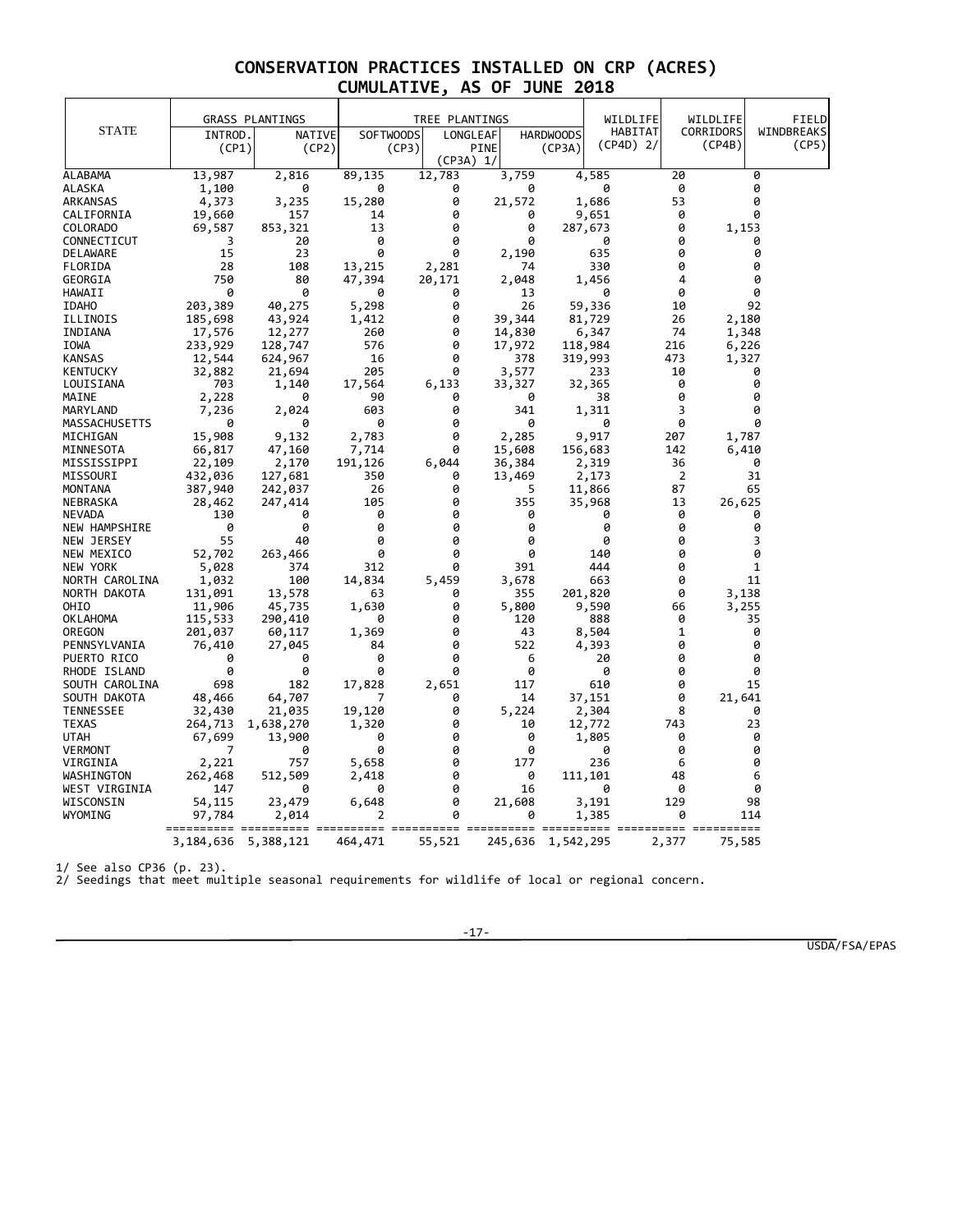|                  | DIVERSIONS |                  |           |           |              |       |              |        |            |       |                |              |
|------------------|------------|------------------|-----------|-----------|--------------|-------|--------------|--------|------------|-------|----------------|--------------|
| <b>STATE</b>     | & EROSION  |                  | SHALLOW   |           |              |       |              |        |            |       | <b>CONTOUR</b> |              |
|                  | CONTROL    | <b>GRASS</b>     | WATER FOR | EXISTING  |              |       | EXISTING     |        | WILDLIFE   |       | GRASS          | SHELTER-     |
|                  | STRUCT.    | <b>WATERWAYS</b> | WILDLIFE  |           | <b>GRASS</b> |       | <b>TREES</b> |        | FOOD PLOTS |       | <b>STRIPS</b>  | <b>BELTS</b> |
|                  | (CP6&CP7)  | (CP8)            | (CP9)     |           | (CP10)       |       | (CP11)       |        | (CP12)     |       | (CP15)         | (CP16)       |
| ALABAMA          | 0          | 9                | 102       | 10,222    | 27,137       |       |              | 802    |            | 0     | 0              |              |
| ALASKA           | 0          | 0                | 0         | 1,414     |              | 0     |              | 0      |            | 0     | 0              |              |
| ARKANSAS         | 0          | 5                | 476       | 3,703     |              | 7,599 |              | 228    |            | 0     | 0              |              |
| CALIFORNIA       | 0          | 0                | 0         | 8,853     |              | 0     |              | 1      |            | 0     | 0              |              |
| COLORADO         | 0          | 462              | 12        | 456,363   |              | 23    |              | 116    |            | 12    | 2,514          |              |
| CONNECTICUT      | 0          | 0                | 0         | 0         |              | 0     |              | 0      |            | 0     | 0              |              |
| DELAWARE         | 0          | 6                | 206       | 0         |              | 0     |              | 3      |            | 0     | 0              |              |
| FLORIDA          | 0          | 0                | 0         | 7         |              | 6,233 |              | 19     |            | 0     | 0              |              |
| GEORGIA          | 0          | 23               | 23        | 769       | 12,762       |       |              | 293    |            | 0     | 0              |              |
| HAWAII           | 0          | 0                | 0         | 0         |              | 0     |              | 0      |            | 0     | 0              |              |
| <b>IDAHO</b>     | 0          | 0                | 23        | 54,817    |              | 291   |              | 72     |            | 25    | 24             |              |
| ILLINOIS         | 19         | 31,473           | 4,147     | 29,123    |              | 3,786 |              | 3,715  |            | 883   | 150            |              |
| INDIANA          | 0          | 18,447           | 884       | 5,019     |              | 1,551 |              | 341    |            | 20    | 20             |              |
| <b>IOWA</b>      | 3          | 35,707           | 10,163    | 57,383    |              | 1,459 |              | 3,921  | 11,485     |       | 1,969          |              |
| <b>KANSAS</b>    | 0          | 7,628            | 902       | 78,711    |              | 66    |              | 2,917  |            | 3,085 | 571            |              |
| <b>KENTUCKY</b>  | 0          | 4,917            | 1,778     | 3,334     |              | 273   |              | 455    |            | 30    | 0              |              |
| LOUISIANA        | 0          | 2                | 474       | 369       |              | 5,233 |              | 716    |            | 0     | 0              |              |
| MAINE            | 0          | 56               | 0         | 823       |              | 213   |              | 0      |            | 0     | 0              |              |
| MARYLAND         | 0          | 232              | 1,035     | 513       |              | 121   |              | 26     |            | 1     | 0              |              |
| MASSACHUSETTS    | 0          | 0                | 0         | 0         |              | 0     |              | 0      |            | 0     | 0              |              |
| MICHIGAN         | 44         | 458              | 1,240     | 5,596     |              | 1,488 |              | 584    |            | 1     | 30             |              |
| MINNESOTA        | 70         | 3,215            | 173       | 45,648    |              | 4,754 |              | 3,395  |            | 757   | 3,267          |              |
| MISSISSIPPI      | 0          | 47               | 476       | 9,293     | 70,090       |       |              | 1,645  |            | 44    | 0              |              |
| MISSOURI         | 1          | 1,902            | 1,701     | 46,166    |              | 1,072 |              | 2,829  |            | 783   | 51             |              |
| <b>MONTANA</b>   | 0          | 66               | 11        | 181,441   |              | 202   |              | 688    |            | 0     | 140            |              |
| NEBRASKA         | 0          | 1,138            | 149       | 57,952    |              | 310   |              | 441    |            | 285   | 1,255          |              |
| <b>NEVADA</b>    | 0          | 0                | 0         | 0         |              | 0     |              | 0      |            | 0     | 0              |              |
| NEW HAMPSHIRE    | 0          | 0                | 0         | 0         |              | 0     |              | 0      |            | 0     | 0              |              |
| NEW JERSEY       | 0          | 174              | 0         | 14        |              | 0     |              | 0      |            | 1     | 0              |              |
| NEW MEXICO       | 0          | 0                | 0         | 12,293    |              | 0     |              | 0      |            | 0     | 0              |              |
| NEW YORK         | 0          | 41               | 3         | 5,267     |              | 241   |              | 37     |            | 0     | 0              |              |
| NORTH CAROLINA   | 0          | 217              | 207       | 525       |              | 6,916 |              | 13     |            | 0     | 5              |              |
| NORTH DAKOTA     | 0          | 79               | 0         | 125,639   |              | 119   |              | 1,775  |            | 1     | 3,398          |              |
| OHIO             | 0          | 11,677           | 496       | 4,852     |              | 849   |              | 292    |            | 16    | 75             |              |
| <b>OKLAHOMA</b>  | 0          | 132              | 70        | 171,692   |              | 84    |              | 734    |            | 0     | 21             |              |
| OREGON           | 0          | 16               | 0         | 58,084    |              | 281   |              | 98     |            | 0     | 0              |              |
| PENNSYLVANIA     | 0          | 248              | 32        | 6,354     |              | 103   |              | 956    |            | 45    | 0              |              |
| PUERTO RICO      | 0          | 0                | 0         | 48        |              | 100   |              | 0      |            | 60    | 0              |              |
| RHODE ISLAND     | 0          | 0                | 0         | 0         |              | 0     |              | 0      |            | 0     | 0              |              |
| SOUTH CAROLINA   | 0          | 15               | 34        | 940       | 11,119       |       |              | 118    |            | 0     | 0              |              |
| SOUTH DAKOTA     | 0          | 1,447            | 41        | 67,432    |              | 60    |              | 2,190  |            | 25    | 10,996         |              |
| <b>TENNESSEE</b> | 0          | 176              | 57        | 11,380    |              | 5,226 |              | 249    |            | 17    | 0              |              |
| <b>TEXAS</b>     | 0          | 1,232            | 83        | 639,003   |              | 1,275 |              | 2,247  |            | 77    | 4              |              |
| <b>UTAH</b>      | 0          | 6                | 0         | 76,873    |              | 0     |              | 8      |            | 40    | 0              |              |
| <b>VERMONT</b>   | 0          | 15               | 0         | 0         |              | 0     |              | 0      |            | 0     | 0              |              |
| VIRGINIA         | 0          | 82               | 52        | 646       |              | 1,894 |              | 20     |            | 2     | 0              |              |
| WASHINGTON       | 0          | 327              | 50        | 99,634    |              | 423   |              | 537    | 42,042     |       | 8              |              |
| WEST VIRGINIA    | 0          | 0                | 0         | 0         |              | 0     |              | 0      |            | 0     | 0              |              |
| WISCONSIN        | 1          | 1,326            | 1,737     | 20,311    |              | 4,225 |              | 914    |            | 463   | 9              |              |
| WYOMING          | 0          | 0                | 0         | 71,522    |              | 12    |              | 14     |            | 0     | $\overline{7}$ |              |
|                  | $=$ $=$    |                  | $=$       | =======   |              |       |              |        |            |       |                |              |
|                  | 137        | 123,004          | 26,837    | 2,430,026 | 177,591      |       |              | 33,407 | 60,200     |       | 24,514         |              |
|                  |            |                  |           |           |              |       |              |        |            |       |                |              |

-18-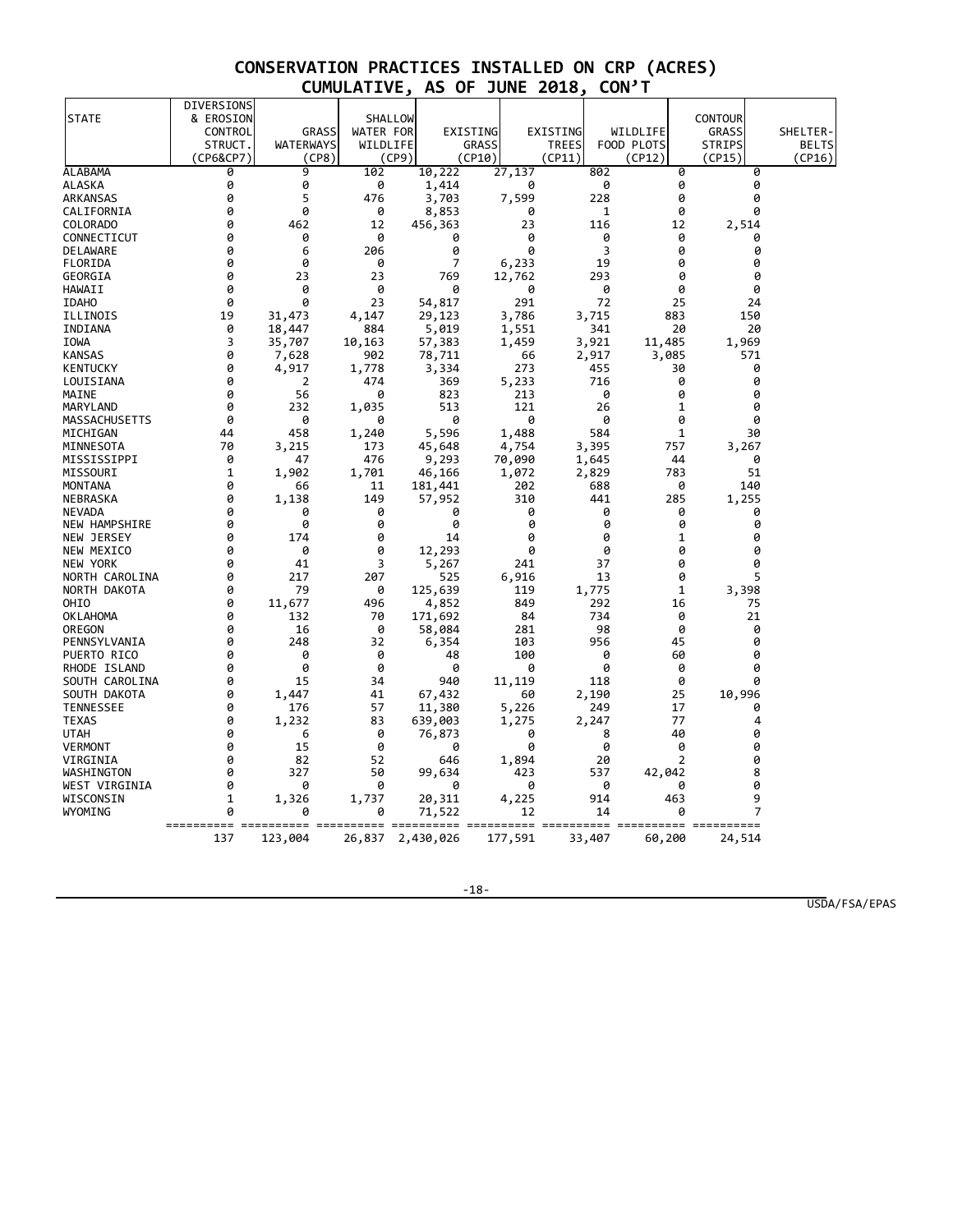|                                  |             |            |               |                 |             |             |            | WETLAND RESTORATION |                   |               |
|----------------------------------|-------------|------------|---------------|-----------------|-------------|-------------|------------|---------------------|-------------------|---------------|
| <b>STATE</b>                     |             | SALINITY   |               | RIPARIAN        |             | $(CP23)$ 2/ |            | <b>FLOODPLAIN</b>   | <b>NON</b>        | CROSS WIND    |
|                                  | LIVING      | REDUCING   | FILTER-       | BUFFERS 1/      |             |             |            | $(CP23)$ 3/         | <b>FLOODPLAIN</b> | TRAP          |
|                                  | SNOW FENCES | VEGETATION | <b>STRIPS</b> | (CP22)          |             |             |            |                     | (CP23A) 3/        | <b>STRIPS</b> |
|                                  | (CP17)      | (CP18)     | (CP21)        |                 |             |             |            |                     |                   | (CP24)        |
| ALABAMA                          | 0           | 0          | 349           | 26,502          | 0           |             | 5          |                     | 0                 | 0             |
| ALASKA                           | 0           | 0          | 0             | 50              | 0           |             | 0          |                     | 0                 | 0             |
| ARKANSAS                         | 0           | 0          | 4,873         | 58,057          | 22          |             | 39,926     | 22,608              |                   | 0             |
| CALIFORNIA                       | 0           | 0          | 0             | 576             | 572         |             | 0          |                     | 0                 | 0             |
| COLORADO                         | 23          | 7          | 60            | 444             | 26          |             | 0          | 1,498               |                   | 0             |
| CONNECTICUT                      | 0           | 0          | 0             | 1               | 0           |             | 0          |                     | 0                 | 0             |
| DELAWARE                         | 0           | 0          | 460           | 57              | 0           |             | 132        |                     | 74                | 0             |
| FLORIDA                          | 0           | 0          | 0             | 64              | 0           |             | 0          |                     | 0                 | 0             |
| GEORGIA                          | 0           | 0          | 374           | 839             | 380         |             | 37         |                     | 0                 | 0             |
| HAWAII                           | 0           | 0          | 0             | 1,161           | 0           |             | 0          |                     | 0                 | 0             |
| <b>IDAHO</b>                     | 0           | 0          | 698           | 2,505           | 0           |             | 375        |                     | 25                | 0             |
| ILLINOIS                         | 47          | 4          | 104,098       | 98,089          | 905         |             | 33,350     | 10,116              |                   | 0             |
| INDIANA                          | 0           | 0          | 44,927        | 4,912           | 943         |             | 3,296      | 6,632               |                   | 0             |
| IOWA                             | 692         | 0          | 188,837       | 43,179          | 2,322       |             | 122,370    | 10,494              |                   | 0             |
| <b>KANSAS</b>                    | 35          | 749        | 21,140        | 2,672           | 378         |             | 4,397      | 5,164               |                   | 50            |
| <b>KENTUCKY</b>                  | 0           | 0          | 17,294        | 18,805          | 0           |             | 83         |                     | 137               | 0             |
| LOUISIANA                        | ø           | 0          | 307           | 4,144           | 101         |             | 67,046     | 55,722              |                   | 0             |
| MAINE                            | 0           | 0          | 57            | 31              | 0           |             | 0          |                     | 0                 | 0             |
| MARYLAND                         | 0           | 0          | 24,342        | 10,557          | 9           |             | 1,993      |                     | 144               | 0             |
| MASSACHUSETTS                    | 0           | 0          | 10            | 0               | 0           |             | 0          |                     | 0                 | 0             |
| MICHIGAN                         | 11          | 0          | 23,903        | 1,550           | 233         |             | 4,696      | 14,123              |                   | 0             |
| MINNESOTA                        | 2,862       | 4,364      | 111,358       | 26,633          | 28,181      |             | 37,601     | 258,264             |                   | 0             |
| MISSISSIPPI                      | 0           | 0          | 4,802         | 163,600         | 0           |             | 14,606     | 1,222               |                   | 0             |
| MISSOURI                         | 0           | 0          | 24,472        | 22,461          | 84          |             | 19,230     | 1,576               |                   | 0             |
| MONTANA                          | 188         | 69,298     | 176           | 2,262           | 510         |             | 655        |                     | 661               | 0             |
| NEBRASKA                         | 89          | 449        | 14,441        | 1,550           | 189         |             | 8,293      | 4,510               |                   | 0             |
| NEVADA                           | 0           | 0          | 0             | 0               | 0           |             | 0          |                     | 0                 | 0             |
| <b>NEW HAMPSHIRE</b>             | 0           | 0          | 0             | 4               | 0           |             | 0          |                     | 0                 | 0             |
| NEW JERSEY                       | 0           | 0          | 331           | 269             | 0           |             | 0          |                     | 0                 | 0             |
| NEW MEXICO                       | 0           | 0          | 0             | 2,648           | 0           |             | 0          |                     | 0                 | 0             |
| NEW YORK                         | 0           | 0          | 366           | 7,642           | 2           |             | 55         |                     | 3<br>0            | 0             |
| NORTH CAROLINA                   | ø           | 0          | 912           | 10,686          | 0           |             | 1,092      |                     |                   | 0             |
| NORTH DAKOTA<br>OHIO             | 531         | 95,738     | 7,301         | 262             | 131,535     |             | 4,569      | 61,614              |                   | 0<br>0        |
|                                  | 0<br>0      | 0          | 69,587<br>505 | 6,709           | 838         |             | 5,086      | 6,520               |                   | 0             |
| <b>OKLAHOMA</b>                  | 0           | 1,583      |               | 1,234           | 78          |             | 293        | 1,453               |                   | 0             |
| OREGON                           | 0           | 0<br>0     | 1,499         | 34,331          | 0<br>5      |             | 152        |                     | 115<br>0          | 0             |
| PENNSYLVANIA<br>PUERTO RICO      | 0           | 0          | 773<br>0      | 20,920<br>297   | 0           |             | 691<br>0   |                     | 0                 | 0             |
| RHODE ISLAND                     | 0           | 0          | 0             | 28              | 0           |             | 0          |                     | 0                 | 0             |
| SOUTH CAROLINA                   | 0           | 0          |               | 9,393           | 0           |             | 172        |                     | 0                 | 0             |
| SOUTH DAKOTA                     | 624         |            | 1,138         |                 |             |             | 38,827     |                     |                   | 0             |
|                                  |             | 17,279     | 9,662         | 4,640           | 24,700      |             |            | 121,593             |                   |               |
| <b>TENNESSEE</b><br><b>TEXAS</b> | 0<br>0      | 0<br>436   | 4,609<br>602  | 5,348<br>18,089 | 43<br>5,417 |             | 632<br>968 | 2,477               | 0                 | 0<br>8        |
| <b>UTAH</b>                      | 0           | 0          | 0             | 33              | 0           |             | 0          |                     | 0                 | 0             |
| <b>VERMONT</b>                   | 0           | 0          | 164           | 2,426           | 0           |             | 0          |                     | 0                 | 0             |
| VIRGINIA                         | 0           | 0          | 3,095         | 19,391          | 2           |             | 111        |                     | 0                 | 0             |
| WASHINGTON                       | ø           | 0          | 32,775        | 19,416          | 15          |             | 42         |                     | 5                 | 0             |
| WEST VIRGINIA                    | 0           | 0          | 594           | 5,130           | 0           |             | 0          |                     | 0                 | 0             |
| WISCONSIN                        | 13          | 0          | 18,581        | 8,036           | 953         |             | 2,996      | 1,156               |                   | 0             |
| WYOMING                          | 0           | 0          | 0             | 2,850           | ø           |             | 0          |                     | 0                 | 0             |
|                                  |             |            |               |                 |             |             |            | seccesses essessess |                   |               |
|                                  | 5,115       | 189,908    | 739,472       | 670,486         | 198,445     |             | 413,778    | 587,909             |                   | 58            |

1/ Includes cropland and marginal pasture.

2/ Acres enrolled under general sign-up and CREP through 2003.

3/ Acres enrolled under continuous CREP and non-CREP sign-up after 2003.

-19-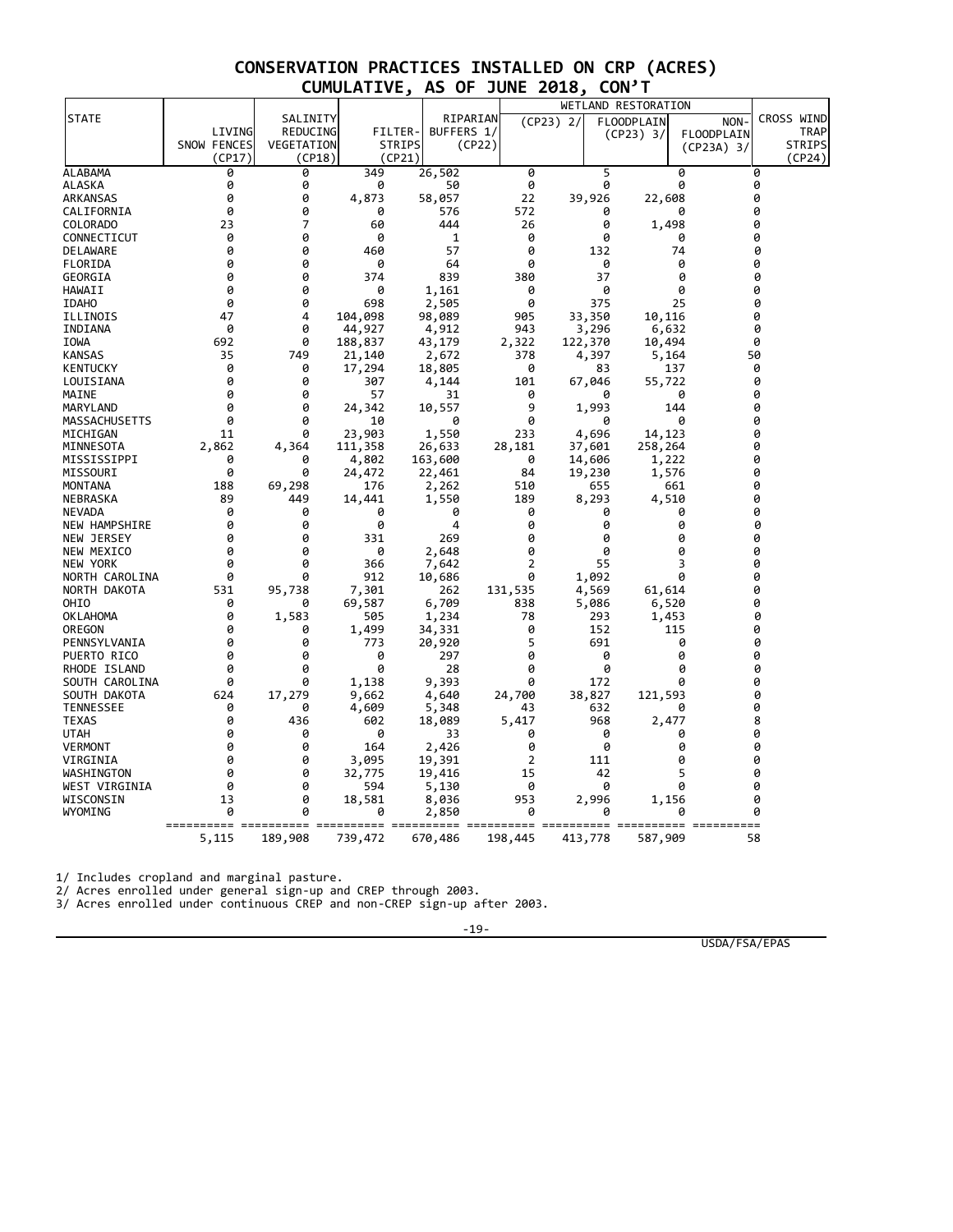|                            | RARE AND    |              | FARMABLE WETLAND |                | MARGINAL PASTURE |                 |                        |                        |                 | UPLAND BIRD    |
|----------------------------|-------------|--------------|------------------|----------------|------------------|-----------------|------------------------|------------------------|-----------------|----------------|
|                            | DECLINING   |              | PROGRAM 1/       |                | <b>BUFFERS</b>   |                 | <b>BOTTOMLAND</b>      | EXPIRED                |                 | HABITAT        |
|                            | HABITAT     | WETLAND      | <b>BUFFER</b>    | WILDLIFE       | <b>WETLAND</b>   |                 | <b>HARDWOOD</b>        | <b>HARDWOOD</b>        |                 | <b>BUFFERS</b> |
| <b>STATE</b>               | (CP25)      | (CP27)       | (CP28)           | (CP29)         | (CP30)           |                 | <b>TREES</b><br>(CP31) | <b>TREES</b><br>(CP32) |                 | (CP33)         |
| ALABAMA                    | 393         | 0            | 0                | 389            | 0                | 1,219           |                        | 0                      | 685             |                |
| ALASKA                     | 0           | 0            | 0                | 0              | 141              | 0               |                        | 0                      | 0               |                |
| ARKANSAS                   | 0           | ø            | 0                | 404            | 2,494            | 19,702          |                        | 0                      | 3,540           |                |
| CALIFORNIA                 | 0           | ø            | 0                | 0              | 0                | 0               |                        | 0                      | ø               |                |
| <b>COLORADO</b>            | 2,206       | 34           | 127              | 58             | 32               | 0               |                        | 0                      | 1,262           |                |
| CONNECTICUT                | 0           | 0            | 0                | 0              | 0                | 0               |                        | 0                      | 0               |                |
| DELAWARE                   | 0           | 0            | 0                | 0              | 0                | 0               |                        | 0                      | 0               |                |
| FLORIDA                    | 0           | 0            | 0                | 0              | 0                | 0               |                        | 0                      | 0               |                |
| GEORGIA                    | 0           | 0            | 0                | 26             | 0                | 19              |                        | 0                      | 509             |                |
| HAWAII                     | 0           | 0            | 0                | 0              | 0                | 0               |                        | 0                      | 0               |                |
| <b>IDAHO</b>               | 79          | 4            | $\overline{2}$   | 188            | 178              | ø               |                        | 0                      | 0               |                |
| ILLINOIS                   | 543         | 637          | 1,077            | 266            | 33               | 6,752           |                        | 0                      | 62,567          |                |
| INDIANA                    | 1,996       | 348          | 647              | 59             | 49               | 8,746           |                        | 0                      | 10,125          |                |
| IOWA                       | 157,626     | 26,676       | 64,748           | 9,370          | 2,245            | 3,954           |                        | 0                      | 24,585          |                |
| <b>KANSAS</b>              | 679,888     | 760          | 1,452            | 4              | 0                | 223             |                        | 0                      | 27,189          |                |
| KENTUCKY                   | 37,547      | 0            | 0                | 70,469         | 0                | 659             |                        | 0                      | 5,811           |                |
| LOUISIANA                  | 0           | 335          | 0                | 0              | 176              | 51,751          |                        | 0                      | 145             |                |
| MAINE                      | 0           | 0            | 0                | 5              | 11               | 0               |                        | 0                      | 0               |                |
| MARYLAND                   | 596         | ø            | 0                | 1,069          | 160              | 0               |                        | 0                      | 484             |                |
| MASSACHUSETTS              | 0           | 0            | 0                | 0              | 0                | 0               |                        | 0                      | 0               |                |
| MICHIGAN                   | 62          | 22           | 47               | 4              | 316              | 11              |                        | 0                      | 676             |                |
| MINNESOTA                  | 115,571     | 13,582<br>40 | 28,815<br>157    | 874<br>62      | 7,929<br>24      | 869             |                        | 0<br>0                 | 526             |                |
| MISSISSIPPI<br>MISSOURI    | 0<br>44,750 | 0            | 0                |                |                  | 61,105<br>2,143 |                        | 0                      | 1,460<br>25,166 |                |
| <b>MONTANA</b>             | 82,538      | 166          | 128              | 1,197<br>94    | 1,668<br>0       | 0               |                        | 0                      | 404             |                |
| NEBRASKA                   | 167,630     | 1,212        | 1,744            | 1,166          | 301              | 9               |                        | 0                      | 9,855           |                |
| NEVADA                     | 0           | 0            | 0                | 0              | 0                | 0               |                        | 0                      | 0               |                |
| NEW HAMPSHIRE              | 0           | 0            | 0                | 0              | 0                | 0               |                        | 0                      | 0               |                |
| NEW JERSEY                 | 0           | 0            | 0                | 0              | 0                | 0               |                        | 0                      | 0               |                |
| NEW MEXICO                 | 0           | ø            | 0                | ø              | 0                | 0               |                        | 0                      | 0               |                |
| NEW YORK                   | 0           | 0            | 0                | 2,106          | 1,173            | $\overline{2}$  |                        | 0                      | 0               |                |
| NORTH CAROLINA             | ø           | 0            | 0                | 28             | 0                | 57              |                        | 0                      | 3,764           |                |
| NORTH DAKOTA               | 10,770      | 26,629       | 61,269           | 35             | 0                | 0               |                        | 0                      | 0               |                |
| OHIO                       | 4,106       | 80           | 192              | 3,057          | 134              | 98              |                        | 0                      | 11,023          |                |
| OKLAHOMA                   | 20,358      | 47           | 122              | 6              | 9                | 486             |                        | 0                      | 416             |                |
| OREGON                     | 42,436      | 0            | 0                | 14,186         | 494              | 0               |                        | 0                      | 0               |                |
| PENNSYLVANIA               | 0           | 0            | 0                | 1,214          | 473              | 0               |                        | 0                      | 226             |                |
| PUERTO RICO                | 0           | 0            | 0                | 544            | 0                | 0               |                        | 0                      | 0               |                |
| RHODE ISLAND               | 0           | 0            | 0                | 0              | 0                | 0               |                        | 0                      | 0               |                |
| SOUTH CAROLINA             | ø           | 0            | 0                | 36             | 72               | 0               |                        | 0                      | 1,464           |                |
| SOUTH DAKOTA               | 14,134      | 28,550       | 60,874           | 5,100          | 24,153           | 0               |                        | 0                      | 1,510           |                |
| <b>TENNESSEE</b>           | 0           | 0            | 0                | 74             | 0                | 3,034           |                        | 0                      | 3,535           |                |
| <b>TEXAS</b>               | 0           | 0            | 0                | 1,913          | 2                | 381             |                        | 0                      | 31,315          |                |
| <b>UTAH</b>                | 0           | 0            | 0                | 0              | 0                | 0               |                        | 0                      | 0               |                |
| <b>VERMONT</b>             | 0           | 0            | 0                | 0              | 1                | 0               |                        | 0                      | 0               |                |
| VIRGINIA                   | 0           | 0            | 0                | 796            | 20               | 0               |                        | 0                      | 1,006           |                |
| WASHINGTON                 | 1,162       | 2            | 8                | 932            | 543              | 0               |                        | 0                      | 1,553           |                |
| WEST VIRGINIA<br>WISCONSIN | 0           | 0<br>32      | 0<br>50          | 0              | 0<br>27          | 0<br>0          |                        | 0<br>$\mathbf{1}$      | 0<br>210        |                |
| WYOMING                    | 13,276<br>0 | 0            | 0                | 1,204<br>1,466 | 0                | 0               |                        | 0                      | 0               |                |
|                            |             |              |                  |                |                  |                 |                        |                        |                 |                |
|                            | 1,397,664   | 99,155       | 221,460          | 118,401        | 42,859           | 161,220         |                        | 231,012<br>1           |                 |                |
|                            |             |              |                  |                |                  |                 |                        |                        |                 |                |

1/ For more FWP see page 21

-20-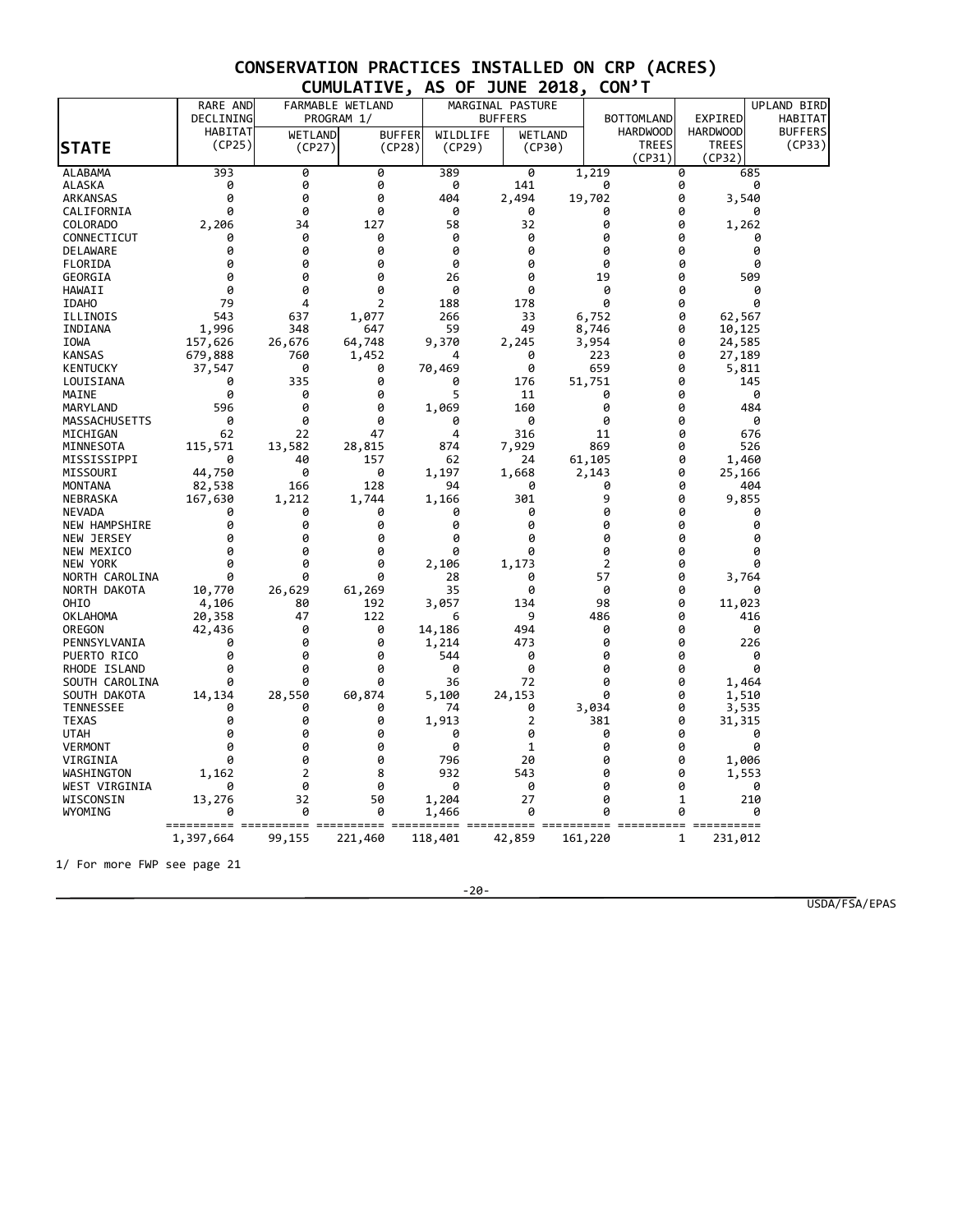| <b>STATE</b>                     | LONGLEAF              | DUCK NESTING          | <b>STATE</b><br>ACRES FOR         |                                 | FARMABLE WETLAND PROGRAM |                                   |                                | POLLINATOR           |
|----------------------------------|-----------------------|-----------------------|-----------------------------------|---------------------------------|--------------------------|-----------------------------------|--------------------------------|----------------------|
|                                  | PINE<br>(CP36)        | HABITAT<br>(CP37)     | WILDLIFE<br>ENHANCEMENT<br>(CP38) | CONSTRUC-TED<br><b>WETLANDS</b> |                          | <b>AQUACUL - TURE</b><br>WETLANDS | FLOODED<br>PRAIRIE             | HABITAT 2/<br>(CP42) |
|                                  |                       |                       |                                   | (CP39) 1/                       |                          | (CP40)                            | <b>WETLANDS</b><br>$(CP41)$ 1/ |                      |
| ALABAMA                          | 14,393                | 0                     | 2,283                             | 0                               | 14                       |                                   | 0                              | 21                   |
| ALASKA                           | 0                     | 0                     | 0                                 | 0                               | 0                        |                                   | 0                              | 0                    |
| ARKANSAS                         | 0                     | 0                     | 18,917                            | 130                             | 1,883                    |                                   | 0                              | 50                   |
| CALIFORNIA                       | 0                     | 0                     | 0                                 | 0                               | 0                        |                                   | 0<br>1,821                     |                      |
| <b>COLORADO</b>                  | 0                     | 0                     | 74,161                            | 0                               | 0                        |                                   | 0<br>19,077                    |                      |
| CONNECTICUT                      | 0                     | 0                     | 0                                 | 0                               | 0                        |                                   | 0                              | 0                    |
| <b>DELAWARE</b>                  | 0                     | 0                     | 0<br>9                            | ø                               | 0                        |                                   | 0                              | 2                    |
| FLORIDA<br>GEORGIA               | 2,638                 | 0<br>0                |                                   | 0<br>0                          | 0<br>0                   |                                   | 0<br>0                         | 0<br>27              |
| HAWAII                           | 127,067<br>0          | 0                     | 15,626<br>0                       | Ø                               | 0                        |                                   | 0                              | 0                    |
| <b>IDAHO</b>                     | 0                     | 0                     | 148,926                           | 0                               | 0                        |                                   | 0<br>7,670                     |                      |
| ILLINOIS                         | 0                     | 0                     | 27,570                            | 30                              | 0                        |                                   | 2<br>106,157                   |                      |
| INDIANA                          | 0                     | 0                     | 58,593                            | 19                              | 0                        |                                   | 0<br>5,336                     |                      |
| <b>IOWA</b>                      | 0                     | 2,443                 | 290,841                           | 252                             | 0                        |                                   | 125<br>219,806                 |                      |
| <b>KANSAS</b>                    | 0                     | 0                     | 199,034                           | 7                               | 0                        |                                   | 0<br>5,682                     |                      |
| <b>KENTUCKY</b>                  | 0                     | 0                     | 15,749                            | 0                               | 0                        |                                   | 0<br>4,801                     |                      |
| LOUISIANA                        | 59                    | 0                     | 477                               | 1                               | 3,220                    |                                   | 0                              | 24                   |
| MAINE                            | 0                     | 0                     | 2,099                             | 0                               | 0                        |                                   | 0                              | 0                    |
| MARYLAND                         | 0                     | 0                     | 0                                 | 0                               | 0                        |                                   | 0                              | 36                   |
| MASSACHUSETTS                    | 0                     | 0                     | ø                                 | 0                               | 0                        |                                   | 0                              | 0                    |
| MICHIGAN                         | 0                     | ø                     | 11,322                            | 0                               | 0                        |                                   | 0<br>5,762                     |                      |
| MINNESOTA                        | ø                     | 21,334                | 100,315                           | 89                              | 0                        | 1,052                             | 15,011                         |                      |
| MISSISSIPPI                      | 147                   | 0                     | 12,136                            | 0                               | 11,154                   |                                   | 0                              | 0                    |
| MISSOURI                         | 0                     | 0                     | 57,292                            | 0                               | 222                      |                                   | 0<br>44,775                    |                      |
| <b>MONTANA</b>                   | 0<br>0                | 2,871<br>0            | 88,068                            | 0<br>0                          | 0<br>0                   |                                   | 0<br>5,512<br>0                |                      |
| NEBRASKA<br><b>NEVADA</b>        | 0                     | 0                     | 129,048<br>0                      | 0                               | 0                        |                                   | 28,807<br>0                    | 16                   |
| NEW HAMPSHIRE                    | 0                     | ø                     | 0                                 | 0                               | 0                        |                                   | ø                              | 0                    |
| NEW JERSEY                       | 0                     | 0                     | 979                               | 0                               | 0                        |                                   | 0                              | 14                   |
| NEW MEXICO                       | 0                     | ø                     | 2,600                             | 0                               | 0                        |                                   | ø                              | 738                  |
| NEW YORK                         | 0                     | 0                     | 2,279                             | 0                               | 0                        |                                   | 0                              | 48                   |
| NORTH CAROLINA                   | 7,472                 | ø                     | 877                               | ø                               | 58                       |                                   | 0                              | 21                   |
| NORTH DAKOTA                     | 0                     | 189,768               | 161,874                           | 0                               | 0                        | 47,970                            | 4,598                          |                      |
| OHIO                             | 0                     | 0                     | 37,979                            | 66                              | 0                        |                                   | 0<br>3,375                     |                      |
| <b>OKLAHOMA</b>                  | 0                     | 0                     | 8,422                             | 0                               | 0                        |                                   | 0                              | 146                  |
| OREGON                           | 0                     | 0                     | 5,450                             | 0                               | 0                        |                                   | 0<br>3,410                     |                      |
| PENNSYLVANIA                     | 0                     | 0                     | 0                                 | 0                               | 0                        |                                   | 0                              | 10                   |
| PUERTO RICO                      | 0                     | 0                     | 0                                 | 0                               | 0                        |                                   | 0                              | 0                    |
| RHODE ISLAND                     | ø                     | 0                     | ø                                 | 0                               | 0                        |                                   | 0                              | 0                    |
| SOUTH CAROLINA                   | 14,747                | 0                     | 1,080                             | 0                               | 0                        |                                   | 0                              | 4                    |
| SOUTH DAKOTA                     | 0                     | 227,279               | 176,317                           | 14                              | 0                        | 13,112                            | 4,489                          |                      |
| <b>TENNESSEE</b><br><b>TEXAS</b> | 0<br>0                | 0<br>0                | 10,151<br>178,817                 | 0<br>0                          | 0<br>0                   |                                   | 5,010<br>0<br>0<br>12,320      |                      |
| <b>UTAH</b>                      | 0                     | 0                     | 0                                 | 0                               | 0                        |                                   | 0                              | 937                  |
| <b>VERMONT</b>                   | 0                     | 0                     | 0                                 | 0                               | 0                        |                                   | 0                              | 0                    |
| VIRGINIA                         | 412                   | 0                     | 510                               | 0                               | 0                        |                                   | 0                              | 208                  |
| WASHINGTON                       | 0                     | 0                     | 112,024                           | 0                               | 0                        |                                   | 0<br>3,111                     |                      |
| WEST VIRGINIA                    | 0                     | 0                     | 0                                 | 0                               | 0                        |                                   | 0                              | 0                    |
| WISCONSIN                        | 0                     | 0                     | 32,036                            | 0                               | 0                        |                                   | 0<br>2,251                     |                      |
| WYOMING                          | 0                     | ø                     | 9,688                             | 0                               | 0                        |                                   | 0                              | 234                  |
|                                  | ==========<br>166,933 | ==========<br>443,696 | ==========<br>1,993,550           | 608                             | ====<br>====<br>16,550   | ==========<br>62,262              | ==========<br>511,318          |                      |

1/ Includes buffers.

2/ Does not include about 40,000 acres from signup 39 before CP42 was implemented.

-21-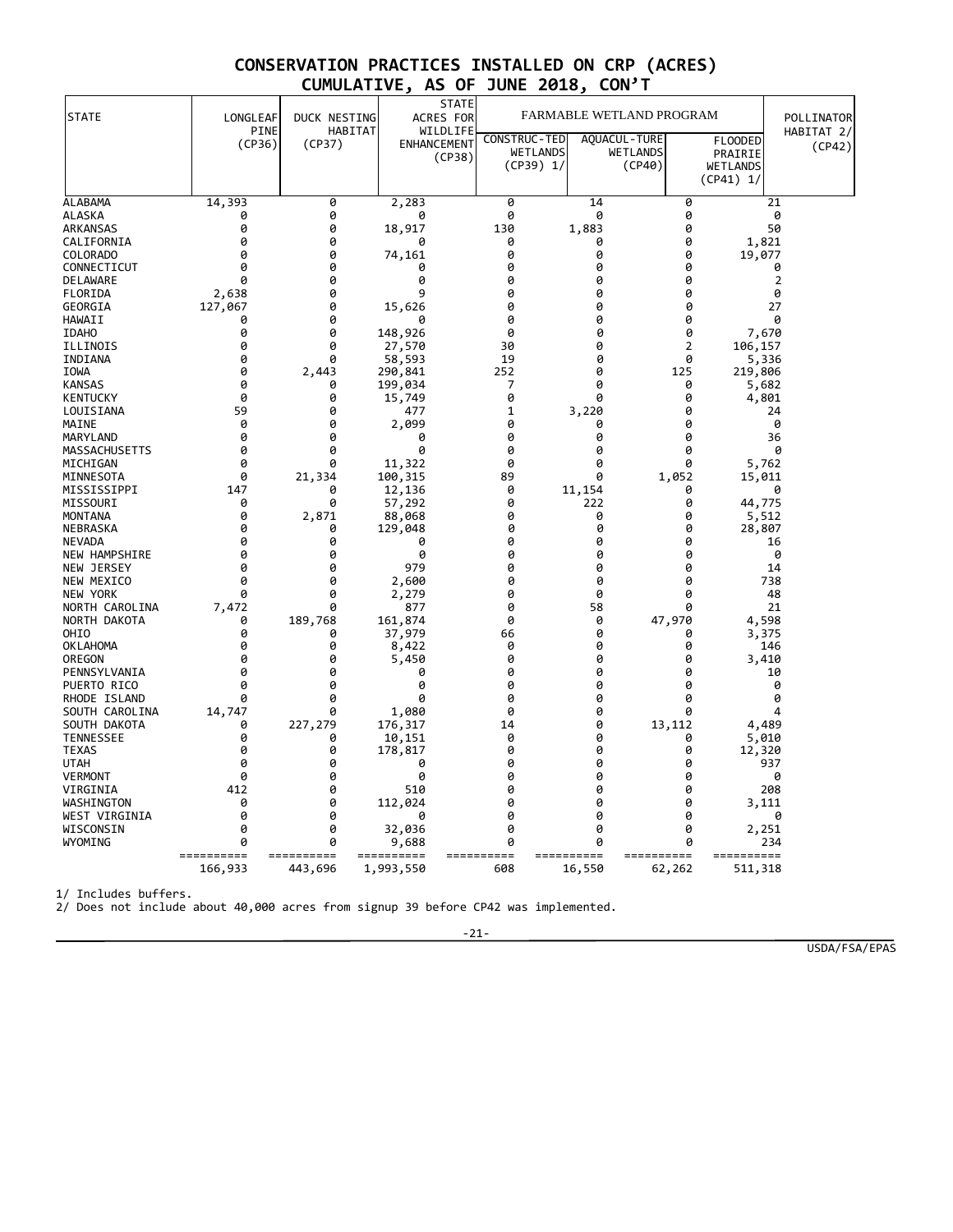|                      |              | GRASSLANDS 1/ |        |            |       |
|----------------------|--------------|---------------|--------|------------|-------|
| STATE                |              |               |        |            |       |
|                      | NATIVE GRASS | INTRODUCED    |        |            | TOYAL |
|                      | (CP87)       |               | GRASS  |            |       |
|                      |              |               | (CP88) |            |       |
| ALABAMA              | 1,523        | 292           |        | 213,424    |       |
| ALASKA               | 0            | 0             |        | 2,704      |       |
| <b>ARKANSAS</b>      | 0            | 0             |        | 230,854    |       |
| CALIFORNIA           | 847          | 389           |        | 42,541     |       |
| <b>COLORADO</b>      | 1,134        | 43,844        |        | 1,815,242  |       |
| CONNECTICUT          | 0            | 0             |        | 25         |       |
| DELAWARE             | 0            | 0             |        | 3,803      |       |
| FLORIDA              | 378          | 0             |        | 25,384     |       |
| GEORGIA              | 1,274        | 0             |        | 231,948    |       |
| HAWAII               | 0            | 0             |        | 1,175      |       |
| <b>IDAHO</b>         | 0            | 16,957        |        | 541,286    |       |
| ILLINOIS             | 450          | 3             |        | 880,303    |       |
| INDIANA              | 58           | 11            |        | 225,692    |       |
| IOWA                 | 2,129        | 540           |        | 1,801,983  |       |
| <b>KANSAS</b>        | 606          | 7,981         |        | 2,010,989  |       |
| KENTUCKY             | 2,965        | 75            |        | 243,783    |       |
| LOUISIANA            | 1,217        | 165           |        | 282,917    |       |
| MAINE                | 0            | 0             |        | 5,653      |       |
| MARYLAND             | 894          | 0             |        | 53,731     |       |
| MASSACHUSETTS        | 0            | 0             |        | 10         |       |
| MICHIGAN             | 6,157        | 0             |        | 120,356    |       |
| MINNESOTA            | 494          | 1,441         |        | 1,138,955  |       |
| MISSISSIPPI          | 440          | 101           |        | 612,840    |       |
| MISSOURI             | 1,171        | 540           |        | 877,058    |       |
| MONTANA              | 4,804        | 31,399        |        | 1,114,310  |       |
| NEBRASKA             | 11,136       | 135,596       |        | 916,497    |       |
| NEVADA               | 0            | 0             |        | 146        |       |
| <b>NEW HAMPSHIRE</b> | 0            | 0             |        | 4          |       |
| NEW JERSEY           | 35           | 0             |        | 1,914      |       |
| NEW MEXICO           | 1,944        | 72,415        |        | 408,948    |       |
| NEW YORK             | 1,368        | 2             |        | 27,188     |       |
| NORTH CAROLINA       | 541          | 7             |        | 59,173     |       |
| NORTH DAKOTA         | 2,619        | 19,663        |        | 1,307,801  |       |
| OHIO                 | 2,994        | 61            |        | 248,130    |       |
| OK LAHOMA            | 1,506        | 18,781        |        | 635,164    |       |
| OREGON               | 732          | 12,899        |        | 445,255    |       |
| PENNSYLVANIA         | 330          | 110           |        | 140,942    |       |
| PUERTO RICO          | 0            | 0             |        | 1,075      |       |
| RHODE ISLAND         | 0            | 0             |        | 28         |       |
| SOUTH CAROLINA       | 101          | 0             |        | 62,536     |       |
| SOUTH DAKOTA         | 5,543        | 78,489        |        | 1,111,075  |       |
| <b>TENNESSEE</b>     | 1,877        | 1,022         |        | 132,561    |       |
| TEXAS                | 1,712        | 16,174        |        | 2,832,413  |       |
| UTAH                 | 85           | 623           |        | 162,008    |       |
| <b>VERMONT</b>       | 0            | 0             |        | 2,614      |       |
| VIRGINIA             | 538          | 80            |        | 37,921     |       |
| WASHINGTON           | 342          | 2,753         |        | 1,206,301  |       |
| WEST VIRGINIA        | 1,998        | 0             |        | 7,885      |       |
| WISCONSIN            | 936          | 23            |        | 220,037    |       |
| WYOMING              | 1,518        | 6,605         |        | 195,214    |       |
|                      | ==========   | ========      |        | ========== |       |
|                      | 64,395       | 469,042       |        | 22,639,794 |       |
|                      |              |               |        |            |       |

1/ Not including 6,191 acres of pollinator habitat.

-22- USDA/FSA/EPAS

## Conservation Reserve Program - Organic Buffer Initiative

as of June, 2018

**Organic Operation Status Number of Number of** 

**Contracts**

**Practice Acres \***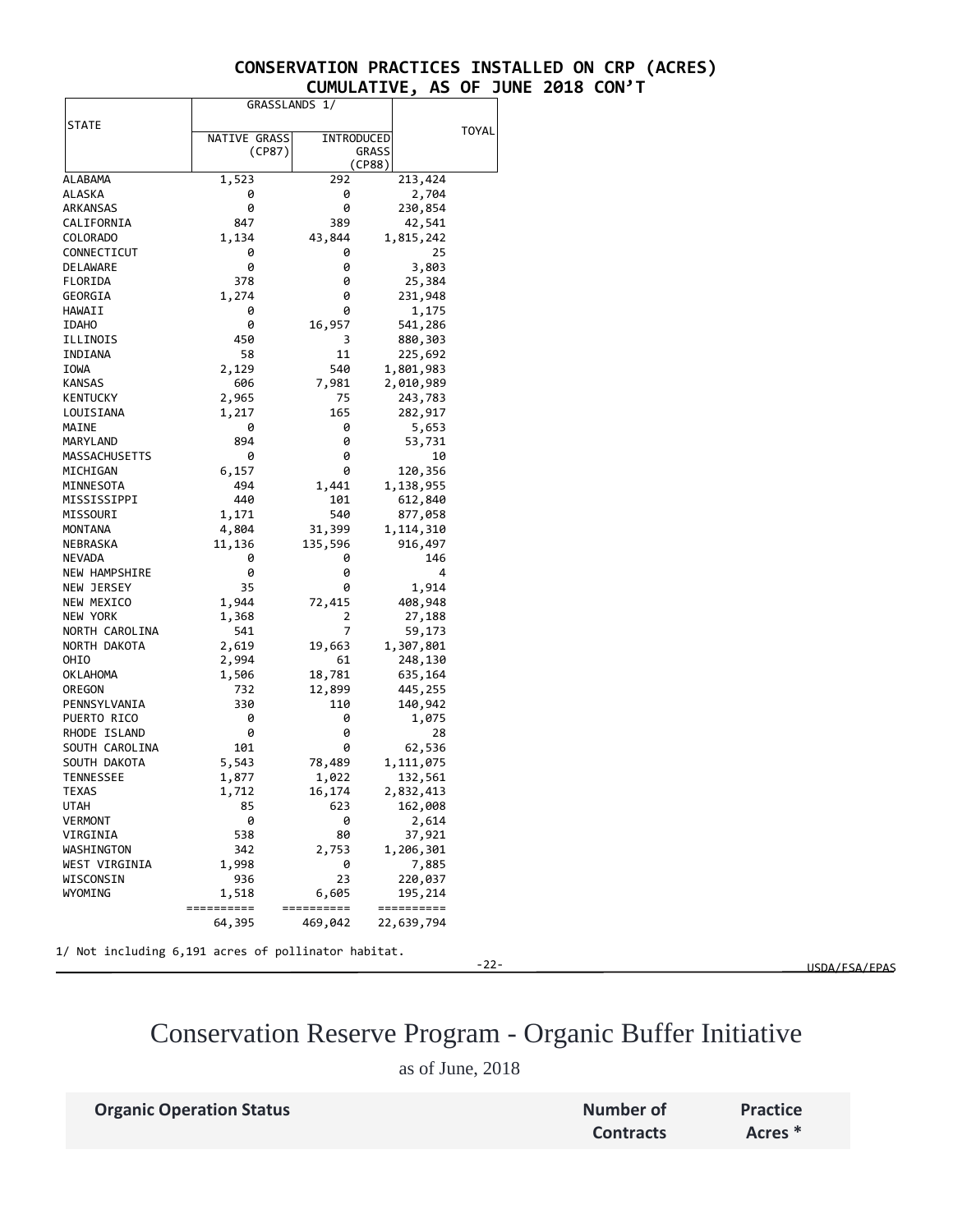| <b>Adjacent to Organic Farm</b>                        | 98             | 1,228.2 |
|--------------------------------------------------------|----------------|---------|
| CP21                                                   | 45             | 213.4   |
| <b>CP33</b>                                            | 5              | 33.7    |
| CP42                                                   | 42             | 966.4   |
| CP5A                                                   | 6              | 14.6    |
| <b>Certified Farm</b>                                  | 208            | 5,186.7 |
| CP21                                                   | 80             | 686.1   |
| <b>CP33</b>                                            | 16             | 183.3   |
| CP42                                                   | 111            | 4,311.1 |
| CP5A                                                   | $\mathbf{1}$   | 6.1     |
| <b>Reported as Transitioning to Organic Production</b> | 84             | 948.0   |
| CP16A                                                  | $\overline{2}$ | 1.3     |
| CP21                                                   | 22             | 162.3   |
| <b>CP33</b>                                            | $\overline{4}$ | 28.4    |
| CP42                                                   | 56             | 755.9   |
| <b>Totals:</b>                                         | 390            | 7,362.8 |

\*Practice acres include approved buffer acres on FY17 and FY18 CRP contracts.

-23-

\_\_\_\_\_\_\_\_\_\_\_\_\_\_\_\_\_\_\_\_\_\_\_\_\_\_\_\_\_\_\_\_\_\_\_\_\_\_\_\_\_\_\_\_\_\_\_\_\_\_\_\_\_\_\_\_\_\_\_\_\_\_\_\_\_\_\_\_\_\_\_\_\_\_\_\_\_\_\_\_\_\_

# *Selected Environmental Benefits of the Conservation Reserve Program – 2011-2016*

|                                                                | <b>Fiscal Year</b> | 2011 | 2012 | 2013 | 2014 | 2015 | 2016 |
|----------------------------------------------------------------|--------------------|------|------|------|------|------|------|
| <b>Land Enrolled*</b>                                          | million acres      | 31.1 | 29.5 | 26.8 | 25.4 | 24.2 | 23.9 |
| In Wetlands                                                    | million acres      | 2.2  | 2.3  | 2.1  | 2.0  | 19   |      |
| <b>Buffers</b>                                                 | million acres      | 2.0  | 2.0  | 1 Q  | 1.8  |      |      |
| Reductions (not leaving field or are intercepted by buffers)** |                    |      |      |      |      |      |      |
| <b>Sediment</b>                                                | million tons       | 226  | 221  | 209  | 201  | 195  | 190  |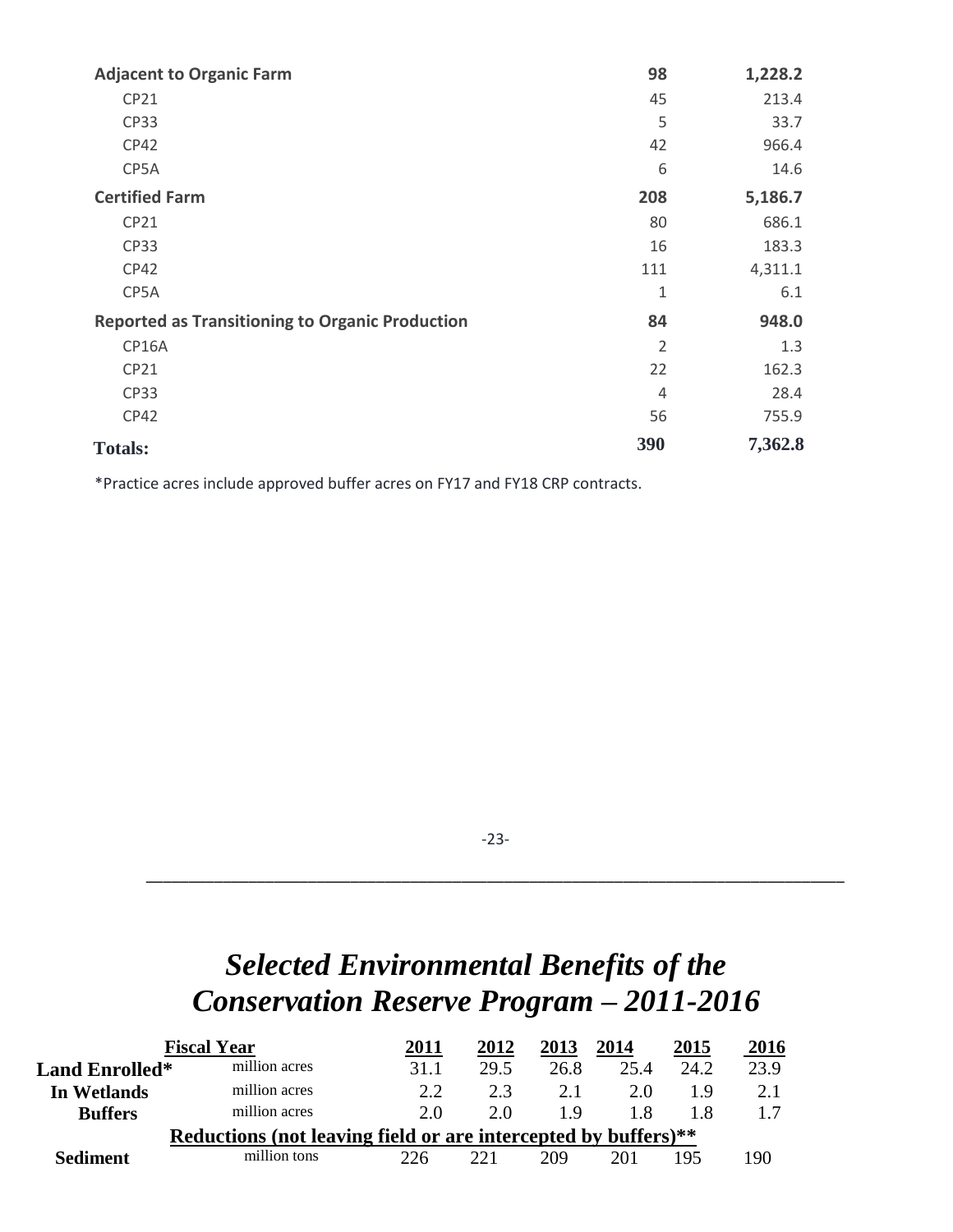| <b>Nitrogen</b><br><b>Phosphorus</b>             | million lbs.<br>million lbs. | 623<br>124 | 605<br>121 | 565<br>113 | 542<br>108 | 524<br>105   | 514<br>102    |  |
|--------------------------------------------------|------------------------------|------------|------------|------------|------------|--------------|---------------|--|
| Greenhouse Gas Reduction (CO2 equivalent/year)** |                              |            |            |            |            |              |               |  |
| <b>CO2</b> Sequestered                           | Mil. metric tons             | 44         | 42         | 38         | 37         | 35           | 34            |  |
| <b>Reduced Fuel and</b>                          | Mil. metric tons             | 8          |            |            | 6          | <sub>6</sub> | $\mathfrak b$ |  |
| <b>Fertilizer Use</b>                            |                              |            |            |            |            |              |               |  |
| <b>Total</b>                                     | Mil. metric tons             | 52         | 49         | 45         | 43         | 41           | 40            |  |
|                                                  |                              |            |            |            |            |              |               |  |

\*Cumulative acres. \*\* Annual estimates.

-24-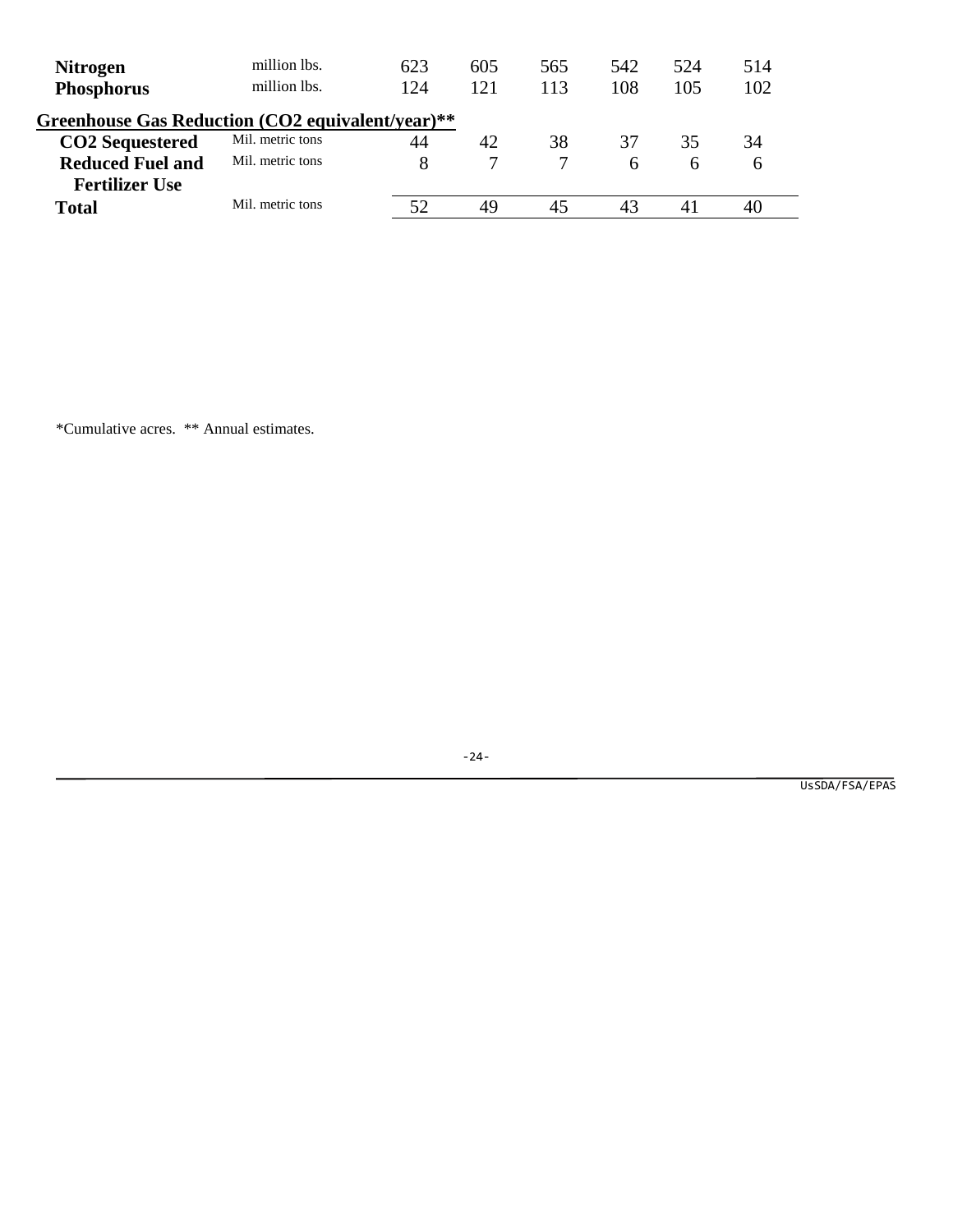## 2014 Farm Bill TIP Activity as of

Monday, April 23, 2018

| <b>State</b>          | <b>Number of</b><br><b>Contracts</b> | <b>Total TIP</b><br><b>Acres</b> | <b>Total Rental</b><br><b>Payment</b> |
|-----------------------|--------------------------------------|----------------------------------|---------------------------------------|
| Colorado              | 54                                   | 12,589                           | \$946,023                             |
| Idaho                 | 9                                    | 779                              | \$89,942                              |
| <b>Illinois</b>       | 14                                   | 641                              | \$95,317                              |
| lowa                  | 53                                   | 3,966                            | \$949,717                             |
| Kansas                | 69                                   | 9,767                            | \$794,246                             |
| Kentucky              | 18                                   | 680                              | \$107,193                             |
| <b>Michigan</b>       | 9                                    | 340                              | \$44,862                              |
| <b>Minnesota</b>      | 239                                  | 29,191                           | \$3,203,997                           |
| Missouri              | 43                                   | 3,458                            | \$508,667                             |
| Montana               | 212                                  | 49,436                           | \$3,583,697                           |
| <b>Nebraska</b>       | 111                                  | 7,926                            | \$1,306,516                           |
| <b>New York</b>       | $\overline{2}$                       | 182                              | \$16,929                              |
| <b>North Dakota</b>   | 114                                  | 15,881                           | \$1,253,513                           |
| Ohio                  | 21                                   | 496                              | \$72,361                              |
| Oklahoma              | 12                                   | 3,512                            | \$256,166                             |
| Oregon                | 44                                   | 15,703                           | \$1,654,762                           |
| Pennsylvania          | 6                                    | 231                              | \$47,325                              |
| <b>South Carolina</b> | $\mathbf{1}$                         | 22                               | \$2,128                               |
| <b>South Dakota</b>   | 8                                    | 826                              | \$98,239                              |
| <b>Tennessee</b>      | $\mathbf{1}$                         | 43                               | \$6,916                               |
| <b>Texas</b>          | 16                                   | 4,240                            | \$314,317                             |
| Virginia              | 4                                    | 186                              | \$18,105                              |
| Washington            | 109                                  | 31,961                           | \$3,906,910                           |
| <b>Wisconsin</b>      | 5                                    | 378                              | \$49,910                              |
| <b>Grand Total</b>    | 1174                                 | 192,435                          | \$19,327,758                          |

| <b>Pending TIP Activity as of</b><br>Monday, April 23, 2018                                                                       |                |       |          |  |  |  |  |
|-----------------------------------------------------------------------------------------------------------------------------------|----------------|-------|----------|--|--|--|--|
| <b>Number of</b><br><b>Total Rental</b><br><b>Total TIP</b><br><b>Contracts</b><br><b>Acres</b><br><b>Payment</b><br><b>State</b> |                |       |          |  |  |  |  |
| <b>Minnesota</b>                                                                                                                  | 4              | 371   | \$38,505 |  |  |  |  |
| Montana                                                                                                                           | $\overline{2}$ | 587   | \$35,945 |  |  |  |  |
| Nebraska                                                                                                                          |                | 108   | \$17,066 |  |  |  |  |
| <b>Grand Total</b>                                                                                                                |                | 1,065 | \$91,516 |  |  |  |  |

\$19,419,274 **Total Obligation and Pending:** 

**Difference from Last Report:** 

Monday, April 23, 2018

**Printed by FSA/CEPD** 

Page 1 of 1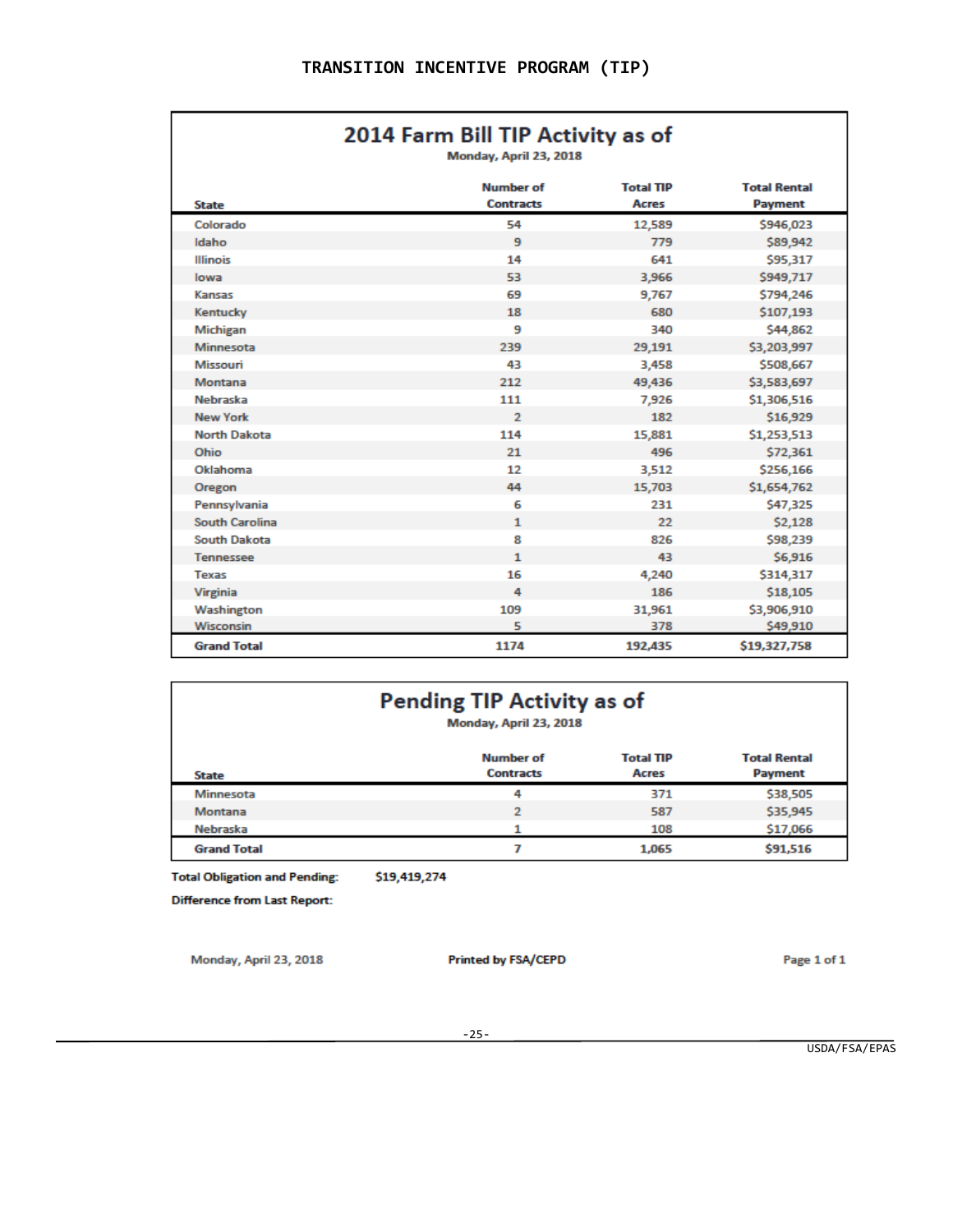|                      | <b>State Acres for Wildlife Enhancement (SAFE)</b> |                   |                                    |                |                   |                   |             |
|----------------------|----------------------------------------------------|-------------------|------------------------------------|----------------|-------------------|-------------------|-------------|
|                      | <b>Active Contracts as of June 2018</b>            |                   |                                    |                |                   |                   |             |
| <b>State</b>         | Allocation.                                        | CP38A<br>Buffers: | CP38B<br>Wetlands                  | CP38C<br>Trees | CP38D<br>Longleaf | CP38E<br>Grass    | Total Acres |
|                      |                                                    |                   |                                    |                | Pine:             |                   |             |
| Alabama              | 3,800                                              |                   |                                    |                |                   | 2,283.3           | 2,283.3     |
| Arkansas             | 20,400                                             |                   | 2,122.2                            | 5,462.3        |                   | 11,332.7          | 18,917.2    |
| Colorado             | 91,050                                             |                   |                                    |                |                   | 74,160.6          | 74,160.6    |
| Georgia              | 21,300                                             |                   |                                    | 15,626.0       |                   | 9.7               | 15,635.7    |
| Idaho                | 172,300                                            |                   |                                    | 1.0            |                   | 148,925.2         | 148,926.2   |
| <b>Illinois</b>      | 41,000                                             |                   | 346.6                              | 91.3           |                   | 27,131.9          | 27,569.8    |
| Indiana              | 72,950                                             |                   | 175.0                              | 5,552.2        |                   | 52,866.0          | 58,593.2    |
| lowa                 | 299,550                                            |                   | 997.5                              | 1,017.5        |                   | 288,825.6         | 290,840.6   |
| Kansas               | 202,300                                            |                   | 3,088.9                            |                |                   | 195,945.4         | 199,034.3   |
| Kentucky             | 16,200                                             |                   |                                    | 57.1           |                   | 15,691.9          | 15,749.0    |
| Louisiana            | 1,700                                              | 32.0              |                                    | 229.3          |                   | 215.4             | 476.7       |
| Maine                | 2,250                                              |                   |                                    |                |                   | 2,099.1           | 2,099.1     |
| Michigan             | 56,000                                             |                   |                                    |                |                   | 11,322.2          | 11,322.2    |
| Minnesota            | 122,000                                            |                   |                                    |                |                   | 100,291.5         | 100,291.5   |
| Mississippi          | 17,900                                             |                   |                                    | 702.4          |                   | 11,433.2          | 12,135.5    |
| Missouri             | 65,400                                             |                   |                                    |                |                   | 57.292.0          | 57,292.0    |
| Montana              | 93,500                                             |                   | 238.6                              |                |                   | 87,829.3          | 88,067.9    |
| Nebraska             | 150,250                                            |                   | 175.4                              |                |                   | 128,872.5         | 129,047.9   |
| Nevada               | 400                                                |                   |                                    |                |                   |                   |             |
| New Jersey           | 1,750                                              |                   | 4.2                                | 51.0           |                   | 923.8             | 979.0       |
| New Mexico           | 2,600                                              |                   |                                    |                |                   | 2,600.0           | 2,600.0     |
| New York             | 4,900                                              |                   |                                    |                |                   | 2,278.8           | 2,278.8     |
| North Carolina       | 2,600                                              |                   |                                    |                |                   | 876.6             | 876.6       |
| North Dakota         | 223,610                                            |                   | 3,294.0                            |                |                   | 158,579.9         | 161,873.8   |
| Ohio                 | 102,600                                            |                   | 78.2                               | 21.5           |                   | 37,865.3          | 37,965.0    |
| Oklahoma             | 15,100                                             |                   |                                    |                |                   | 8,422.1           | 8,422.1     |
|                      | 5,500                                              |                   |                                    |                |                   | 5,450.4           | 5,450.4     |
| Oregon               |                                                    |                   |                                    |                |                   |                   |             |
| Pennsylvania         | 2,600                                              |                   |                                    |                |                   |                   | 0.0         |
| Puerto Rico          | 1,300                                              |                   |                                    |                |                   |                   | 0.0         |
| South Carolina       | 2,300                                              |                   |                                    |                |                   | 1,080.4           | 1,080.4     |
| South Dakota         | 177,520                                            |                   | 772.5                              |                |                   | 175,544.6         | 176,317.2   |
| Tennessee            | 14,200                                             |                   | 39.2                               | 56.4           |                   | 10,055.0          | 10,150.6    |
| Texas                | 182,500                                            |                   |                                    |                |                   | 178,816.6         | 178,816.6   |
| Virginia             | 3,800                                              |                   |                                    | 10.0           | 493.3             |                   | 503.3       |
| Washington           | 129,300                                            | 601               |                                    |                |                   | 111,423.7         | 112,024.3   |
| Wisconsin            | 72,650                                             |                   | 66.3                               |                |                   | 31,970.2          | 32,036.5    |
| Wyoming              | 10,000                                             |                   |                                    |                |                   | 9,688.2           | 9,688.2     |
| Regular Reserve      | 44,920                                             |                   |                                    |                |                   |                   |             |
| Total:               | 2,450,000                                          | 632.6             | 11,398.6                           | 28,877.9       |                   | 493.3 1,952,103.0 | 1,993,505.3 |
|                      |                                                    |                   |                                    |                |                   |                   |             |
| <b>SAFE Practice</b> | Practice Type:                                     |                   | <b>Applicable CRP Practices</b>    |                |                   |                   |             |
| CP38A                | <b>Buffers</b>                                     |                   | CP8, CP21, CP22                    |                |                   |                   |             |
| CP38B                | Wetlands                                           |                   | CP9, CP23, CP23A, CP27, CP28, CP37 |                |                   |                   |             |
| CP38C                | Trees                                              |                   | CP3, CP3A,                         |                |                   |                   |             |
| <del>CP38D</del>     | <del>Longleaf Pine</del>                           |                   | CP3A, CP36                         |                |                   |                   |             |
| CP38E                | Grass                                              |                   | CP1, CP2,                          |                |                   |                   |             |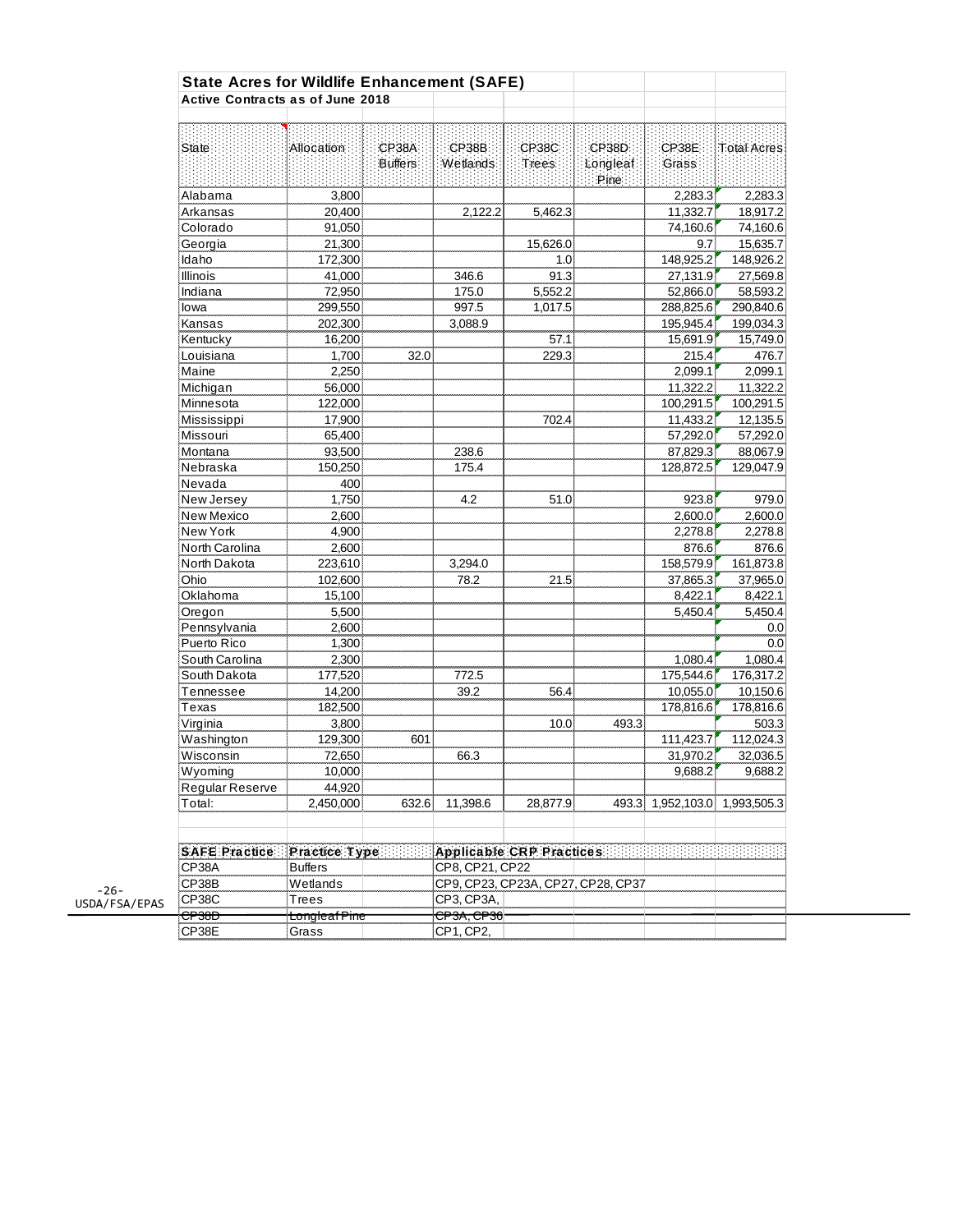|                 | <b>SAFE Acres by Project Area</b>    |                   |                                   |  |
|-----------------|--------------------------------------|-------------------|-----------------------------------|--|
| as of June 2018 |                                      |                   |                                   |  |
| State           | <b>Project Name</b>                  | <b>Allocation</b> | <b>Approved Contract</b><br>Acres |  |
|                 |                                      |                   |                                   |  |
| Alabama         | Alabama Black Belt Prairie SAF       | 3,800             | 2,283                             |  |
| Arkansas        | AR Trees SAFE                        | 6,200             | 5,462                             |  |
| Arkansas        | Arkansas Grass SAFE                  | 11,700            | 11,333                            |  |
| Arkansas        | Arkansas Wetlands SAFE               | 2,500             | 2,122                             |  |
| Colorado        | CO Lesser Prairie Chicken SAFE       | 36,500            | 34,735                            |  |
| Colorado        | CO Plains Sharp-tailed Grouse        | 14,000            | 9,069                             |  |
| Colorado        | CO Shortgrass Prairie SAFE           | 7,450             | 3,924                             |  |
| Colorado        | CO Western Slope Grouse              | 13,100            | 7,980                             |  |
| Colorado        | Colorado Upland Bird SAFE            | 20,000            | 18,453                            |  |
| Georgia         | GA Restoring Native Pine Savan       | 21,300            | 15,636                            |  |
| Idaho           | ID Columbian Sh. Grouse SAFE         | 147,300           | 144,111                           |  |
| Idaho           | Western Idaho Upland Game Bird       | 25,000            | 4,815                             |  |
| <b>Illinois</b> | IL Mercer County SAFE                | 2,800             | 2,559                             |  |
| <b>Illinois</b> | IL Prairie SAFE                      | 32,600            | 19,652                            |  |
| <b>Illinois</b> | IL Sangamon SAFE                     | 2,000             | 1,983                             |  |
| <b>Illinois</b> | IL Spoon River SAFE                  | 3,600             | 3,361                             |  |
| Indiana         | Indiana American Woodcock SAFE       | 1,150             | 535                               |  |
| Indiana         | Indiana Bat SAFE                     | 6,400             | 5,552                             |  |
| Indiana         | Indiana Henslow's Sparrow            | 16,175            | 11,898                            |  |
| Indiana         | Indiana Northern Bobwhite SAFE       | 23,275            | 18,456                            |  |
| Indiana         | Indiana Ring-Necked Pheasant         | 15,150            | 12,973                            |  |
| Indiana         | Indiana Sedge Wren/Grasshopper       | 10,800            | 9,185                             |  |
| Iowa            | IA Early Successional/Neotrop        | 1,200             |                                   |  |
|                 |                                      |                   | 1,198                             |  |
| Iowa            | Iowa Gaining Ground                  | 167,150           | 163,307                           |  |
| Iowa            | Iowa Grand River                     | 2,200             | 2,169                             |  |
| Iowa            | Iowa Pheasant Recovery SAFE          | 89,000            | 86,856                            |  |
| Iowa            | Iowa Quail SAFE                      | 40,000            | 37,370                            |  |
| Kansas          | KS Lesser Prairie-Chicken            | 129,400           | 127,721                           |  |
| Kansas          | Kansas Upland Game Birds SAFE        | 72,900            | 68,337                            |  |
| Kentucky        | KY Early Successional/Bottomla       | 16,200            | 15,731                            |  |
| Louisiana       | Louisiana Bayou Bartholomew          | 700               | 261                               |  |
| Louisiana       | Louisiana Gulf Coast Prairies        | 1,000             | 215                               |  |
| Maine           | ME New England Cottontail SAFE       | 0                 |                                   |  |
| Maine           | Maine Upland Sandpiper SAFE          | 2,250             | 2,099                             |  |
| Michigan        | MI Diverse Grassland SAFE            | 12,000            | 8,310                             |  |
| Michigan        | MI Native Pollinators SAFE           | 4,000             | 3,012                             |  |
| Michigan        | Southern Michigan Pheasant and       | 40,000            |                                   |  |
| Minnesota       | Minnesota Back Forty Pheasant        | 122,000           | 100,209                           |  |
| Mississippi     | Mississippi Black Bear SAFE          | 2,450             | 702                               |  |
| Mississippi     | Mississippi Black Belt Prairie       | 5,000             | 2,241                             |  |
| Mississippi     | Mississippi Bobwhite Quail SAF       | 10,450            | 9,090                             |  |
| Missouri        | Missouri Bobwhite Quail SAFE         | 50,350            | 48,189                            |  |
| Missouri        | Missouri Delta Stewardship           | 6,000             | 2,009                             |  |
| Missouri        | Missouri Nesting Habitat SAFE        | 1,500             | 833                               |  |
| Missouri        | Missouri Sand Grassland SAFE         | 7,550             | 6,276                             |  |
| Montana         | MT Pheasant Winter Cover SAFE        | 40,100            | 40,229                            |  |
| Montana         | MT Prairie Pothole                   | 49,400            | 46,429                            |  |
| Montana         | MT Sagebrush SAFE                    | 4,000             | 1,410                             |  |
| Nebraska        | Kansas/Nebraska Migratory Birds SAFE | 20,000            | 3,264                             |  |
| Nebraska        | Nebraska Tallgrass SAFE              | 42,850            | 42,309                            |  |
| Nebraska        | Nebraska Upland Bird SAFE            | 87,400            | 86,586                            |  |
| Nevada          | Nevada Sage Grouse Habitat Imp       | 400               |                                   |  |
| New Jersey      | NJ Agricultural Heritage SAFE        | 450               | 211                               |  |
| New Jersey      | NJ Grassland SAFE                    | 750               | 456                               |  |
|                 |                                      |                   |                                   |  |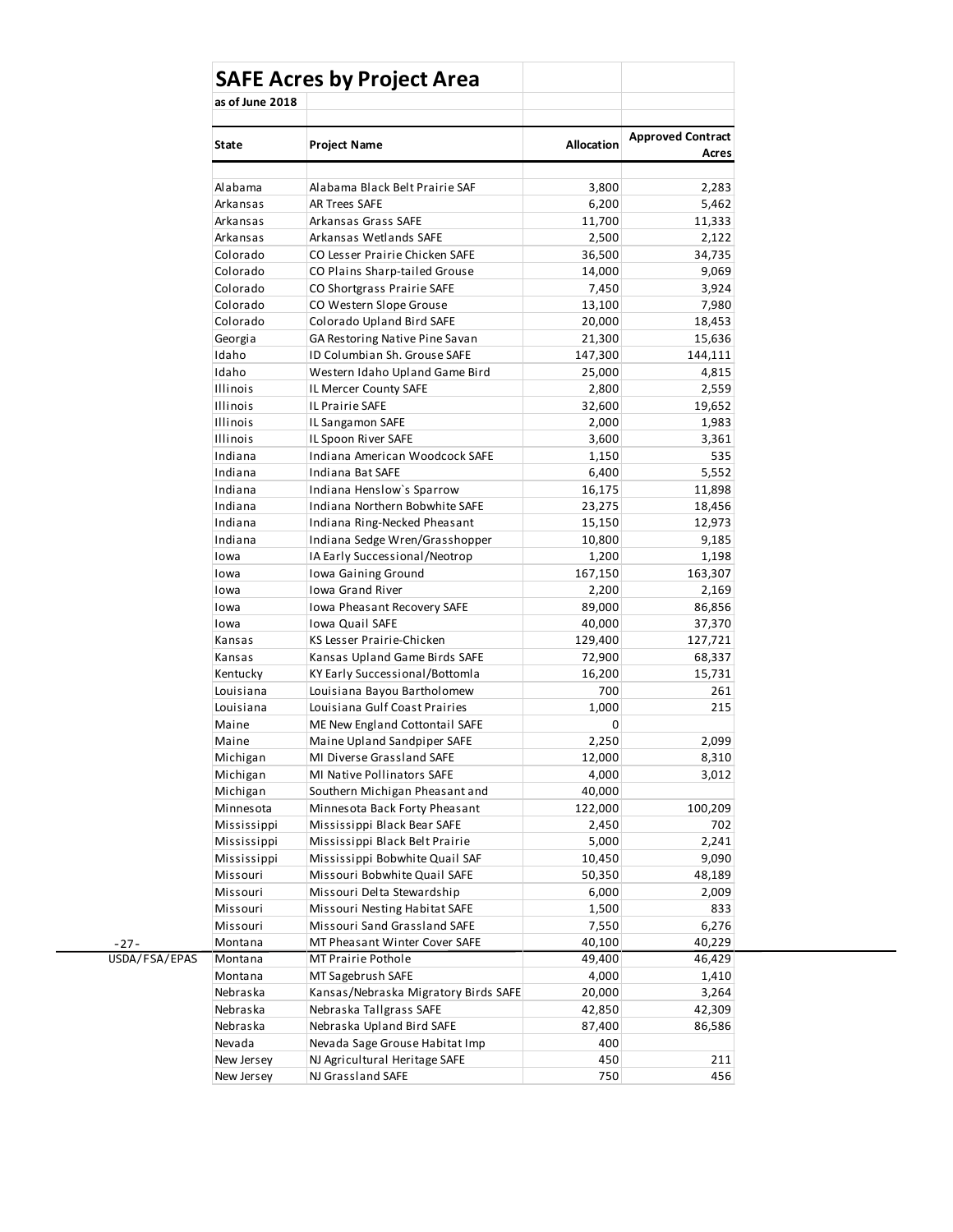|                                | <b>SAFE Acres by Project Area</b> |                   |                          |
|--------------------------------|-----------------------------------|-------------------|--------------------------|
| as of June 2018                |                                   |                   |                          |
|                                |                                   |                   |                          |
| <b>State</b>                   | <b>Project Name</b>               | <b>Allocation</b> | <b>Approved Contract</b> |
|                                |                                   |                   | Acres                    |
|                                |                                   |                   |                          |
| New Jersey                     | NJ Raritan-Piedmont SAFE          | 550               | 312                      |
| New Mexico                     | NM Lesser Prairie Chicken SAFE    | 2,600             | 2,600                    |
| New York                       | New York Grassland SAFE           | 4,900             | 2,279                    |
| North Carolina                 | North Carolina Grassland SAFE     | 2,600             | 877                      |
| North Dakota                   | ND Coteau-Drift Prairie Water     | 90,120            | 89,464                   |
| North Dakota                   | ND Habitat for Pheasants SAFE     | 57,500            | 57,241                   |
| North Dakota                   | ND Sagebrush Restoration SAFE     | 2,000             | 1,738                    |
| North Dakota                   | ND Tallgrass Prairie              | 13,990            | 10,641                   |
| North Dakota                   | North Dakota Declining Grassla    | 40,000            | 2,648                    |
| North Dakota                   | North Dakota Habitat for Honey    | 20,000            |                          |
| Ohio                           | OH Big Island/Killdeer            | 1,925             | 887                      |
| Ohio                           | OH Grand River/Mosquito           | 0                 |                          |
| Ohio                           | OH Grassland and Wetland Compl    | $\mathbf 0$       |                          |
| Ohio                           | OH Grasslands for Pheasants       | 43,700            | 29,444                   |
| Ohio                           | OH Killbuck SAFE                  | $\mathbf 0$       |                          |
| Ohio                           | OH Kitty Todd SAFE                | 700               | 130                      |
| Ohio                           | OH LaSuAn Grasslands SAFE         | 6,350             | 3,130                    |
| Ohio                           | OH Paint Creek SAFE               | 1,675             | 697                      |
| Ohio                           | OH Western Lake Erie Mars         | 1,400             | 1,036                    |
| Ohio                           | <b>Ohio Monarch SAFE</b>          | 30,000            | 554                      |
| Ohio                           | Ohio Quail SAFE                   | 15,000            | 640                      |
| Ohio                           | S. OH Grassland Bird              | 1,850             | 1,442                    |
| Oklahoma                       | OK Mixed Grass Prairie SAFE       | 15,100            | 8,291                    |
| Oregon                         | Oregon Heppner Mule Deer          | 5,500             | 5,450                    |
| Pennsylvania                   | PA Seasonal Pools/Early Succes    | 2,600             |                          |
| Puerto Rico                    | PR Sub-Tropical Forest SAFE       | 1,300             |                          |
| South Carolina                 | South Carolina Northern Bobwhi    | 2,300             | 1,080                    |
| South Dakota                   | NW South Dakota Sagebrush Rest    | 0                 |                          |
| South Dakota                   | South Dakota Pheasants SAFE       | 119,520           | 119,082                  |
| South Dakota                   | Western SD Grassland Wildlife     | 58,000            | 57,401                   |
| Tennessee                      | TN Grass SAFE                     | 13,500            | 10,157                   |
| Tennessee                      | TN Trees SAFE                     | 300               | 56                       |
| Tennessee                      | TN Wetlands SAFE                  | 400               | 39                       |
| Texas                          | TX Lower Rio Grande Thornscru     | 2,000             | 1,777                    |
| Texas                          | Texas Gulf Coast Prairies SAFE    | 500               |                          |
| Texas                          | <b>Texas Mixed Grass SAFE</b>     | 180,000           | 177,039                  |
| Virginia                       | VA Culpeper Basin SAFE            | 500               |                          |
| Virginia                       | VA Longleaf Pine SAFE             | 2,500             | 493                      |
| Virginia                       | VA Rare & Declining Habitats      | 300               | 10                       |
| Virginia                       | VA Riparian Buffer SAFE           | 500               |                          |
| Washington                     | WA Coastal Roosevelt Elk SAFE     | 0                 |                          |
| Washington                     | WA Columbia Basin SAFE            | 150               | 17                       |
| Washington                     | WA Palouse Prairie SAFE           | 5,728             | 4,874                    |
| Washington                     | WA Sage and Sharp-Tail Grouse     | 78,000            | 72,944                   |
| Washington                     | WA Shrub-steppe SAFE              | 25,422            | 19,530                   |
| Washington                     | Washington Ferruginous Hawk       | 20,000            | 14,658                   |
| Wisconsin                      | Central WI Grassland SAFE         | 500               | 252                      |
| Wisconsin                      | Wisconsin Glacial SAFE            | 5,250             | 3,353                    |
| Wisconsin                      | Wisconsin Monarch SAFE            | 50,000            | 14,993                   |
| Wisconsin                      | Wisconsin SW Grassland SAFE       | 12,000            | 9,343                    |
| Wisconsin<br>USDA/FSA/EPAS     | <b>Wisconsin Shortgrass SAFE</b>  | 2,900             | 2,560                    |
| Wisconsin                      | Wisconsin Western Prairie SAFE    | 2,000             | 1,550                    |
| Wyoming<br><b>CONSERVATION</b> | NE Wyoming Habitat Restoration    | 10,000            | 9,688                    |

### **INSTALLED ON CRP (ACRES) BY SIGN-UP TYPE, CUMULATIVE, AS OF JUNE 2018**

|                   |                               | GENERAL      | CONTIN. | CONTIN.     |              |
|-------------------|-------------------------------|--------------|---------|-------------|--------------|
|                   | PRACTICE                      | $SIGN-UP 1/$ | CREP    | NON-CREP 2/ | <b>TOTAL</b> |
| CP <sub>1</sub>   | INTROD. GRASSES AND LEGUMES   | 2,632,858    | 97,927  | 453,851     | 3,184,636    |
| CP <sub>2</sub>   | NATIVE GRASSES                | 4,968,718    | 208,937 | 210,466     | 5,388,121    |
| CP <sub>3</sub>   | SOFTWOOD TREES (NOT LONGLEAF) | 444,801      | 1,454   | 18,215      | 464,471      |
| CP <sub>3</sub> A | LONGLEAF PINES                | 55,521       | 0       |             | 55,521       |